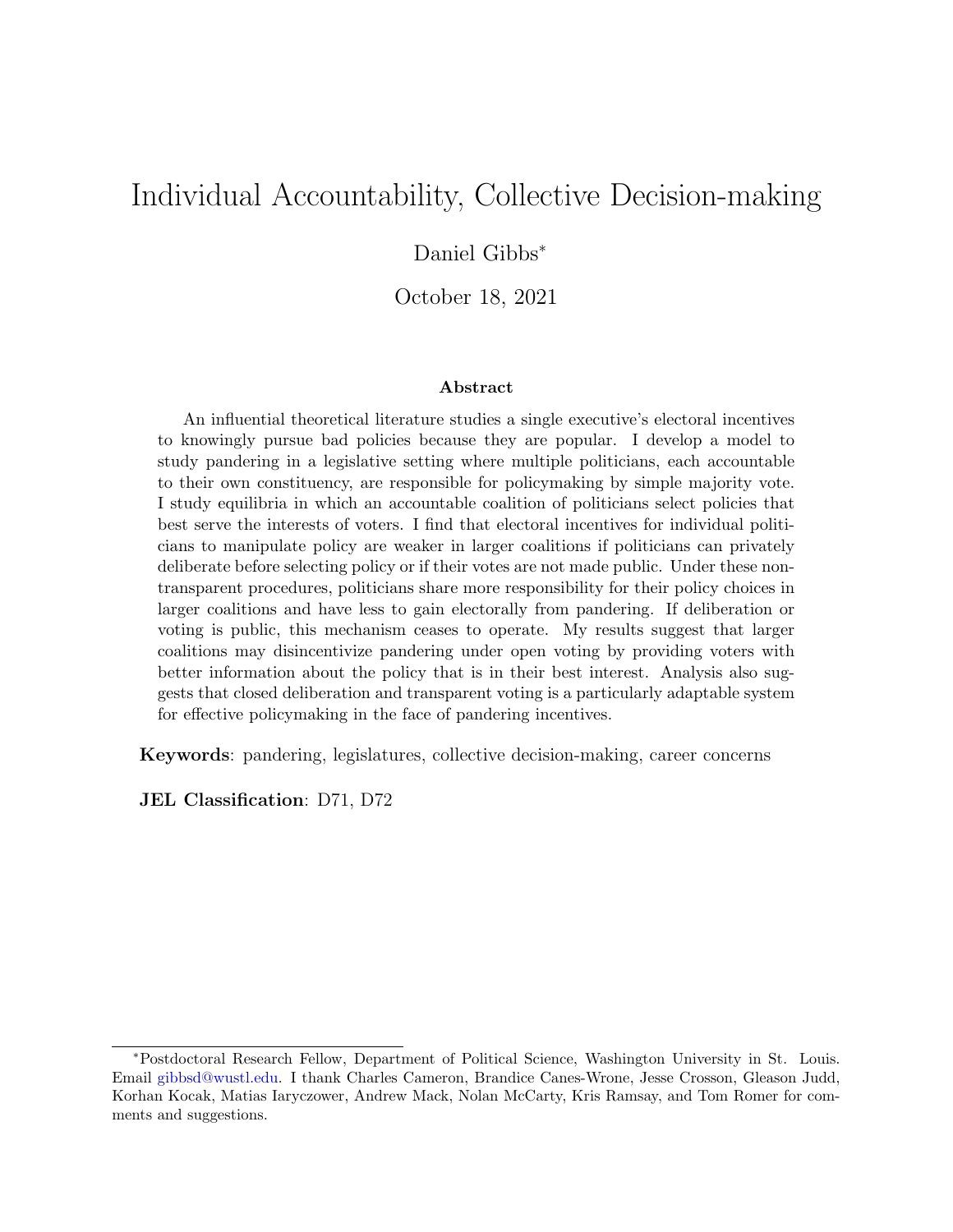"But one of the weightiest objections to a plurality in the executive...is that it tends to conceal faults and destroy responsibility....The circumstances which may have led to any national miscarriage or misfortune are sometimes so complicated that where there are a number of actors who may have had different degrees and kinds of agency, though we may clearly see upon the whole that there has been mismanagement, yet it may be impracticable to pronounce, to whose account the evil which may have been incurred is truly chargeable." Alexander Hamilton, Federalist Paper 70

"When occasions present themselves, in which the interests of the people are at variance with their inclinations, it is the duty of the persons whom they have appointed to be guardians of those interests." Alexander Hamilton, Federalist Paper 71

## 1 Introduction

In a representative democracy, voters elect politicians to solve public problems on their behalf. Accordingly, politicians want voters to perceive them as competent policymakers who can capably pursue policies that best serve their interests. As Alexander Hamilton observes in Federalist 71, however, voters may misunderstand which policies truly serve their interests. Voters and politicians may agree that certain policies tend to be the best response to certain types of problems and politicians may share the preferences of voters for solving public problems. Because politicians, as policy specialists, have more information about the correct response to a particular problem, fully rational voters may nonetheless interpret a policy success as a policy failure or a policy failure as a policy success. In such an environment, voters may incorrectly apportion blame and reward, punishing competent politicians with removal and rewarding incompetent politicians with reelection. Politicians therefore face an electoral incentive to pander to voters by selecting policies that voters incorrectly believe to be in their best interest. It is the responsibility of a representative, Hamilton argues, to act in the electorate's best interest even when this is at odds with their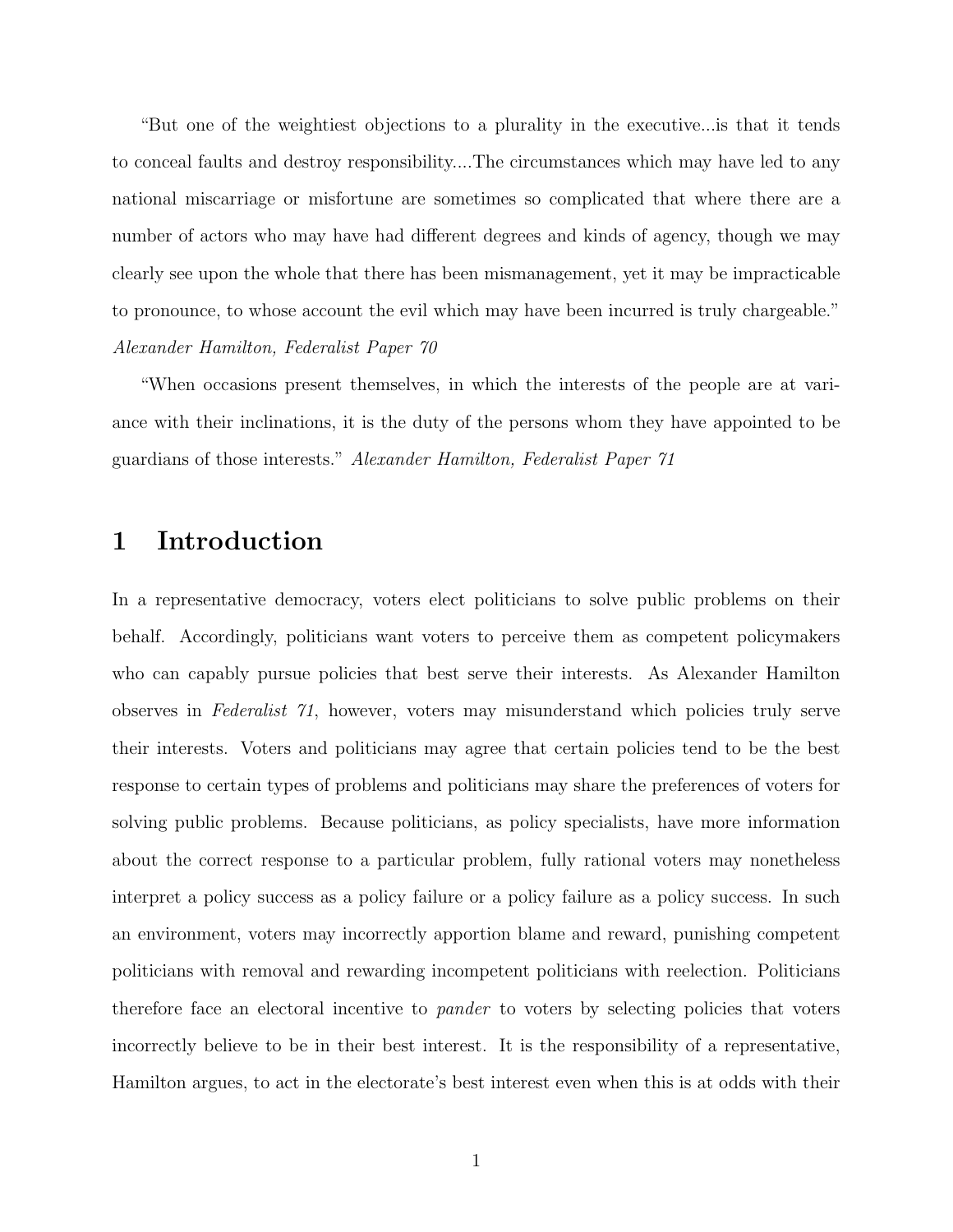beliefs about what policies are in their true interests.

Incentives to pander and their potential to undermine effective problem solving are well understood in settings where an individual politician such as a governor or president is responsible for selecting policy [\(Canes-Wrone et al.](#page-43-0) [2001;](#page-43-0) [Prat](#page-45-0) [2005;](#page-45-0) [Ashworth and Shotts](#page-43-1) [2010;](#page-43-1) [Fox and Van Weelden](#page-44-0) [2012\)](#page-44-0). Often in a representative democracy, however, public policy decisions are not made by executives but by groups of elected politicians. Legislatures, committees, and majority party caucuses are responsible for many important policy decisions. Our understanding of pandering incentives and the prospects for effective problem solving in these settings is more limited.

In this paper I construct a formal model to examine politicians' incentives to act in the public interest in a collective choice setting. Each politician possesses private information about which policy is best for achieving a policy outcome that voters value. Politicians also have private information about their ability. Highly competent politicians possess better information about which policy is best than their low-ability colleagues. Policy is decided by a simple majority vote of all politicians.

I analyze a version of the model in which politicians deliberate with one another prior to making their policy decision and version in which they simply vote. The group of politicians serves the best interest of the public when the individual politicians cooperate with one another and use their information sincerely to select the best policy.

When the group uses all available information to best serve the interest of the public, voters endogenously assess their representative's individual competence based on publicly observable information about the policymaking process that varies across versions of the model and their understanding of how politicians act in private if parts of the legislative process are not transparent. I specifically vary whether politicians' votes for policy are transparent or not and, if politicians are allowed to deliberate, whether or not voters observe deliberation.

Electoral incentives to act against the true interests of voters depend on local electoral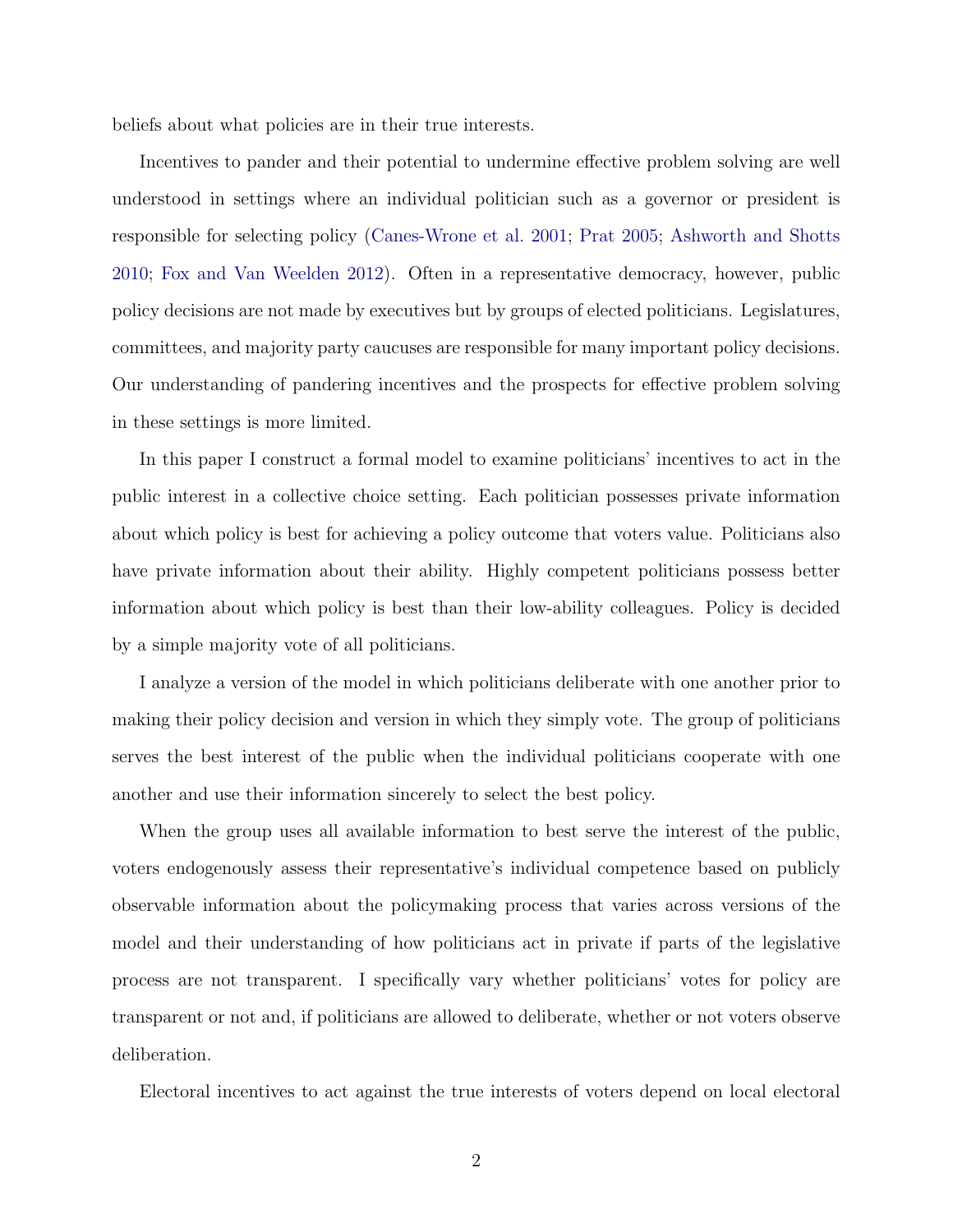conditions. If effective problem solving requires a politician to help enact an unpopular policy, members in uncompetitive districts are able and willing to weather voter dissatisfaction. Politicians who represent competitive districts are tempted to manipulate the outcome of the collective decision for their own private electoral benefit. Depending on the procedures the legislature employs or the specific equilibrium, such members face incentives to either misrepresent their private information during closed deliberation to convince their colleagues to select a popular policy, vote for a popular policy against an alternative they believe is better for voters, or to falsely inflate their ability during public deliberation.

My primary focus is on how individual politicians' incentives to act in the public interest vary across decision-making units of different sizes. These individual incentives in turn determine whether the collective decisions of the group serve the public interest. The model allows me to rigorously examine a question at least as old as the American founding, namely, are small or large elected decision-making units better equipped to serve the public interest? In Federalist 70, Alexander Hamilton expresses concern that elected members of a large collective decision-making body face weaker incentives to act in the public interest than a single decision-maker because blame for an action deemed imprudent by the electorate can be placed on other members. Single executives, he argues, have stronger incentives to act in the public interest because it is easier for the electorate to identify the individual responsible for a mistake or success.

My results show that if politicians are allowed to privately deliberate or keep their votes hidden from public view, then what Hamilton identifies as a weakness of collective decisionmaking units can in fact be a strength if voters misunderstand which policies are truly in their best interest. The tendency of a collective decision-making body to "conceal faults and destroy responsibility" weakens politicians' incentives to promote popular policies when circumstances call for unpopular decisions. If politicians select policy collectively through private deliberation or vote behind closed doors, they share blame in voters' eyes for unpopular policies and credit for popular policies. As the number of politicians involved policymaking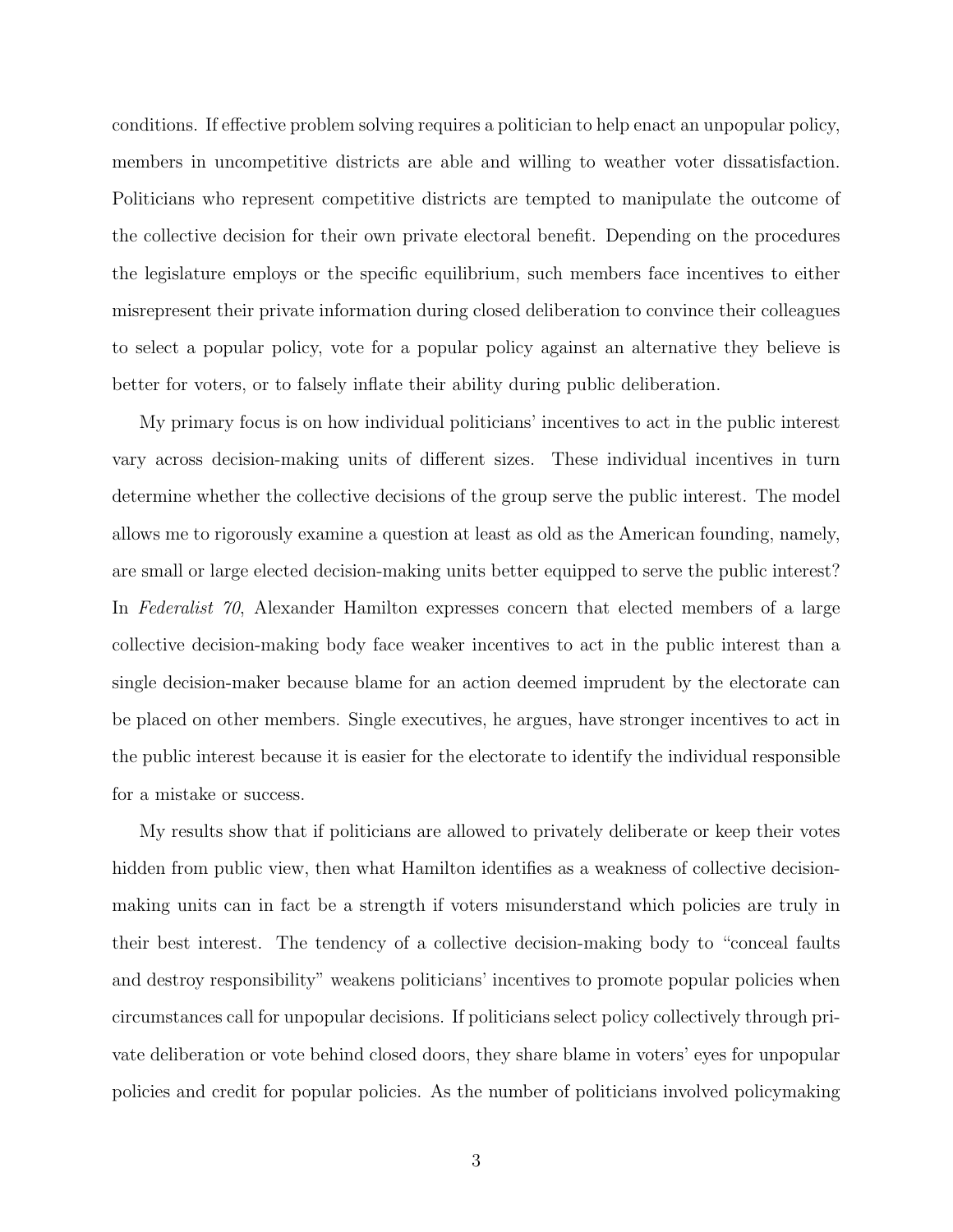rises under these non-transparent procedures, collective policy decisions becomes increasingly less informative to voters about an individual politician's ability. This attenuates the electoral swing a politician can obtain by manipulating the group into choosing a popular policy. In this way, collective decision-making under non-transparent procedures align politicians' electoral incentives with the public interest. In addition to providing politicians with more information about which policy is in the best interest of voters, larger groups also provide stronger incentives for politicians to act on this information.

If deliberation or voting is public, this mechanism ceases to operate. If voters observe the votes of individual politicians, larger groups of politicians do not obscure the individual member's contribution. I identify a sufficient conditions under which an equilibrium in which politicians serve the public interest exists and study the effect of group size on these. My results suggest that larger coalitions may disincentivize pandering under open voting by providing voters with better information about the policy that is in their best interest. Further analysis is required, however to confirm this.

My analysis additionally suggests that closed deliberation and transparent voting is a particularly adaptable system for effective policymaking in the face of pandering incentives for groups of fixed sizes. I find that for any equilibrium that exists under either open deliberation or closed voting, an equilibrium exists under closed deliberation and open voting in which the governing coalition selects the best policy with the same probability.

## 2 Related Literature

The paper builds directly on a subset of the pandering literature in which politicians differ in ability but share the preferences of voters [\(Canes-Wrone et al.](#page-43-0) [2001;](#page-43-0) [Prat](#page-45-0) [2005;](#page-45-0) [Ashworth and](#page-43-1) [Shotts](#page-43-1) [2010;](#page-43-1) [Fox and Van Weelden](#page-44-0)  $2012$  $2012$  $2012$ .<sup>1</sup> Like much of broader political agency literature

<sup>&</sup>lt;sup>1</sup>A alternative setup in the pandering literature considers politicians who vary in terms of their preferences [\(Morelli and Van Weelden](#page-45-1) [2013;](#page-45-1) [Maskin and Tirole](#page-45-2) [2004;](#page-45-2) [Fox and Shotts](#page-44-1) [2009;](#page-44-1) [Maskin and Tirole](#page-45-3) [2019;](#page-45-3) [Acemoglu et al.](#page-42-0) [2013\)](#page-42-0). In both approaches, the incumbent typically faces an exogenous or non-strategic challenger in an election. An exception is [Kartik et al.](#page-45-4) [\(2015\)](#page-45-4) which studies pandering in an electoral compe-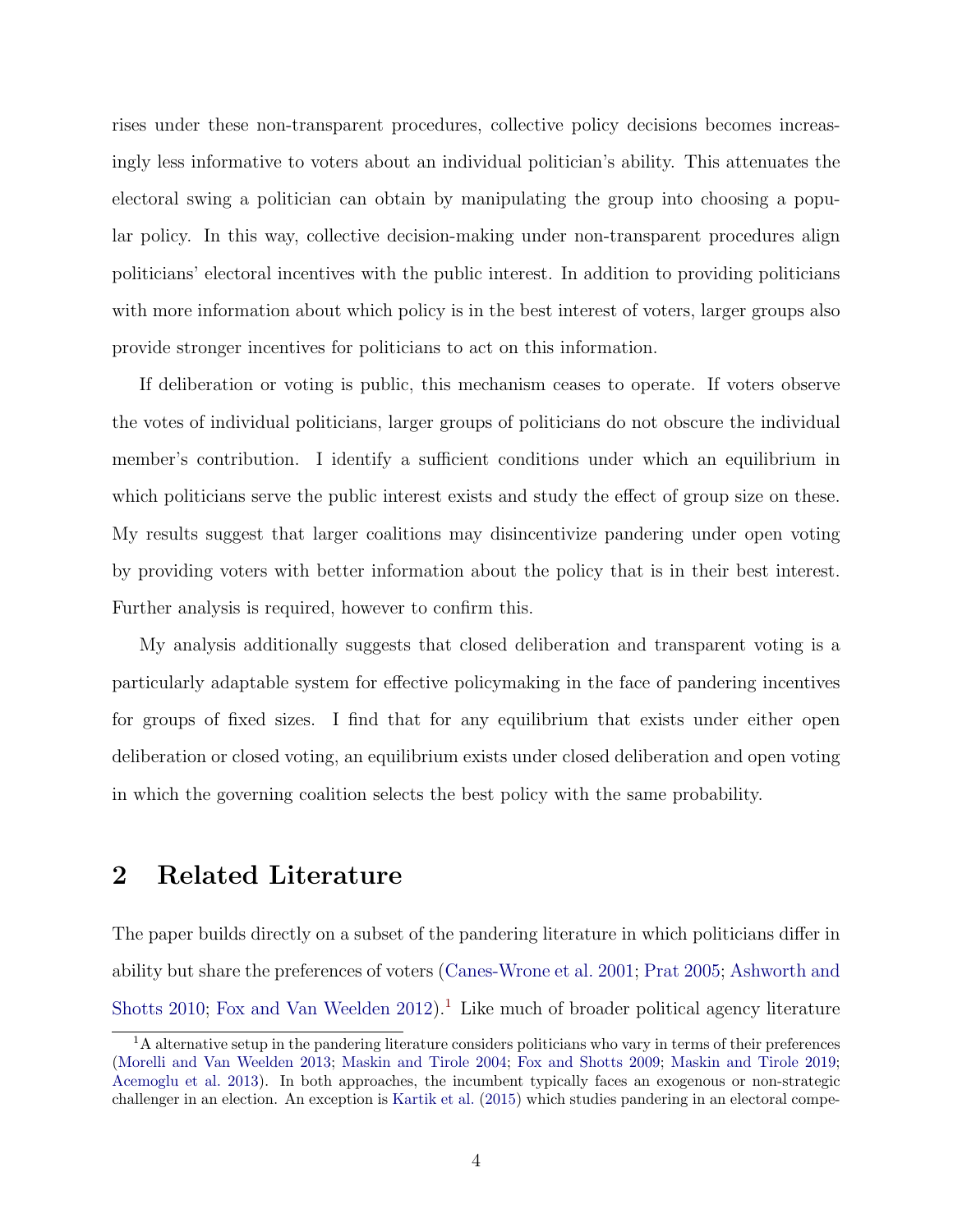to which pandering models belong, these models focus on a single elected decision-maker.[2](#page-0-0) [Canes-Wrone et al.](#page-43-0) [\(2001\)](#page-43-0) identify conditions under which a decision maker acts in the public interest when a combination of preexisting policy bias, asymmetric information, and career concerns tempt him to pander. [Ashworth and Shotts](#page-43-1) [\(2010\)](#page-43-1) extend this model to include an informed media that can abate the information asymmetry between voters and their representative. [Prat](#page-45-0) [\(2005\)](#page-45-0) and [Fox and Van Weelden](#page-44-0) [\(2012\)](#page-44-0) similarly consider how the information available to a principal affects the incentives of a career-minded agent by comparing transparent and non-transparent decision-making processes. Whether through transparency or an attentive media, the results of these models show that providing voters with more information can either exacerbate or mitigate individual incentives to pander based on underlying model parameters. In my model, a multiplicity of decision-makers in the presence of non-transparent decision-making procedures endogenously reduces the precision of the information available to voters about their representative.

A large body of theoretical research has explored whether larger or smaller groups tend to make better decisions in a common-value setting.[3](#page-0-0) One of the classic propositions in positive political economy, Condorcet's jury theorem, posits that if each member is more likely than not to vote correctly, larger groups make more accurate decisions in expectation and the probability of reaching a correct decision approaches one in arbitrarily large groups. Previous studies have identified the conditions under which the asymptotic or non-asymptotic parts of the jury theorem hold with both sincere [\(Ben-Yashar and Paroush](#page-43-2) [2000;](#page-43-2) [Berend and Sapir](#page-43-3) [2005\)](#page-43-3) and strategic [\(Austen-Smith and Banks](#page-43-4) [1996;](#page-43-4) [Duggan and Martinelli](#page-43-5) [2001;](#page-43-5) [Fedderson](#page-44-2) [and Pesendorfer](#page-44-2) [1998;](#page-44-2) [Coughlan](#page-43-6) [2000\)](#page-43-6) voting. Much of this research considers individual members of juries or expert committees whose payoffs are tied only to the correctness of the group's decision.[4](#page-0-0)

tition setting where two strategic candidates commit to policy positions based on their private information prior to an election.

<sup>2</sup>[Duggan and Martinelli](#page-44-3) [\(2017\)](#page-44-3) and [Ashworth](#page-43-7) [\(2012\)](#page-43-7) review this literature.

<sup>3</sup>[Austen-Smith and Fedderson](#page-43-8) [\(2009\)](#page-43-8) review this literature.

<sup>&</sup>lt;sup>4</sup>A recent exception is [Midjord et al.](#page-45-5) [\(2017\)](#page-45-5) where members also suffer disutility from voting against the correct decision.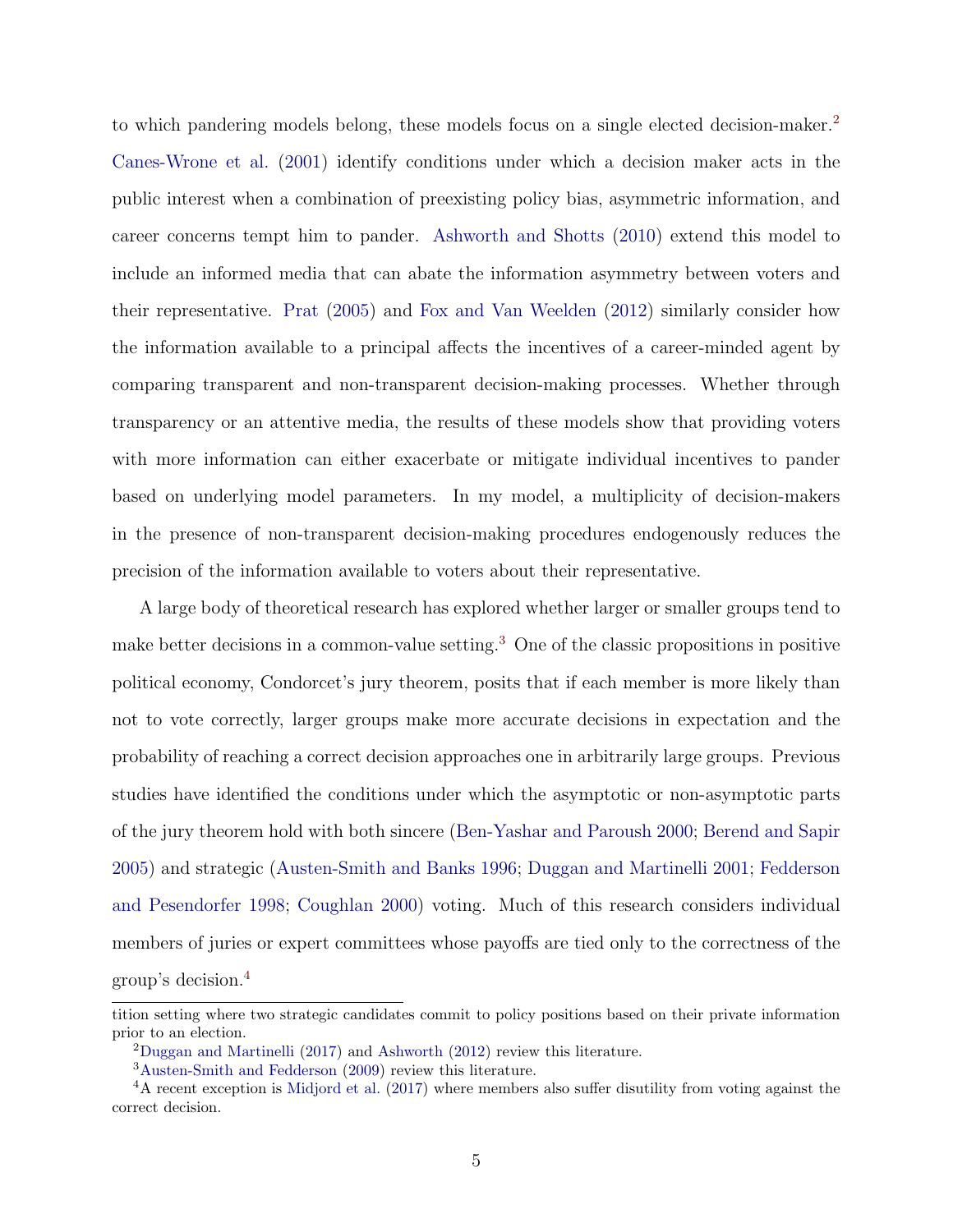A more recent literature on decision-making in committees considers members who value their reputation and want to be seen by a third-party observer as competent [\(Levy](#page-45-6) [2007;](#page-45-6) [Meade and Stasavage](#page-45-7) [2008;](#page-45-7) [Stasavage](#page-46-0) [2007;](#page-46-0) [Mattozzi and Nakaguma](#page-45-8) [2019;](#page-45-8) [Fehrler and](#page-44-4) [Hughes](#page-44-4) [2018;](#page-44-4) [Gersbach and Hahn](#page-44-5) [2008,](#page-44-5) [2012\)](#page-44-6). In this setting, individual members may prefer a suboptimal collective choice if an alternative yields them a better reputation. This literature generally focuses on how transparency and decision-making rules rather than group size influence individual incentives to cooperate to produce accurate decisions. Exceptions include [Hahn](#page-44-7) [\(2017b\)](#page-44-7) and [Persico](#page-45-9) [\(2004\)](#page-45-9). [Hahn](#page-44-8) [\(2017a\)](#page-44-8) shows that smaller groups can be superior to larger groups when committee members deliberate sequentially and a third party observes their deliberation. Members fear that their arguments will not stand up to the scrutiny of their colleagues and are therefore reluctant to speak up in larger groups. In my model, if voters observe deliberation, politicians are similarly dissuaded from sharing their information. The effect does not depend on group size in the equilibria I consider, however, as deliberation in these equilibria requires politicians to fully reveal their information. [Persico](#page-45-9) [\(2004\)](#page-45-9) considers a model in which the abilities of the members of a committee depend on a costly investment in expertise. Smaller committees are found to strengthen incentives for members to acquire expertise. In my model, abilities are fixed. Incentives for politicians to aggregate information are key. [Hahn](#page-44-8) [\(2017a\)](#page-44-8) and [Visser and Swank](#page-46-1) [\(2007\)](#page-46-1) identify a mechanism more closely related that which reduces pandering incentives under closed deliberation and voting in my model although neither paper focuses on how the size of the group affects individual incentives to cooperate. In [Hahn](#page-44-8) [\(2017a\)](#page-44-8), it is more difficult for an outside observer to assess the individual competence of members of large groups than small groups. [Hahn](#page-44-8) [\(2017a\)](#page-44-8) uses this result to study the self-selection of low and high-ability members onto committees and abstracts away from individual incentives to participate in effective problem solving once on the committee.

[Visser and Swank](#page-46-1) [\(2007\)](#page-46-1) produce a result most similar to mine but with a different information structure. They show that as groups grow in size, the difference in individual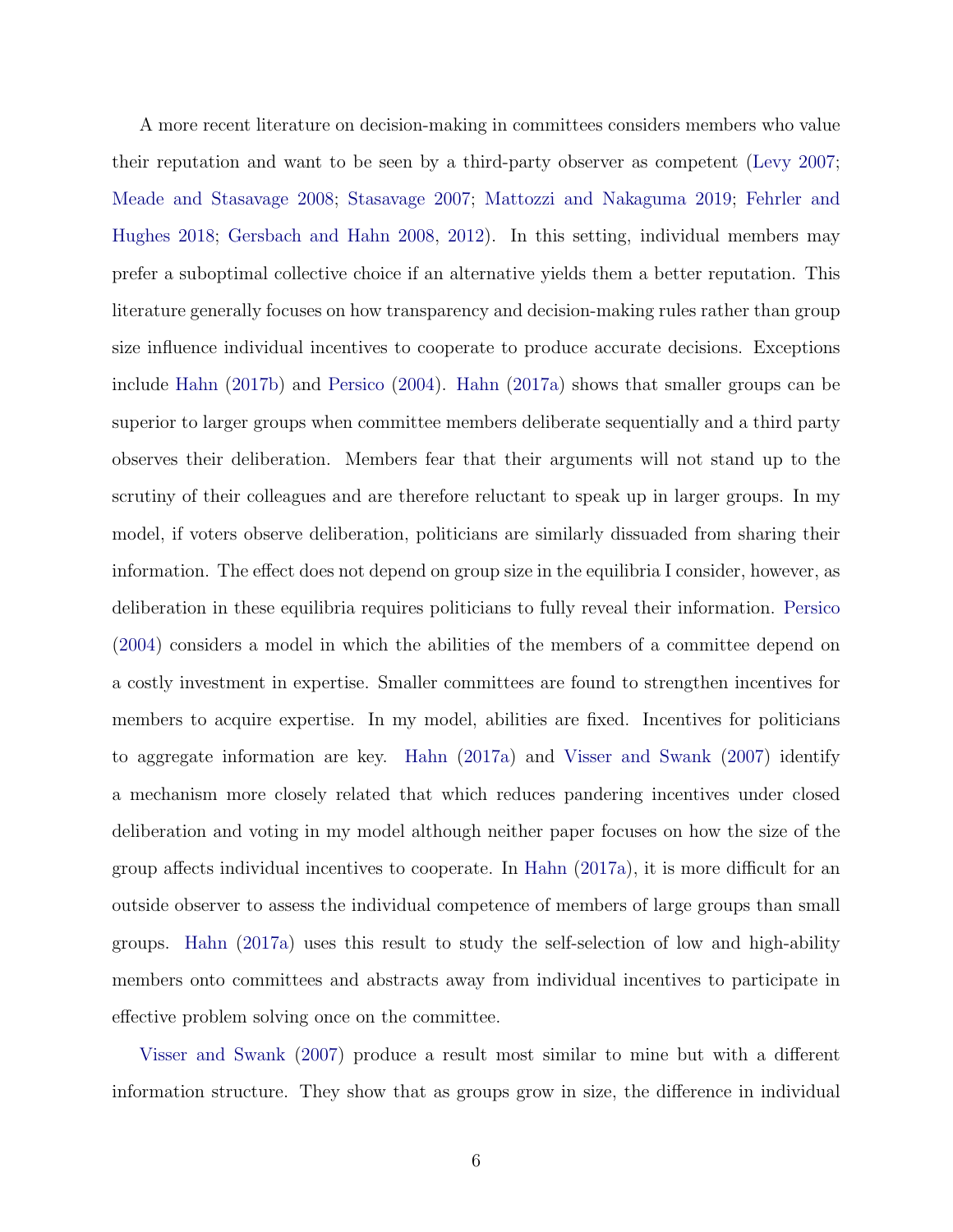reputation from selecting a popular policy and an unpopular policy declines as the size of the group increases. They obtain this result in a setup in which individual members communicate simultaneously before selecting policy and do not know their own competence. In my setup, members also communicate simultaneously before selecting policy but unlike in [Visser and](#page-46-1) [Swank](#page-46-1) [\(2007\)](#page-46-1) members know their own competence. Politicians can therefore manipulate the group's decision by misrepresenting the quality of their information about which policy is best. I further analyze the role of deliberation by considering versions of the model in which politicians simply vote. Private deliberation allows decision-makers to report useful but imperfect information to their colleagues without fear of being identified by voters as low ability. Private deliberation also allows politicians to coordinate on a policy and show a united front when publicly voting. In the absence of private communication, larger groups do not conceal a politician's responsibility for policy. If voting and deliberation are open to voters, the mechanism that drives the main result breaks down. While private deliberation helps larger groups attenuate incentives to pander, deliberation is not necessary for group size to have this effect. If deliberation is prohibited and voting is closed, larger groups make policy decisions a weaker signal of an individual member's ability and thus reduce politicians' incentives to deviate from sincere voting.

As noted above, much of the pandering literature and political accountability literature more generally focuses on the interaction between a representative voter and a single decision maker. Relatively few models consider this relationship when a single elected decision-maker is not wholly responsible for policy. These come in two varieties, those that consider a single elected politician and one or more unelected participants in the policymaking process [\(Ujhelyi](#page-46-2) [2014;](#page-46-2) [Fox and Jordan](#page-44-9) [2011\)](#page-44-9) and those that consider multiple elected politicians. In the latter category [Fox and Van Weelden](#page-44-10) [\(2010\)](#page-44-10) and [Buisseret](#page-43-9) [\(2016\)](#page-43-9) both consider a setup in which a pair of elected politicians, a proposer and veto player, make policy jointly prior to an election. This paper provides an additional contribution to this second category. It is the first to explicitly study pandering in a legislative context using a setup familiar to the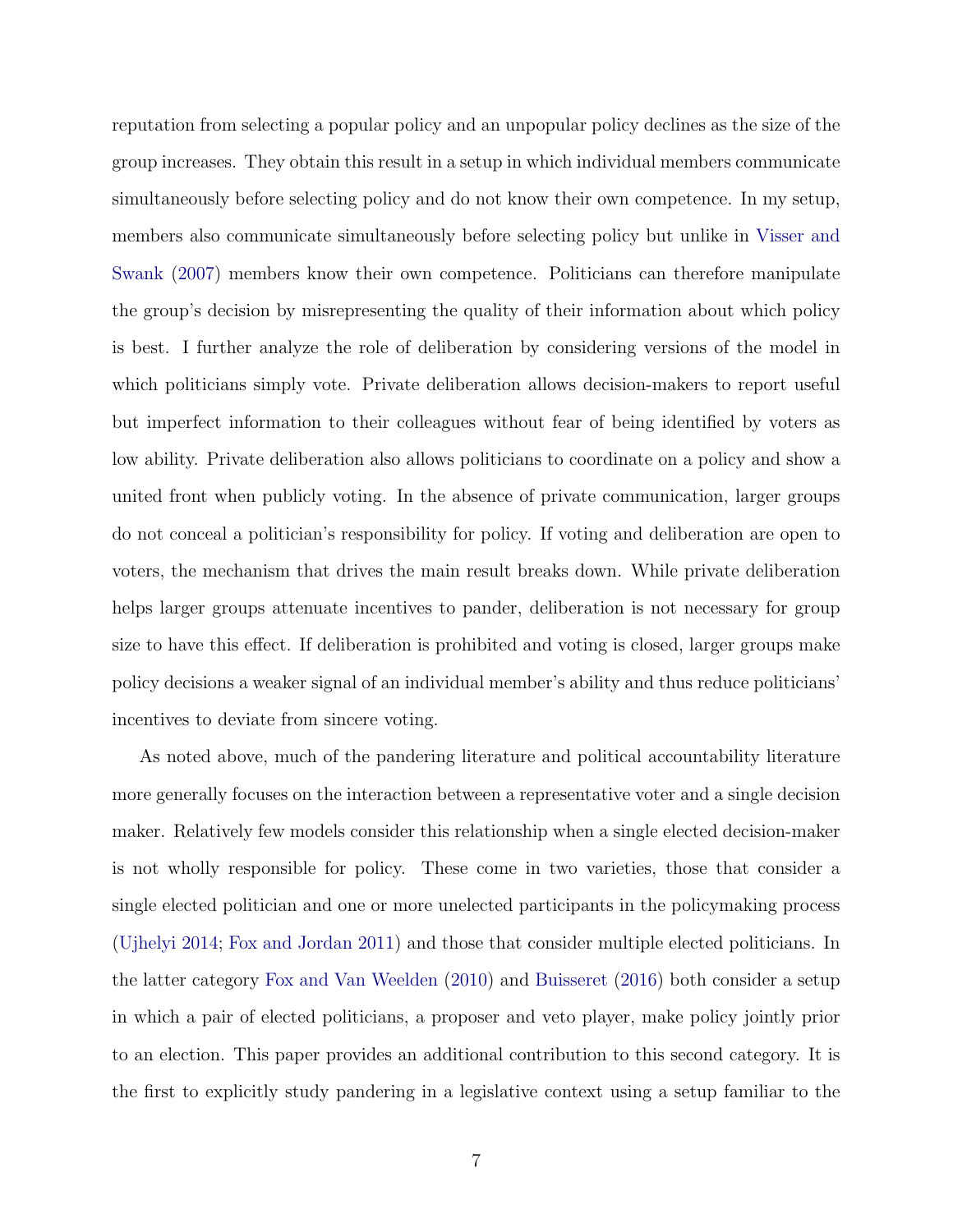political accountability literature.

## 3 Setup

A group of  $n \geq 3$  (odd) politicians must choose between one of two policies to respond to a public problem. Each politician represents a voter.<sup>[5](#page-0-0)</sup> Politicians are of either high or low ability and voters want to elect high ability representatives. All politicians know their own ability and receive private signals about the best policy solution to a public problem. High-ability politicians receive higher quality signals than low-ability politicians. The group selects policy by simple majority vote.

I consider two versions of the model, one in which deliberation is allowed between politicians prior to voting and one in which politicians simply vote after receiving their private information. If deliberation is allowed, politicians communicate with one another about which policy they should select after receiving their private signals. After this communication stage the politicians vote on which policy to enact and the policy that receives the majority of votes is implemented. If deliberation is not permitted, politicians vote after obtaining their ability and signal. After voting, each politician then stands for reelection against a challenger whose expected ability is common knowledge.

I consider three different assumptions about what voters observe about the policymaking process prior to the election. Under closed deliberation and closed voting, voters only observe the policy that the group selects. Under open voting, voters observe how all politicians vote. Under open voting and *open deliberation*, voters observe both how all politicians vote and observe all the messages that politicians send during the communication stage. Voters do not observe whether the group selected the best policy prior to the election.<sup>[6](#page-0-0)</sup> Under each assumption, voters receive their information, update their beliefs about their representative's

<sup>5</sup> I follow convention in the principal-agent literature and use "he/him/his" to refer to the politicians (agents) and "she/her/hers" for voters (principals).

 $6$ An earlier version of this paper included an analysis of a specific equilibrium (defined below as a "n-ADE") under closed deliberation in an extension in which voters observe the state with positive probability prior to the election. Details are available upon request.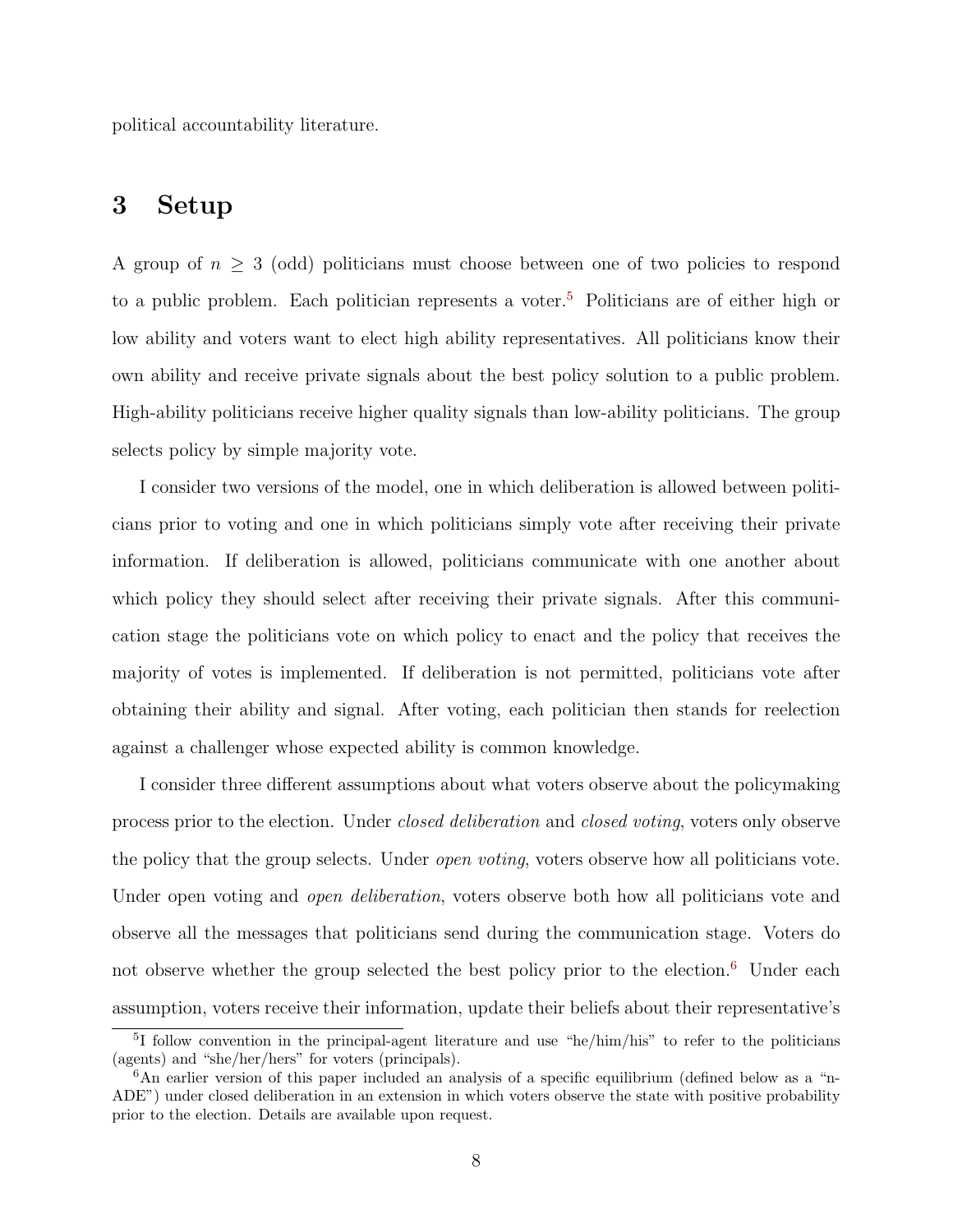ability, and then choose between the challenger and the incumbent. They elect the candidate who they believe is most likely to be of high ability.

#### 3.1 Policy process

The group of politicians must choose between one of two policies,  $y \in \{0, 1\}$ . Policy is selected by a single simultaneous vote of all politicians. All politicians vote for one of the two policies,  $v_i \in \{0, 1\}$ . They may not abstain. The policy that receives a simple majority of votes is enacted. Let  $v \in \{0,1\}^n$  denote a profile of n politician votes.

## 3.2 Uncertainty about the state of the world

One state,  $\omega = 0$ , is known to be more likely. Formally,  $Pr(\omega = 0) = \pi > 1/2$ , which is common knowledge. Politicians are better informed about the state of the world than voters. At the start of the game, each politician receives a private, conditionally independent signal about the state,  $s_i \in S = \{0, 1\}$ . How informative this signal is to a politician depends on his ability,  $\theta_i \in \Theta = \{H, L\}$ . A high-ability politician learns the state with probability one:  $Pr(s_i = \omega | \theta_i = H) = 1$ . A low-ability politician receives an imperfect but privately informative signal:

$$
Pr(s_i = \omega | \theta_i = L) = q > \pi
$$

Because  $q > \pi$ , a low-ability politician's signal is sufficiently precise that his posterior belief about the most likely state corresponds to his signal.

The probability of observing a signal that matches the state is independent of the state. Each politician is of high ability with probability  $1/2$  which is common knowledge. I refer to the ability and signal pair  $(\theta_i, s_i)$  as a politician's *type*. Politicians know their own type but not the type of any other politician. This can be interpreted as politicians possessing private non-verifiable information about their own or their staff's ability to effectively research a problem. This can be a product not only of their staff's experience or competence but also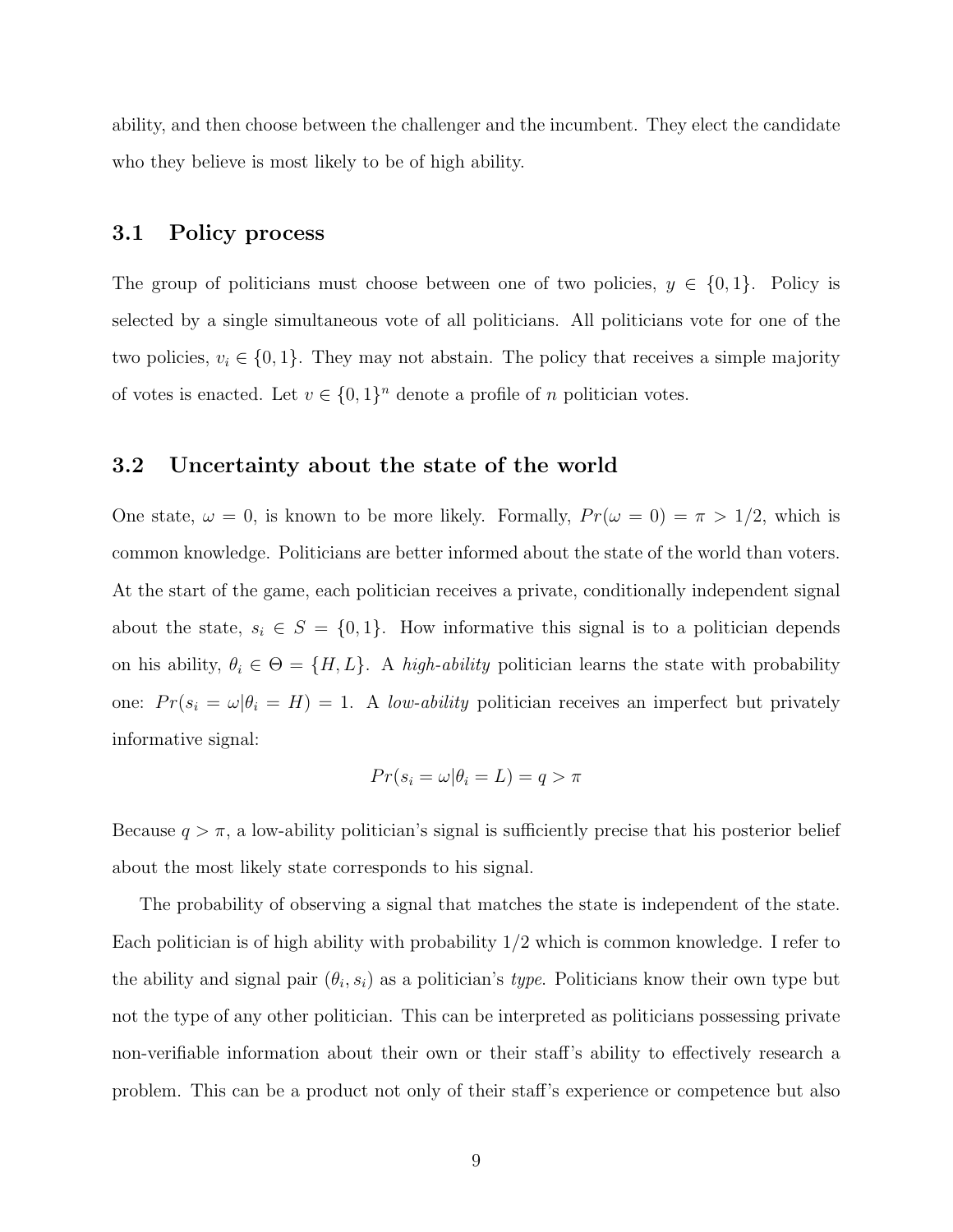their resources and time constraints.

### 3.3 Deliberation

If deliberation is allowed, politicians communicate once and simultaneously by sending a message  $m_i \in \Theta \times S$  about their type to their colleagues after learning their type.<sup>[7](#page-0-0)</sup> Let  $m \in (\Theta \times S)^n$  denote the profile of all n messages. Each politician observes m.

#### 3.4 Voter information and beliefs

Voters do not know the type of any politician. Voters always observe y prior to the election. If deliberation is not permitted, politician voting is either open or closed. Voters only observe y if voting and deliberation are closed. If voting is open and deliberation is closed, voters observe the votes of all members, v, prior to the election. If deliberation is closed and voting is open, voters observe v but not the messages exchanged between members,  $m$ . Under open voting and open deliberation, voters observe v and m. Voters do not observe the state,  $\omega$ , prior to the election. Let

$$
I \in \{y, (y, v), (y, v, m)\}
$$

denote the information that voters obtain prior to the election. Voter  $i$ 's posterior beliefs that politician  $i$  is of high ability given  $I$  is denoted

$$
\mu_i(I) \equiv Pr(\theta_i = H|I)
$$

A profile of the n voters' beliefs at each possible realization of I are denoted  $\mu$ .

<sup>7</sup>Simultaneous communication assumes that politicians prepare their speeches to their colleagues in advance and allows herding problems to be ignored [\(Visser and Swank](#page-46-1) [2007,](#page-46-1) 339).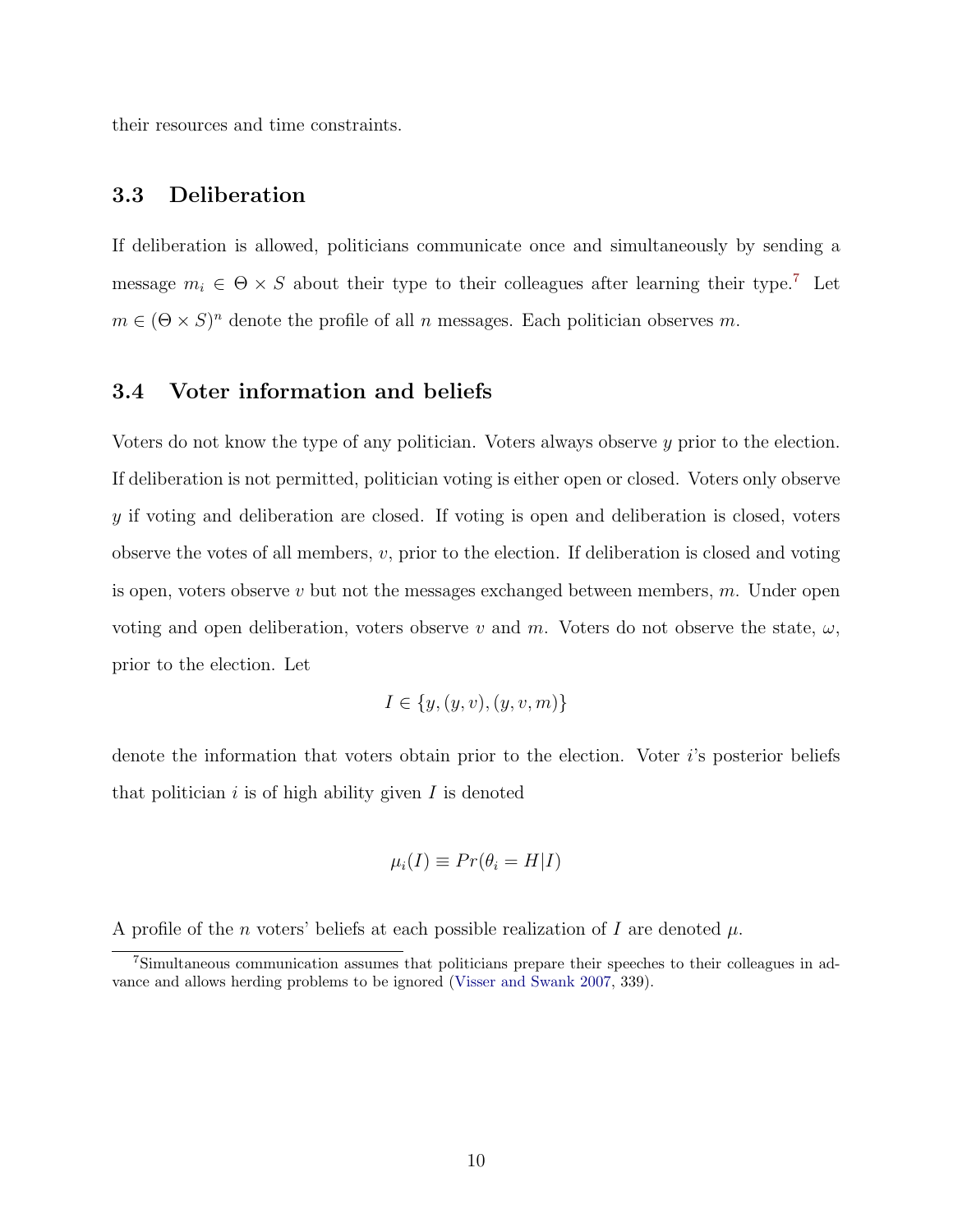#### 3.5 Elections

Each politician stands for reelection against a challenger who is of high ability with probability  $k_i$ . All  $k_i$  are common knowledge. An incumbent politician wins the election if and only if the voter believes the incumbent is at least as likely to be of high ability than the challenger:  $\mu_i(y) \geq k_i$ <sup>[8](#page-0-0)</sup> Politicians are strictly reelection seeking. If they win the election, they earn a payoff of 1 and receive a payoff of 0 if they lose.

#### 3.6 Sequence

The sequence of play is as follows:

- 1. Nature selects the state,  $\omega$ , and politician types. Each member observes his type,  $(\theta_i, s_i)$ .
- 2. If deliberation is allowed, each politician sends a message,  $m_i \in \Theta \times S$ . Each politician observes the profile of all messages, m.
- 3. Politicians simultaneously cast their vote for policy,  $v_i \in \{0, 1\}$ . Policy is determined by simple majority.
- 4. Each voter observes I, and updates their beliefs about their representative,  $\mu_i(I)$ . Incumbent politician  $i$  wins reelection if and only if their voter believes they are more likely than the challenger to be of high ability,  $\mu_i(I) \geq k_i$ . Payoffs are realized and the game ends.

### 3.7 Strategies

If deliberation is allowed, a pure strategy for a politician consists of a messaging and voting strategy. A message strategy

$$
\mathbf{m}_i: \Theta \times S \to \Theta \times S
$$

<sup>&</sup>lt;sup>8</sup>I do not explicitly model voters' payoffs or their voting strategy. They are passive players whose beliefs are directly tied to their representative's payoff.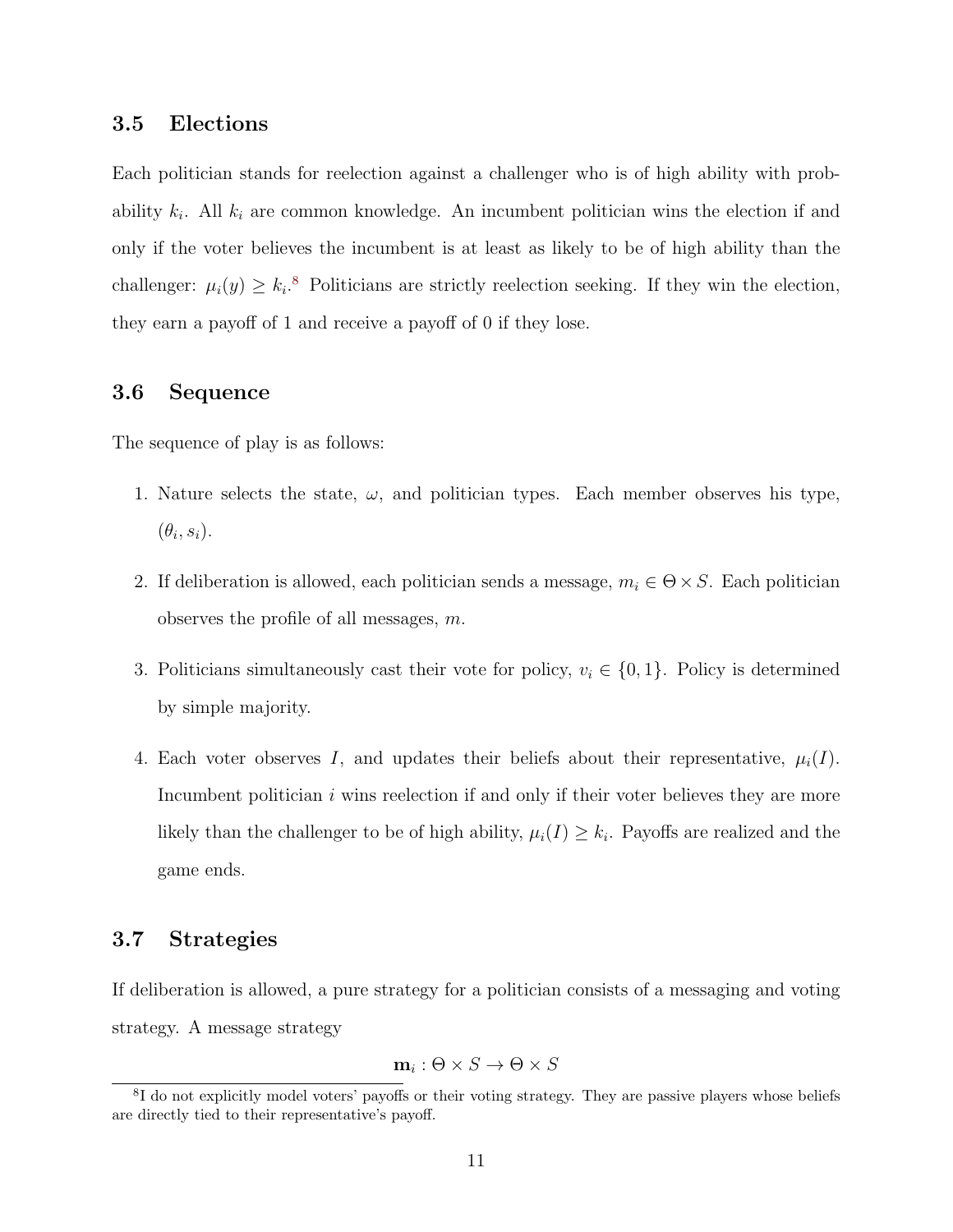is a mapping from a politician's type into a type he chooses to report to his colleagues. A voting strategy

$$
\mathbf{v}_i : (\Theta \times S)^{n+1} \to \{0, 1\}
$$

is a mapping from the set of all possible  $n$  message profiles and a politician's private informa-tion into a vote for one of the two policies.<sup>[9](#page-0-0)</sup> If deliberation is not allowed, a pure strategy is simply a voting strategy that prescribes a vote for each of the four possible types a politician can be. I abuse notation slightly by denoting a politician's strategy if deliberation is not allowed with

$$
\mathbf{v}_i: \Theta \times S \to \{0, 1\}
$$

Profiles of the *n* politicians' strategies are denoted **v** and **m**.

### 3.8 Politician beliefs

Politicians form beliefs about the state of the world prior to voting. If deliberation is allowed, politicians observe their type and the messages of all other politicians prior to voting. Politician *i*'s posterior belief that  $\omega = 0$  after the communication stage when deliberation is allowed is denoted

$$
\eta_i(\theta_i, s_i, m) \equiv Pr(\omega = 0 | \theta_i, s_i, m)
$$

I denote politician *i*'s belief about the state given only his private information with

$$
\eta_i(\theta_i, s_i) \equiv Pr(\omega = 0 | \theta_i, s_i)
$$

If deliberation is not allowed, politician *i*'s posterior belief about the state is  $\eta_i(\theta_i, s_i)$ . Profiles of the *n* politicians' beliefs are denoted  $\eta$ .

<sup>9</sup>For clarity, I use boldface type to distinguish a voting or messaging strategy from the voting or messaging actions that politicians take.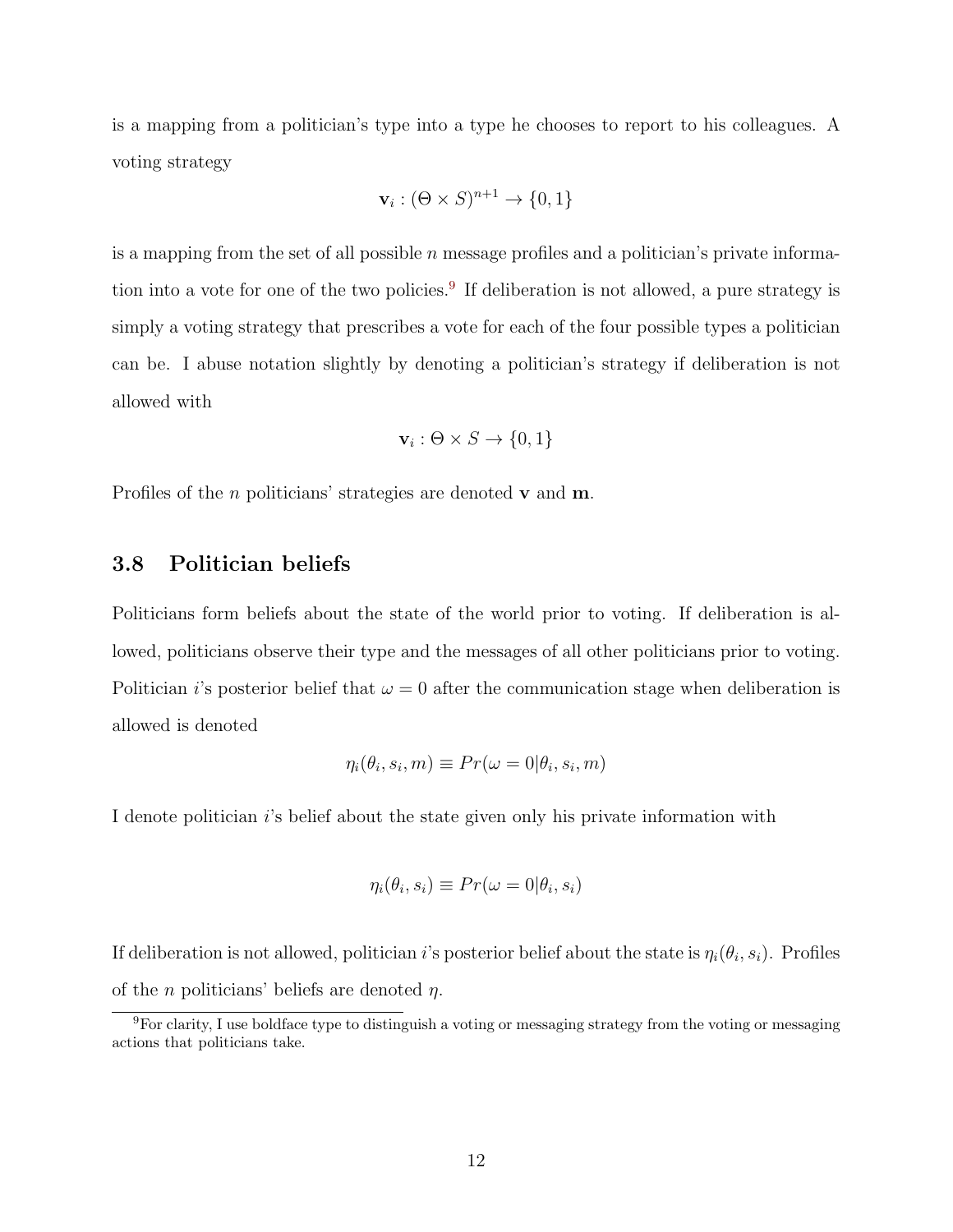### 3.9 Ex Ante Uncertainty About Challenger Quality

The expected quality of each politician's challenger,  $k_i$ , are parameters known by all players at the start of the game. It will facilitate analysis of the model's implications to introduce ex ante uncertainty from an outside observer's perspective about the fixed  $k_i$  parameters. Where noted in the analysis below, I assume that the  $k_i$  are independent and identically distributed random variables on the unit interval. Let F denote this distribution.

## 4 Analysis

The solution concept is weak perfect Bayesian equilibrium.<sup>[10](#page-0-0)</sup> If deliberation is permitted, an equilibrium is a profile of strategies and beliefs,  $\langle \mathbf{v}, \mathbf{m}, \eta, \mu \rangle$ , such that beliefs satisfy Bayes' rule wherever possible and politician strategies  $v_i$  and  $m_i$  are is sequentially rational given their beliefs and the strategies of the other politicians. An equilibrium if deliberation is not permitted,  $\langle \mathbf{v}, \eta, \mu \rangle$ , is defined analogously.

## 4.1 Equilibrium Definitions

I focus on two varieties of accountable equilibria. In each equilibrium, a governing coalition of g (odd) politicians selects policy on the basis of their private information. The other members of the group play strategies that are unresponsive to their information which allow the coalition members to select policy on their own. Members of the coalition are accountable in the sense that they work together to aggregate individual information in order to select the best possible policy and therefore also provide information to voters about their ability. I consider two classes of accountable equilibria. In an accountable deliberation equilibrium (ADE), governing coalition members exchange all of their information during deliberation

<sup>&</sup>lt;sup>10</sup>Weak perfect Bayesian equilibrium combines sequential rationality with the requirement that beliefs be updated according to Bayes' rule wherever possible. The more familiar concept of perfect Bayesian equilibrium requires that players observe each others' actions. In this game voters may not observe the messages that members send to their colleagues or their votes for policy.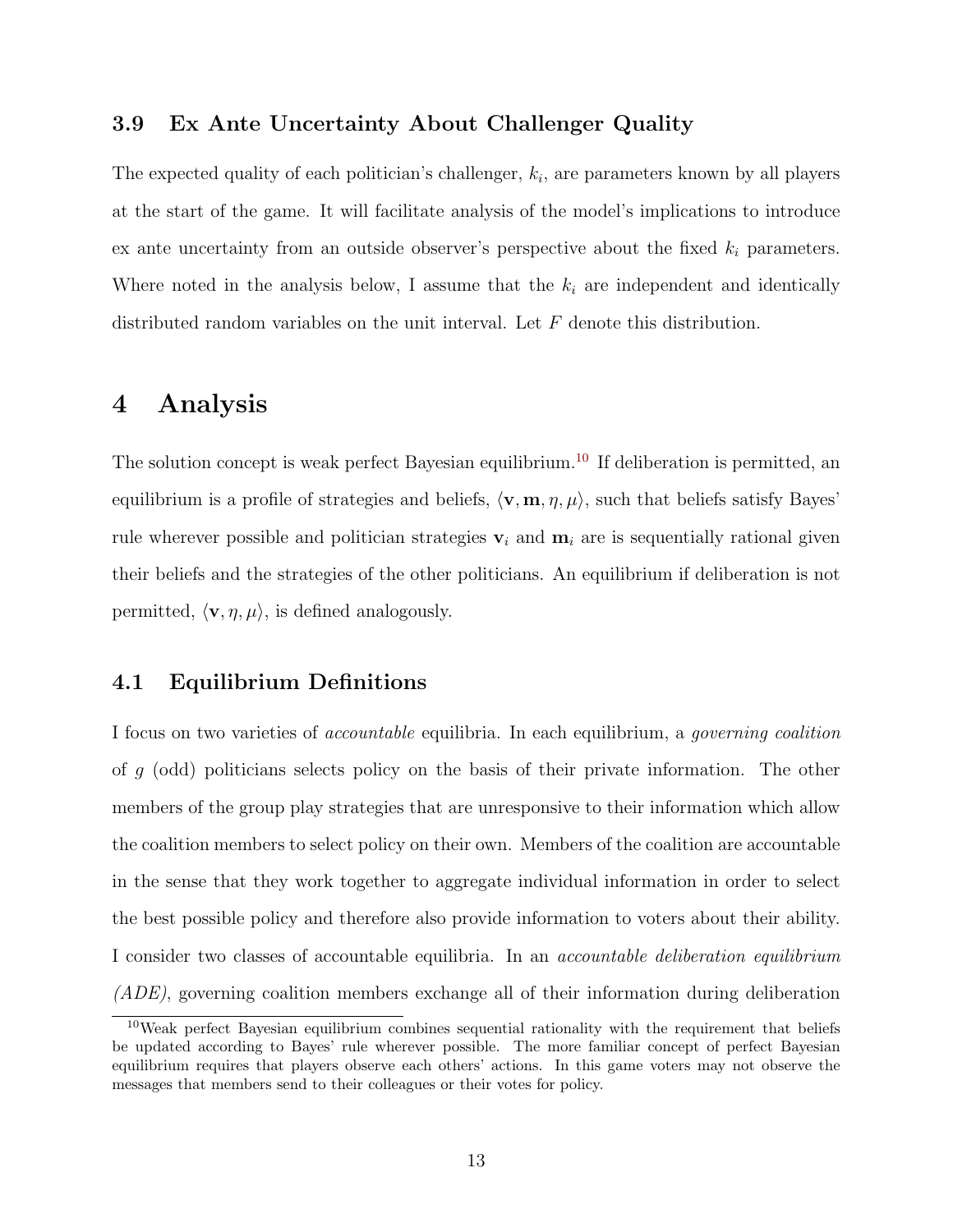and vote for the policy they believe is most likely to match the state. An ADE can exist only if deliberation is permitted. In an accountable voting equilibrium (AVE), all coalition members vote for the policy they believe is best given their private information. If deliberation is allowed, coalition members do not share information during deliberation.

I additionally examine a third equilibrium, a partial deliberation equilibrium (PDE), in which coalition members report only their signal during deliberation and vote for the policy that receives a simple majority of reported signals. In a PDE, individual coalition members may vote for policies that they believe are suboptimal. For instance if only one member of the coalition is of high ability and receives a signal that the state is  $\omega = 1$ , if a supermajority of the other low-ability coalition remembers receive incorrect signals, PDE requires the high-ability coalition member to vote with his colleagues for  $y = 0$ . Accordingly, I do not refer to the PDE as an *accountability equilibrium*. In the analysis below, I show that under certain conditions, the PDE allows coalition members under closed deliberation and open voting to implement AVE policy outcomes when a comparable AVE may not otherwise exist.

Each equilibrium features a governing coalition. Let C denote the set of members who belong to the governing coalition and let  $g = |C|$  denote the (odd) number of politicians in C. In each equilibrium, politicians who do not belong to the coalition play strategies that are unresponsive to information and that allow policy to selected by a simple majority of coalition member votes. The simplest strategy profile that satisfies this sorts non-coalition members into two evenly sized disjoint groups,  $NC_0$  and  $NC_1$ , in which all  $i \in NC_0$  always vote  $v_i = 0$  and all  $i \in NC_1$  always vote  $v_i = 1$ . If deliberation is allowed, non-coalition members play strategies that do not reveal any information about their type. I define non-coalition members' strategies in each of the three classes of equilibrium I consider in Definition [1.](#page-14-0)

<span id="page-14-0"></span>Definition 1 (Non-Coalition Member Strategies) In every ADE, AVE, and PDE, for each  $i \notin C$ , either  $i \in N_0$  or  $i \in N_1$  where  $N_0 \cap N_1 = \emptyset$  and  $|N_0| = |N_1| = \frac{g+1}{2}$  $rac{+1}{2}$ . For each  $i \in N_y$ ,  $\mathbf{v}_i(\theta_i, s_i, m) = y$  for all  $(\theta_i, s_i, m) \in \Theta \times S \times M$ . If deliberation is allowed,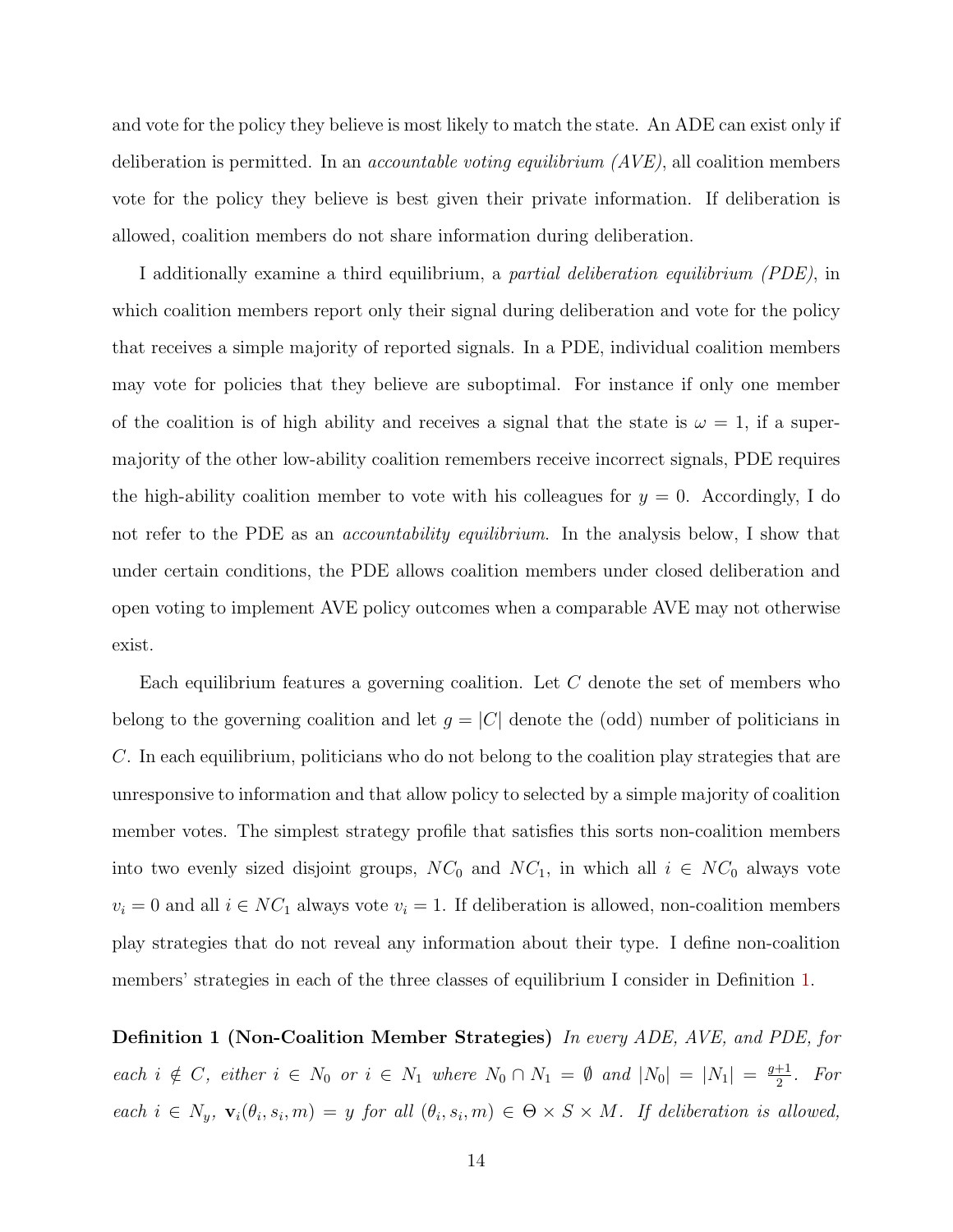$m_i(H, 0) = m_i(H, 1) = m_i(L, 0) = m_i(L, 1)$  for all  $i \notin C$ .

Strategies for coalition members in an ADE are defined below. ADE requires that coalition members play a messaging strategy that fully reveals their type and a voting strategy that is sincere given their beliefs about the state.

<span id="page-15-0"></span>Definition 2 (Coalition Member ADE Strategies) In an ADE, for each  $i \in C$ ,  $m_i$  is a bijection and  $\mathbf{v}_i(\theta_i, s_i, m) = 0$  if and only if  $\eta(\theta_i, s_i, m) > 1/2$ .

I characterize voter and politician beliefs in a ADE in the analysis below. AVE is defined both for games in which deliberation is allowed and prohibited. I explicitly define politician strategies in an AVE for games in which communication is allowed below. AVE voting strategies are defined analogously if deliberation is prohibited by removing  $m$  as an argument in coalition members' voting strategies and removing  $\geq$  from the strategy profile. If deliberation is allowed, politicians do not reveal information during the communication stage. Formally, they report the same signal for each of the four types they can be.

<span id="page-15-1"></span>Definition 3 (Coalition Member AVE Strategies) In an AVE, each governing coalition member,  $i \in C$ , plays a message strategy that satisfies  $\mathbf{m}_i(H, 0) = \mathbf{m}_i(H, 1) = \mathbf{m}_i(L, 0)$  $m_i(L, 1)$ . Each coalition member's voting strategy satisfies  $v_i(H, 0, m) = v_i(L, 0, m) = 0$  and  $\mathbf{v}_i(H, 1, m) = \mathbf{v}_i(L, 1, m) = 1$  for all  $m \in M$ .

Coalition member voting strategies in an AVE satisfy the property that  $v_i = 0$  if and only if  $\eta_i(\theta_i, s_i) > 0$ . Because private signals are informative,  $q > \pi$ , coalition members in an AVE vote for the policy they believe is best if they vote their signal.

A PDE can exist only if deliberation is allowed. Each coalition member reports his signal but not his type. Each coalition member votes for the policy that receives a simple majority of corresponding signals during deliberation.

**Definition 4 (Coalition Member PDE Strategies)** In a PDE, for each  $i \in C$ ,  $m_i(H, 0) =$  $m_i(L,0) \neq m_i(H,1) = m_i(L,1)$ . For each  $i \in C$ ,  $\mathbf{v}_i(\theta_i,s_i,m) = 0$  if and only if a simple majority of coalition members communicate that their private signal is  $s_i = 0$ .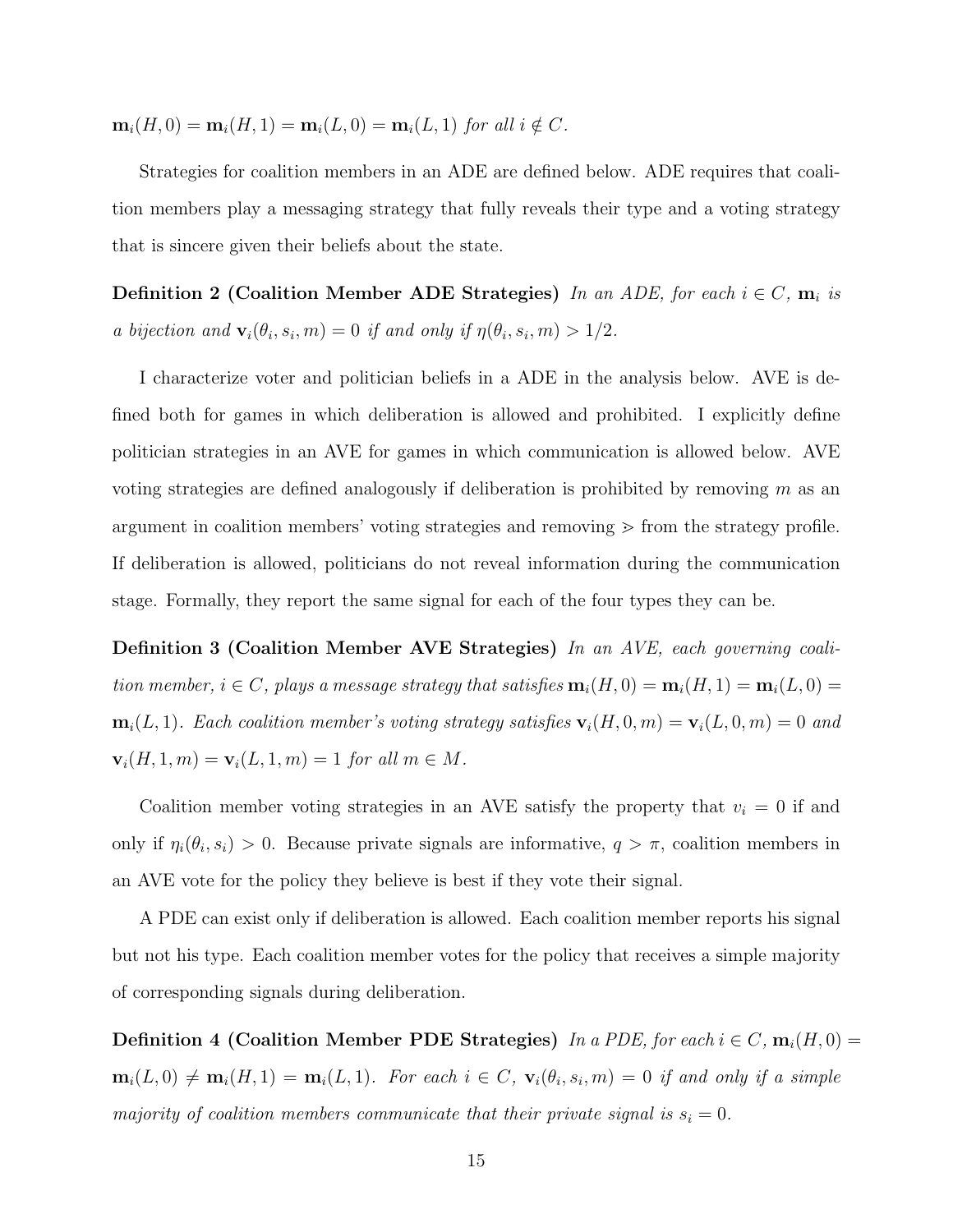I focus on how politicians' incentives to participate in governing coalitions vary with the size of the coalition and group as a whole. Recall that  $g \geq 1$  (odd) denotes the size of a governing coalition. I refer to an ADE in which  $|C| = g$  as a g-ADE, an AVE in which  $|C| = g$ as a g-AVE, and a PDE in which  $|C| = g$  as a g-PDE. Note that although policy is always accepted through a simple majority vote of all  $n$  politicians, the size of the governing coalition need not exceed a simple majority of politicians. In the equilibria I consider, politicians who do not belong to the coalition adopt strategies that allow the governing coalition to adopt policy on behalf of the entire group by a simple majority vote of coalition members.

## 4.2 Equilibrium Policymaking Quality

In a g-ADE, the group selects the optimal policy with ex ante probability

$$
R_D(g) = (1 - \frac{1}{2^g}) + \frac{1}{2^g}B(\frac{g+1}{2}, g, q)
$$

where

$$
B(x, g, q) \equiv \sum_{i=x}^{g} {g \choose x} q^{i} (1-q)^{g-i}
$$

denotes the binomial probability of at least x correct signals in a group of  $g$  low-ability members. To understand  $R_D(g)$ , first note that in an ADE, if any coalition member is a high-ability type, the group selects the correct policy with probability one. During communication, high-ability coalition members reveal the true state to their colleagues who then vote for the corresponding policy. If all members of the governing coalition are of low ability, coalition members correctly believe that the state which receives a simple majority of corresponding signals is more likely. This follows from  $q > \pi$  and Bayes' rule. The probability that a coalition of low-ability politicians receives a simple majority of correct signals is the same in each state. The number of correct signals in a coalition of g low-ability politicians is a binomial random variable with success probability  $q$  and  $q$  trials. The probability that the group selects the optimal policy if all coalition members are of low ability is therefore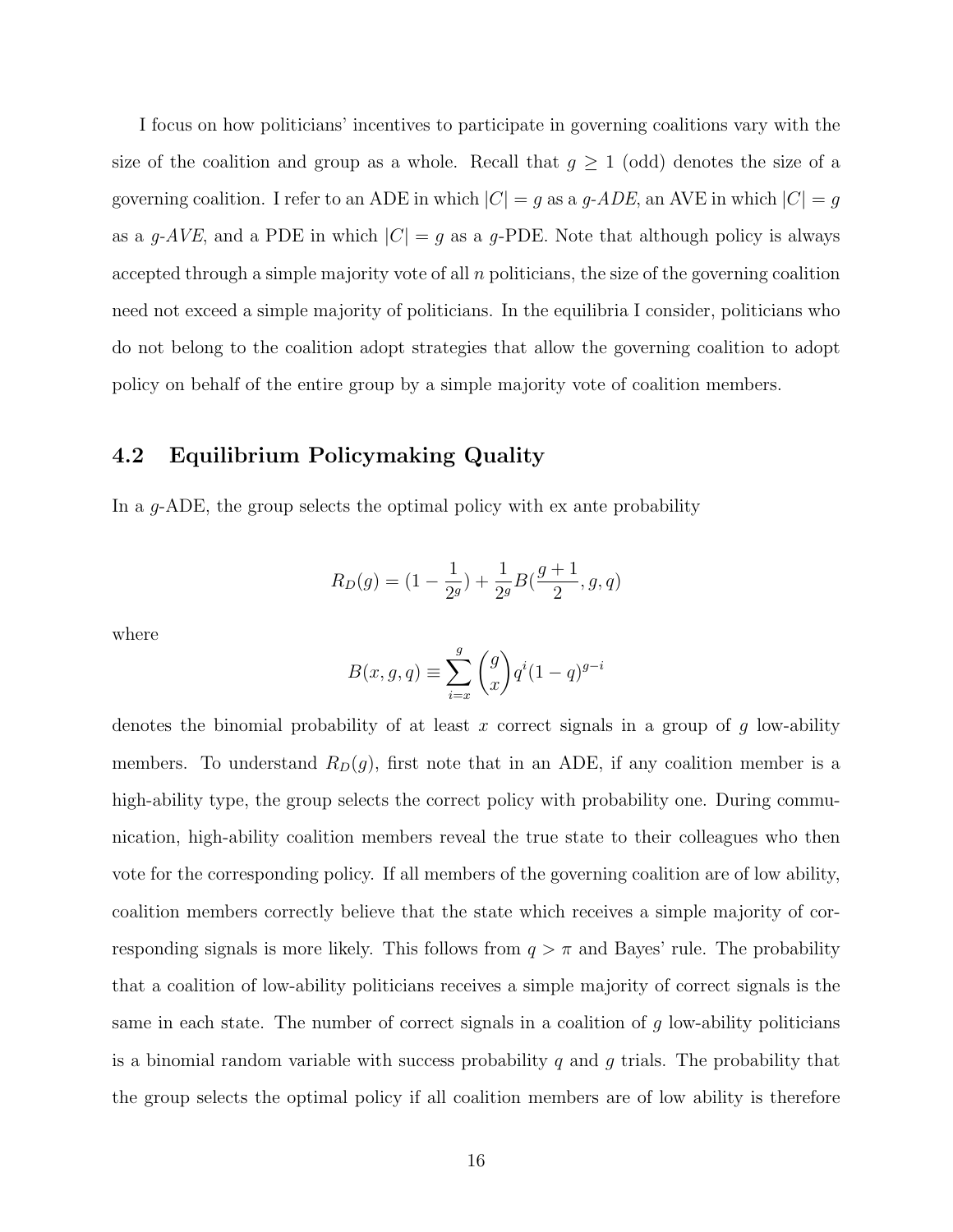equal  $B(\frac{g+1}{2})$  $\frac{+1}{2}$ , g, q) in both states.

The probability that the group selects the correct policy in g-ADE is strictly increasing in  $g$  (odd) and approaches one as g becomes arbitrarily large. Two simultaneous effects enhance the group's decision-making ability in a  $q$ -ADE as the accountable governing coalition grows. First, the addition of members to the coalition raises the probability that at least one member is of high ability. Second, the probability that a coalition of  $q$  low-ability politicians receives a simple majority of correct signals,  $B\left(\frac{g+1}{2}\right)$  $\frac{+1}{2}$ , g, q), is strictly increasing in g and approaches 1 as g becomes arbitrarily large.<sup>[11](#page-0-0)</sup>

In a g-AVE, the group selects the correct policy in a with ex ante probability

$$
R_V(g) = \frac{1}{2^g} \sum_{i=\frac{g+1}{2}}^g {g \choose i} + \frac{1}{2^g} \sum_{i=0}^{\frac{g-1}{2}} {g \choose i} B(\frac{g+1}{2} - i, g - i, q)
$$

$$
= \frac{1}{2} + \frac{1}{2^g} \sum_{i=0}^{\frac{g-1}{2}} {g \choose i} (1 - B(\frac{g+1}{2}, g - i, 1 - q))
$$

The first term represents the probability that at least a simple majority of coalition members are of high ability. In an AVE, each member votes their signal. Because high-ability politicians receive a signal that perfectly matches the state, the group selects the correct policy with probability one if a simple majority of coalition members are of high ability. Because each politician is of high ability with probability  $1/2$  and g is odd, the probability that at least half of governing coalition members are of high ability is  $1/2$  for all g.

Each component of the sum in second term represents the probability that the coalition selects the correct policy if  $i < \frac{g+1}{2}$  members of the coalition are of high ability. As the number of high-ability coalition members declines—and with it the number of votes that are guaranteed to correspond to the correct state—the number of low-ability coalition members who must receive a correct signal to ensure the optimal policy is selected rises. Equivalently, for a given number of high-ability coalition members, the coalition selects the incorrect policy

 $11$ This result is typically credited to Laplace. See [Boland](#page-43-10) [\(1989\)](#page-43-10) for a simple proof.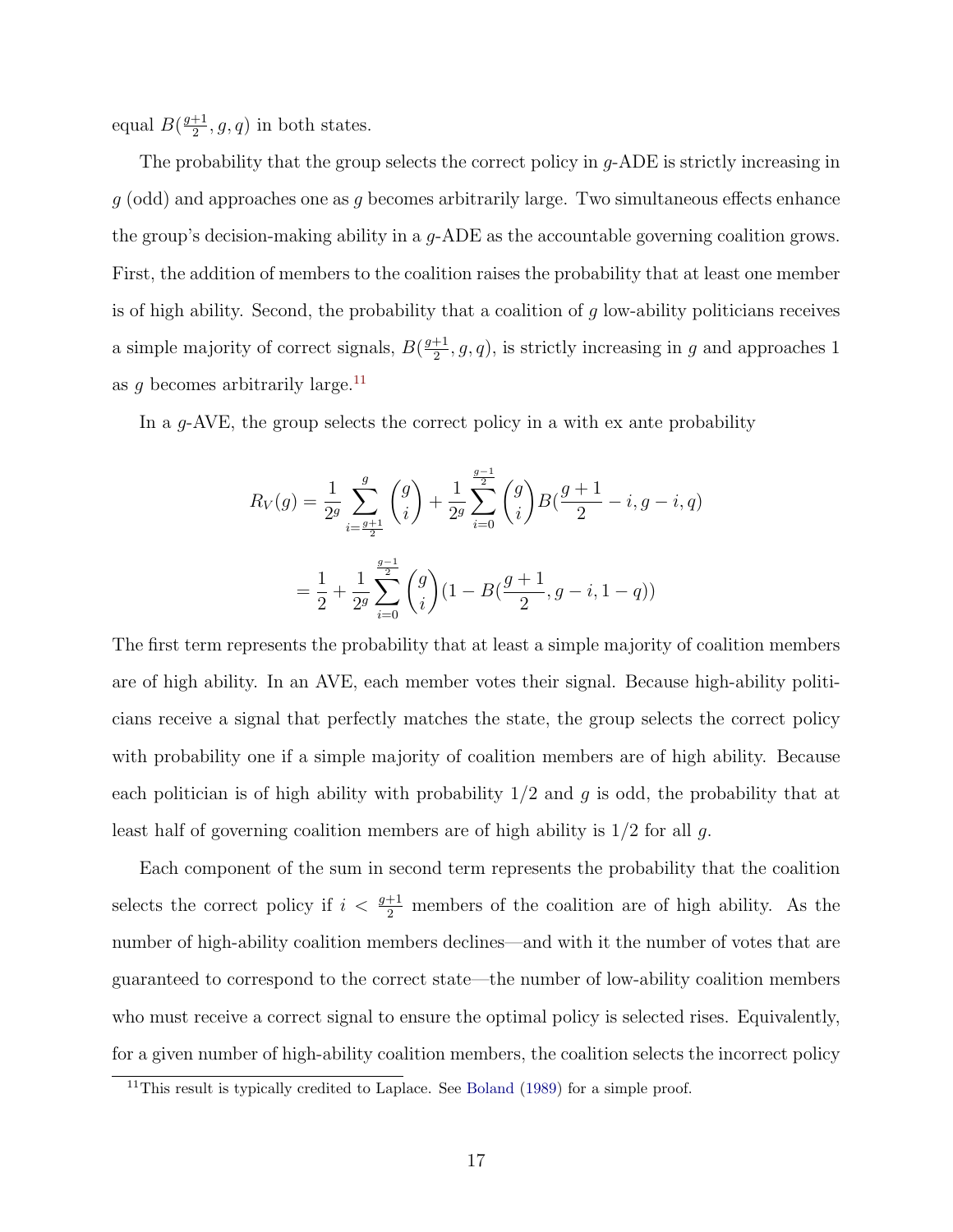if and only if at least  $\frac{g+1}{2}$  low-ability members receive incorrect signals. Like  $R_D(g)$ ,  $R_V(g)$ is increasing in g and approaches 1 for arbitrarily large  $g^{12}$  $g^{12}$  $g^{12}$ .

In a g-PDE, the group selects the correct policy with ex ante probability  $R_P(g) = R_V(g)$ . If voting is open, a PDE allows coalition members to endogenously close voting and conduct policymaking as if they were in an AVE with no communication and closed voting. Members of the coalition "vote" in private via their partially informative signals and then implement the policy that receives a simple majority of corresponding signals.

It is straightforward to check that for a given  $g \geq 3$ , a g-ADE selects optimal policy with strictly a higher probability than a  $q$ -AVE or  $q$ -PDE.<sup>[13](#page-0-0)</sup> The monotonicity and asymptotic convergence properties of  $R_V(g)$ , however, imply that if g' is sufficiently greater than g, then  $R_V(g') > R_D(g).$ 

#### <span id="page-18-0"></span>Remark 1

 $R_D(g)$  is strictly increasing in g and  $\lim_{q\to\infty} R_D(g) = 1$ .  $R_V(g)$  is increasing in g and  $\lim_{q\to\infty} R_V(g) = 1$ .  $R_P(q) = R_V(q)$ .  $R_D(q) > R_V(q)$  $R_V(g') > R_D(g)$  if g' is sufficiently greater than g.

Although ADE and AVE are not necessarily optimal for selecting policy (either globally or subject to incentive compatibility conditions), they are optimal under certain conditions and intuitive to understand.<sup>[14](#page-0-0)</sup> Focus on these equilibria facilitates analysis of politicians' incentives under tractable strategic conditions in which identifiable members of the governing coalition are expected to govern accountably by aggregating information to select policies

 $12$ Theorem 1 in [Berend and Sapir](#page-43-3) [\(2005\)](#page-43-3) establishes the non-monotonic result. The asymptotic part is implied by  $q > 1/2$  $q > 1/2$  $q > 1/2$ . Details are available in the proof of Remark 1 in the Appendix.

<sup>&</sup>lt;sup>13</sup>If  $g = 1$ , the two equilibria select the best policy with the same probability,  $\frac{1+q}{2}$ .

<sup>&</sup>lt;sup>14</sup>If deliberation is allowed, a g-ADE in which  $g = n$  such that the entire group participates in the accountable governing coalition is optimal. That is, there no equilibrium matches policy to the state with a higher probability. For  $g < n$ , alternative equilibria that are not ADE may perform better at state matching than the ADE.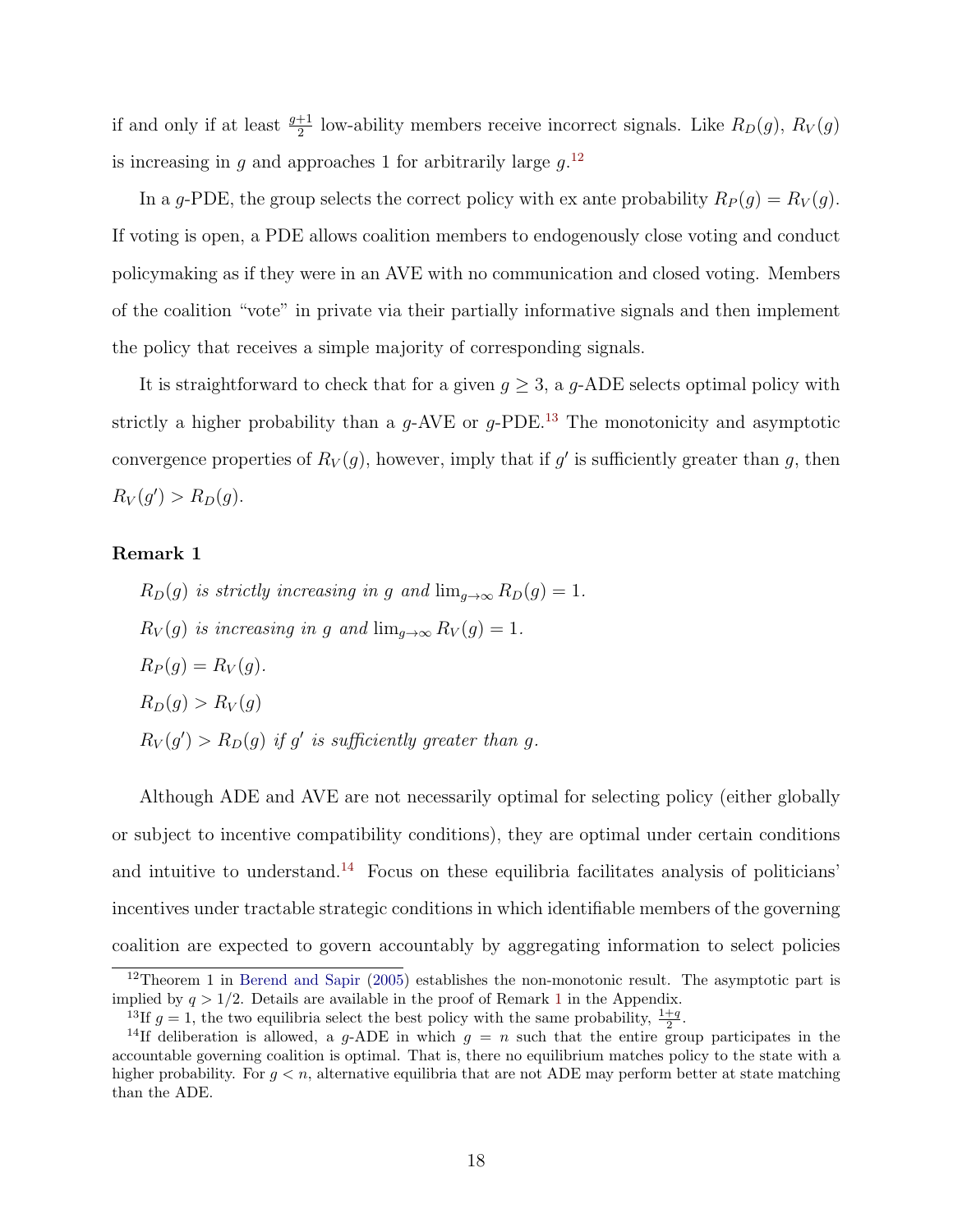that are in the best interests of voters given the totality of their dispersed information. Analysis of best possible state-matching equilibria is an obvious avenue for further analysis of the model.[15](#page-0-0)

#### 4.3 ADE

An ADE is defined only if politicians are allowed to deliberate. Members of an accountable governing coalition in an ADE are expected to fully reveal their information during the deliberation stage and then vote for the policy that they believe is best. Given truthful revelation of information, all members of the governing coalition share the same belief about the true state of the world after deliberation if coalition members play their equilibrium message strategies. After deliberation, the coalition selects the policy that all coalition members believe is best in an ADE. Politicians who do not belong to the governing coalition in an ADE play the same voting strategy regardless of their ability, signal, and the messages they observe during deliberation. Voters therefore learn nothing new about politicians who are not members of C under closed and open deliberation and voting. They retain their prior beliefs about their representative in equilibrium. Off path, it is sufficient to prevent deviations by non-coalition members if voters retain their prior if their representative votes in an unexpected way and if coalition members ignore deviant messages during deliberation. Voter posterior beliefs about members of the governing coalition depend on whether deliberation is closed or open. I analyze ADE under closed deliberation first and then examine ADE under open deliberation.

<sup>&</sup>lt;sup>15</sup>This requires an ordering of equilibria in terms of their probability of state matching in order to determine the optimal equilibrium subject to incentive-compatibility constraints. An equilibrium profile of strategies can be represented as a decision rule that maps from legislators' private information into a policy choice. While the literature on collective decision-making in the absence of electoral concerns has identified several properties of the ordering of decision rules in uncertain dichotomous choice environments (see [Nitzan and](#page-45-10) [Paroush](#page-45-10) [\(2017\)](#page-45-10) for a recent review), I am not aware of a sufficiently complete ordering of these rules under the assumptions of asymmetric state probability and ex ante unknown politician abilities to facilitate analysis of the best incentive-compatible equilibrium .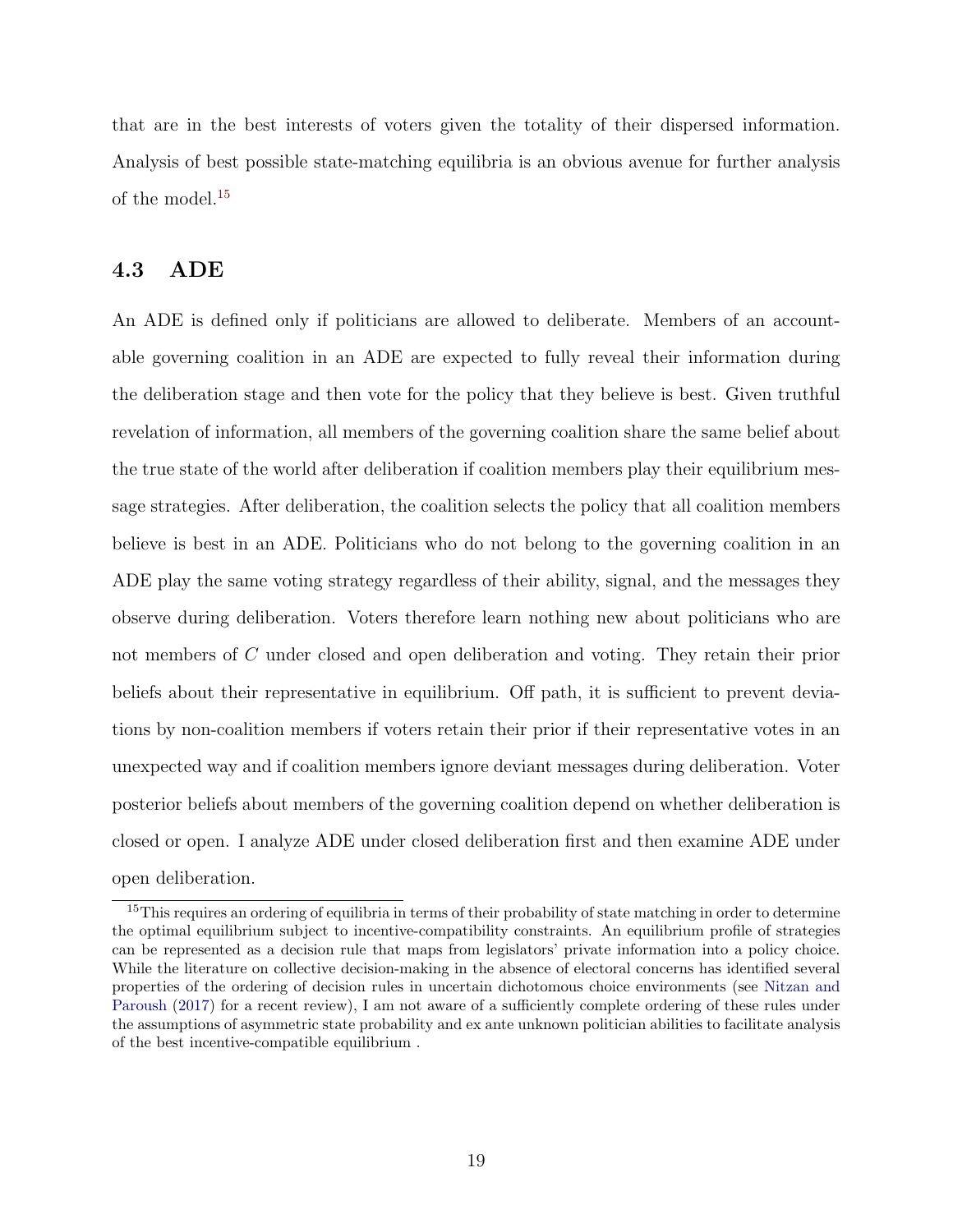#### 4.3.1 ADE Under Closed Deliberation

If deliberation is closed, the chosen policy imparts information to voters about the information that their representative shared during deliberation. That is, their beliefs are formed by making an inference about their representatives' influence on policy during deliberation. Individual coalition members' votes therefore do not communicate any information to voters in addition to the group's collective policy choice. This follows from by Bayes' rule if coalition members play their equilibrium voting strategy. Under open voting, it is sufficient to prevent deviations from coalition members if voters essentially ignore the deviant vote and maintain the beliefs they form by Bayes' rule given  $y = 0$  on the equilibrium path of play.

If a coalition member is of high ability, the group selects the correct policy in an ADE with probability one. Let  $\lambda_g(I|\theta_i)$  denote the likelihood of I in a g-ADE given  $\theta_i$ . Under closed deliberation, because the state is  $\omega = 0$  with probability  $\pi > 1/2$ ,

$$
\lambda_g(y=0|\theta_i = H) = \lambda_g(y=0, v|\theta_i = H) = \pi
$$

and

$$
\lambda_g(y = 1 | \theta_i = H) = \lambda_g(y = 1, v | \theta_i = H) = 1 - \pi
$$

for all v if  $i \in C$ . If a coalition member is of low ability, then two events are possible. With probability  $(1 - \frac{1}{2q})$  $\frac{1}{2^{g-1}}$ , at least one other coalition member is of high ability. In this case the group selects the optimal policy with probability one. With probability  $\frac{1}{2^{g-1}}$ , all coalition members are of low ability. As discussed above, if all members of C are of low ability, the group selects the correct policy with probability  $B(\frac{g+1}{2})$  $\frac{+1}{2}$ , g, q). The probability that an entirely low-ability coalition selects  $y = 0$  is therefore the weighted probability that the group selects the correct policy if  $\omega = 0$  and the wrong policy if  $\omega = 1$ . Similarly, a low-ability coalition chooses  $y = 1$  if it selects the correct policy given  $\omega = 1$  or the wrong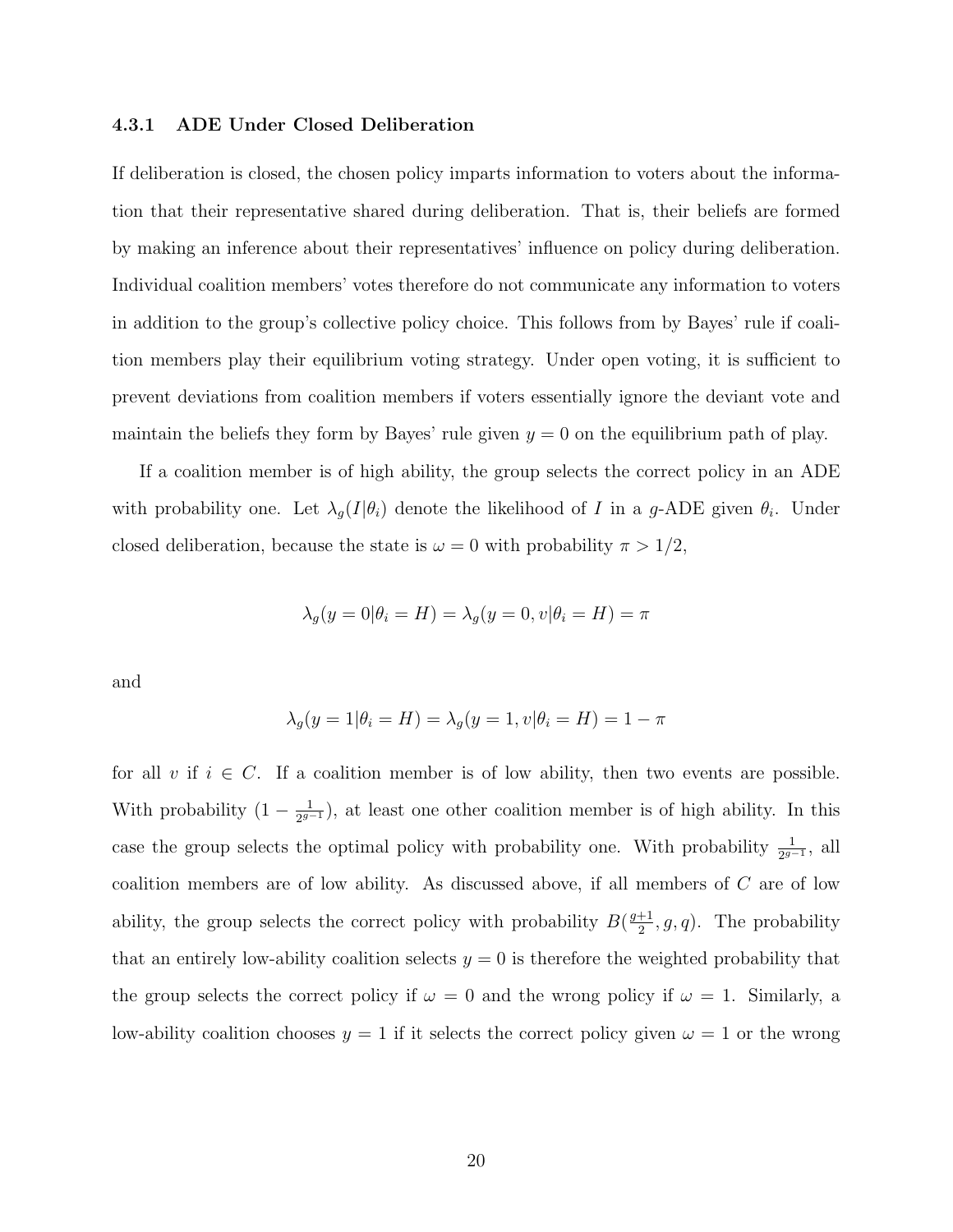policy given  $\omega = 0$ . It follows that under closed deliberation, for all  $i \in C$ ,

$$
\lambda_g(y=0|\theta_i=L) = \lambda_g(y=0, v|\theta_i=L)
$$
  
=  $\pi(1 - \frac{1}{2^{g-1}}) + \frac{1}{2^{g-1}} [\pi B(\frac{g+1}{2}, g, q) + (1 - \pi)(1 - B(\frac{g+1}{2}, g, q))]$ 

and

$$
\lambda_g(y=1|\theta_i=L) = \lambda_g(y=1, v|\theta_i=L)
$$
  
=  $(1-\pi)(1-\frac{1}{2g-1}) + \frac{1}{2g-1}[\pi(1-B(\frac{g+1}{2}, g, q)) + (1-\pi)B(\frac{g+1}{2}, g, q)]$ 

for all  $v$ .

It follows then that for all  $i \in C$  in a g-ADE with closed deliberation,

$$
\mu_i(0) = \mu_i(0, v) = \frac{\lambda_g(y = 0 | \theta_i = H)}{\lambda_g(y = 0 | \theta_i = H) + \lambda_g(y = 0 | \theta_i = L)} =
$$
  

$$
a(0, g) \equiv \left[2 - \frac{1}{2^{g-1}} + \frac{1}{2^{g-1}}(B(\frac{g+1}{2}, g, q) + \frac{(1-\pi)}{\pi}(1 - B(\frac{g+1}{2}, g, q)))\right]^{-1}
$$

and

$$
\mu_i(1) = \mu_i(1, v) = \frac{\lambda_g(y = 1 | \theta_i = H)}{\lambda_g(y = 1 | \theta_i = H) + \lambda_g(y = 1 | \theta_i = L)} =
$$

$$
a(1,g) \equiv [2 - \frac{1}{2^{g-1}} + \frac{1}{2^{g-1}}(B(\frac{g+1}{2}, g, q) + \frac{\pi}{(1-\pi)}(1 - B(\frac{g+1}{2}, g, q)))]^{-1}
$$

Having characterized voter beliefs in a ADE under closed deliberation, I complete the characterization of equilibrium by defining politician beliefs in the communication stage. All message profiles except those in which at least one coalition member reports  $(H, 0)$  and at least one other reports  $(H, 1)$  are realized with positive probability in the communication stage of an ADE. If two members report to be high types but send conflicting signals, the other members know that at least one of them is lying. I show below voter posterior beliefs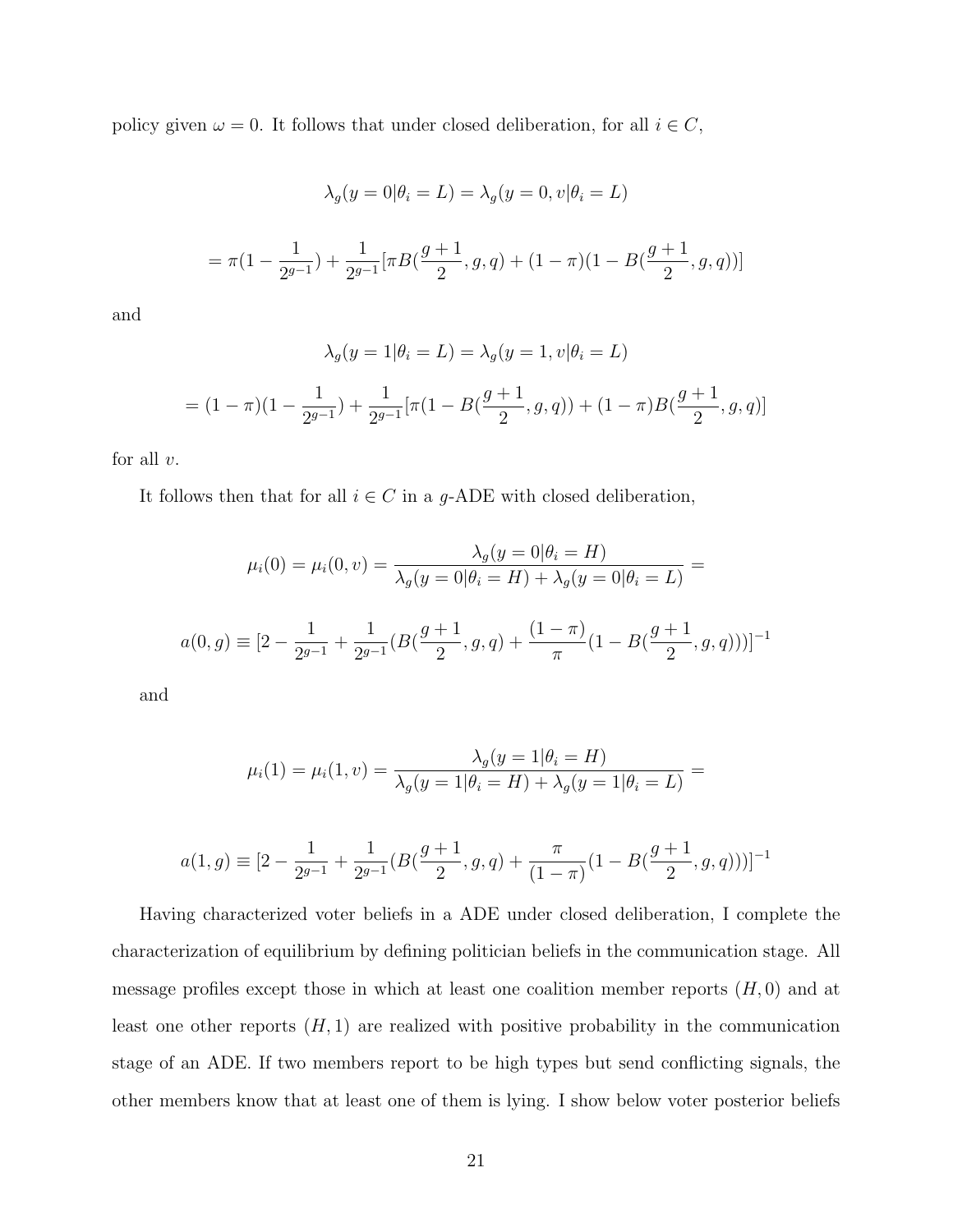in an ADE on the equilibrium path imply that coalition members can only benefit from deviating by manipulating the group to select  $y = 0$  instead of  $y = 1$ . I therefore assume that if coalition members observe conflicting high-ability messages during deliberation, they believe that the member who reports that they are  $(H, 1)$  is telling the truth and thus believe that the state is  $\omega = 1$  with probability one. To define this formally, let  $m_D$  denote the profile of messages sent by members of  $C$ , let  $M_D$  denote the set of all possible message profiles that can possibly be sent by members of C, and  $M_D^* \subset M_D$  the set of message profiles that are sent by members of C with positive probability in equilibrium.

Definition [5](#page-22-0) summarizes voter and politician beliefs in a *q*-ADE under closed deliberation. Definitions and [2](#page-15-0) and [5](#page-22-0) complete the formal definition of a g-ADE under closed deliberation.

<span id="page-22-0"></span>Definition 5 (g-ADE Beliefs Under Closed Deliberation) In a g-ADE under closed deliberation,

- for all  $i \in C$  and  $I \in \{y, (y, v)\}, \mu_i(0) = \mu_i(0, v) = a(0, g)$  and  $\mu_i(1) = \mu_i(1, v) = a(0, v)$  $a(1, q)$  for all v.
- for all  $i \notin C$ ,  $\mu_i(I) = 1/2$  for all I.
- for all  $i \in N$ ,

$$
\eta_i(\theta_i, s_i, m) = \frac{Pr(s_i, \theta_i, m_D | \omega = 0)\pi}{Pr(s_i, \theta_i, m_D | \omega = 0)\pi + Pr(s_i, \theta_i, m_D | \omega = 1)(1 - \pi)}
$$

if  $m_D \in M_D^*$  and  $\eta_i(\theta_i, s_i, m) = 0$  if  $m_D \notin M_D^*$ .

I now analyze the incentives of politicians to participate in a g-ADE and characterize necessary and sufficient conditions for a g-ADE to exist. It is straightforward to check that  $a(1, g) < 1/2 < a(0, g)$  for all g. This is a consequence of  $q > \pi > 1/2$  and the conditional independence of low-ability members' signal precision. Because  $q > \pi$ , low-ability coalitions select the policy that receives a simple majority of corresponding signals. The probability that it receives a simple majority of correct signals is conditionally independent given the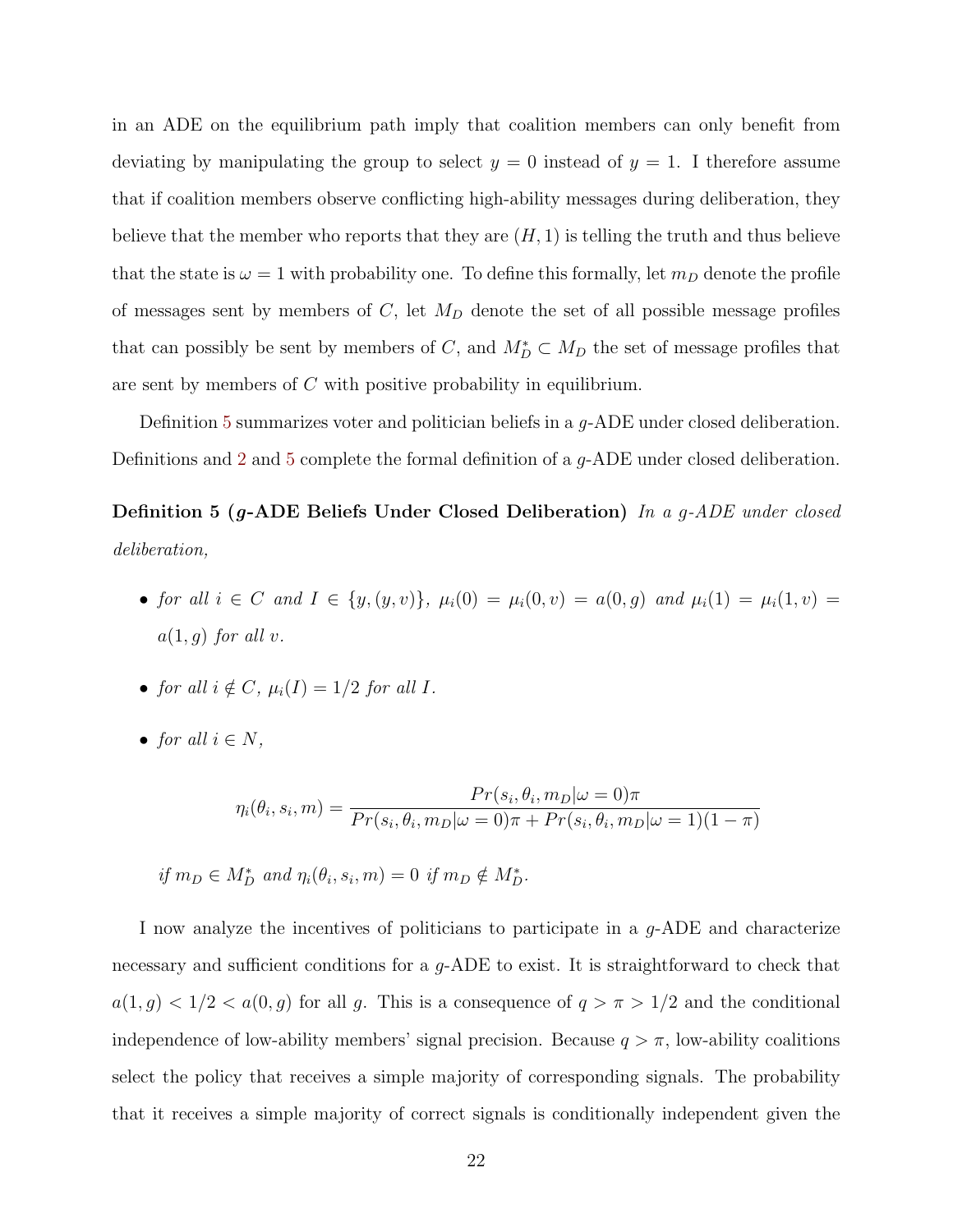state and less than one. It follows that a coalition of low-ability politicians chooses  $y = 1$ with a higher probability than a coalition with a high-ability member. Voters therefore form more favorable beliefs about a coalition member if the group selects  $y = 0$  than if it selects  $y = 1<sup>16</sup>$  $y = 1<sup>16</sup>$  $y = 1<sup>16</sup>$  Endogenously, policy  $y = 0$  is more *popular* with voters in an ADE than  $y = 1$ .

It follows that in a g-ADE, voter beliefs partition the space of challengers that any individual governing coalition member may face in an election into three electorally relevant regions. If a coalition member faces a challenger of expected quality  $k_i \leq a((1,g))$ , he wins the election even if the group selects the unpopular policy,  $y = 1$ . If a coalition member faces a challenger of expected quality  $k_i > a(0, g)$ , he loses the election even if the group selects the popular policy,  $y = 0$ . The electoral fortune of these safe legislators and doomed legislators does not depend on the policy that the group selects. They are therefore willing to cooperate with their fellow coalition members in selecting the policy that best serves voters. If a coalition member faces a challenger of expected quality  $k_i \in (a(1,g), a(0,g)]$ , he wins reelection if and only if the group selects the popular policy,  $y = 0$ . These members in *competitive districts* prefer that the group selects  $y = 0$  even when the best information available to the group implies that  $\omega = 1$  is more likely. Define

$$
A_g \equiv [0, a(1, g)] \cup (a(0, g), 1]
$$

for odd  $g \geq 1$  and let

$$
W_g \equiv \{ i \in N : k_i \in A_g \}
$$

denote the set of members  $i \in N$  for whom  $k_i \in A_g$  for each g. If  $i \in W_g$ , then politician i's district is not sufficiently competitive to deter participation in a governing coalition of size g. Coalition members in competitive districts,  $i \notin W_g$ , undermine the existence of a g-ADE. While a member in a competitive district cannot affect policy by voting unless  $g = 1$ , he

<sup>&</sup>lt;sup>16</sup>If  $q \leq \pi$ , then  $a(0, g) < a(1, g)$  as groups of all low-ability members privileged their prior and require a supermajority of  $s_i = 1$  signals to believe  $\omega = 1$  with greater probability than  $\omega = 0$ . Details available upon request.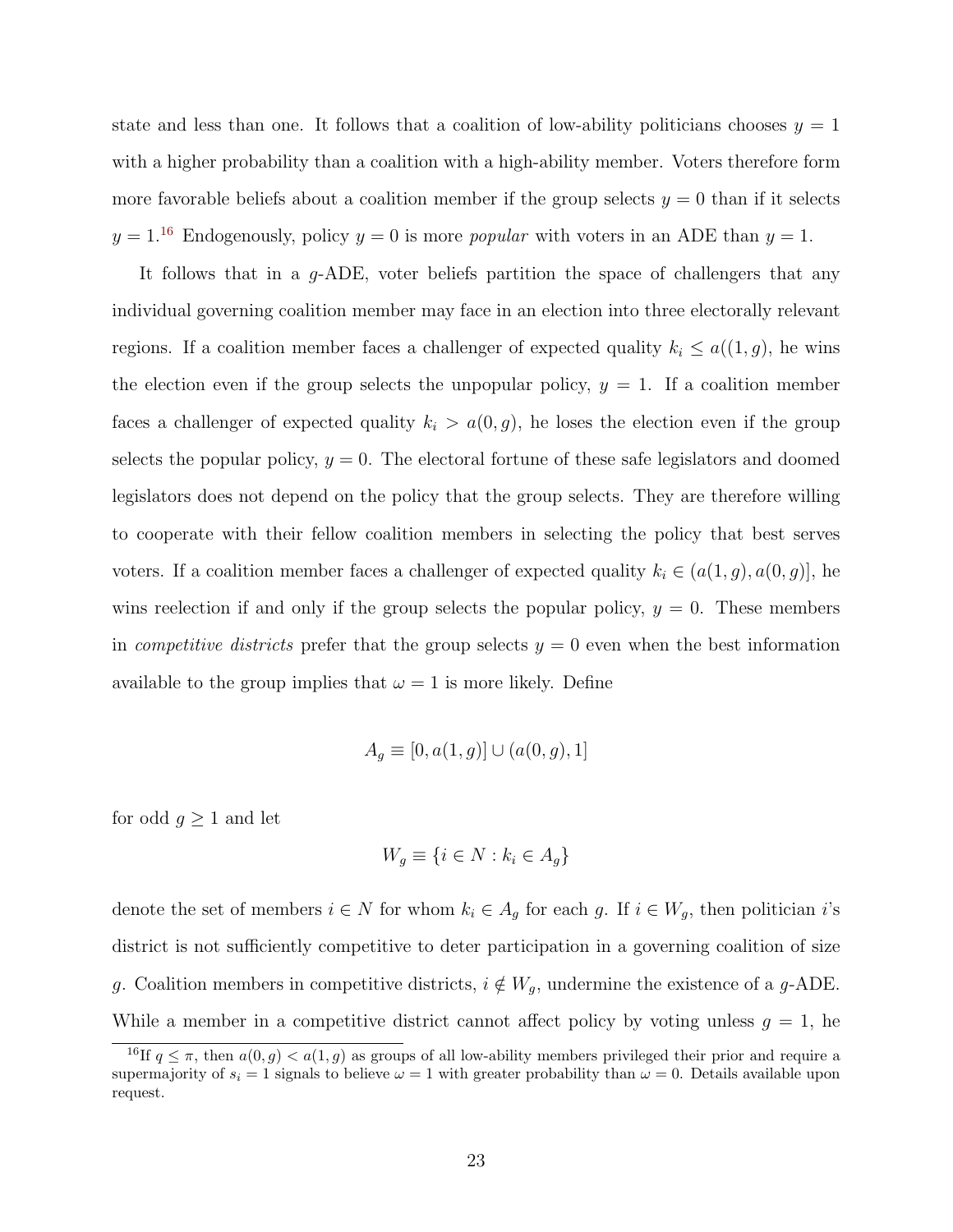can manipulate the group's decision by lying during deliberation. A low ability member who receives an  $s_i = 1$  signal, for example, can raise the probability that the group selects  $y = 0$ and therefore the probability that he is reelected by sending a false message that his type is  $(H, 0)$  rather than the truth as equilibrium requires. If no other member is a high type, this lie ensures that the group selects the popular policy even if all other members receive an  $s_i = 1$ signal. In this case his deception almost certainly results in the selection of the incorrect policy but ensures victory in an election that he is guaranteed to lose in equilibrium. In order for a  $g$ -ADE to exist, at least g politicians must represent districts that are sufficiently uncompetitive for the politician to be willing to participate in the selection of an unpopular policy. That is, a politician prefers to play the message strategy prescribed t members of the governing coalition if and only if  $i \in W_g$ . A g-ADE therefore exists only if at least g politicians are willing to join C. Formally, a g-ADE exists only if  $|W_g| \ge g$ .

Politicians who do not belong to the coalition win their bids for reelection if and only if  $k_i \leq 1/2$ . Deviation in the communication stage does nothing to influence policy as coalition members simply ignore the individual's message. Although a non-member of the coalition can manipulate policy by deviating in the voting stage if  $g = 1$ , he prefers his equilibrium strategy unless voters form more favorable beliefs about him following a deviation. Voter off-path beliefs in Definition [5](#page-22-0) rule this out. Thus  $|W_g| \ge g$  is a necessary and sufficient condition for a g-ADE to exist under closed deliberation.

<span id="page-24-0"></span>**Proposition 1** Under closed deliberation, for both open and closed voting, a g-ADE exists if and only if  $|W_g| \geq g$ .

Note that some non-coalition members may prefer to participate in a governing coalition. In particular, if  $k_i \in (1/2, a(0, g)]$  and politician i does not belong to the governing coalition, he loses the election to the challenger in equilibrium. If he a member of the governing coalition, he defeats the challenger if the group selects  $y = 0$ . However, because he loses to the challenger as a member of the governing coalition if  $y = 1$ , it is not consistent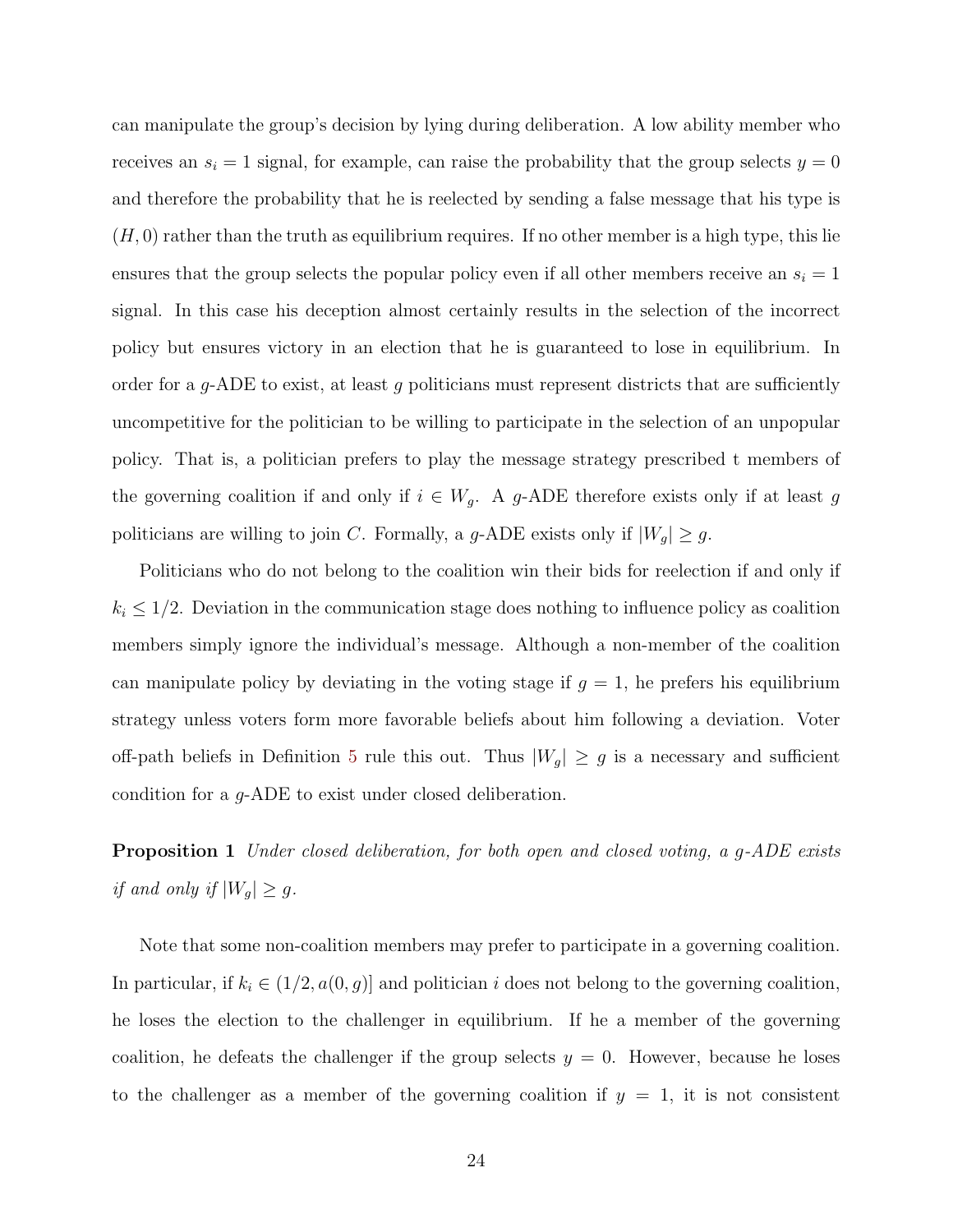with equilibrium to play accountable policymaking strategy necessary to participate in the coalition.

Having identified the necessary and sufficient conditions for a  $q$ -ADE to exist, I can now analyze how individual legislators' incentives to act in the public interest vary across accountable governing coalitions of different sizes. The endogenous beliefs of voters determine which politicians are willing to participate in  $C$ . The size of the governing coalition influences the set of politicians who are willing to join  $C$  through the effect of g on voter beliefs. Lemma [1](#page-25-0) establishes how g affects voter posterior beliefs in an ADE under closed deliberation.

#### <span id="page-25-0"></span>Lemma 1 (Properties of Voter Beliefs in ADE Under Closed Deliberation)

- For all q,  $a(1, q) < 1/2 < a(0, q)$ .
- $a(0, g)$  is strictly decreasing in g
- $a(1,g)$  is strictly increasing in g
- $\lim_{q\to\infty} a(0, q) = 1/2$
- $\lim_{q \to \infty} a(1, q) = 1/2$

Regardless of the size of the governing coalition, if at least one member is high ability, the correct policy is selected in a  $q$ -ADE with probability one. The size of the coalition therefore has no effect on the probability that it chooses  $y = 0$  or  $y = 1$  if at least one coalition member is of high ability. Formally,  $\lambda_g(y=0|\theta_i=H) = \pi$  and  $\lambda_g(y=1|\theta_i=H) = 1 - \pi$  for all g.

The size of the coalition affects  $\lambda_g(y = 0 | \theta_i = L)$  and  $\lambda_g(y = 0 | \theta_i = L)$  through two channels. First, the probability that at least one other coalition member is of high ability,  $1-\frac{1}{2^{n-1}}$  $\frac{1}{2^{n-1}}$ , is strictly increasing. This raises the probability that the group selects  $y = 0$  and lowers the probability that it selects  $y = 1$ , as a coalition with a high ability member always selects the correct policy. Second, the probability that a coalition of  $g$  low-ability members selects the correct policy,  $B(\frac{g+1}{2})$  $\frac{+1}{2}$ , g, q), is also increasing in g. As g rises, more information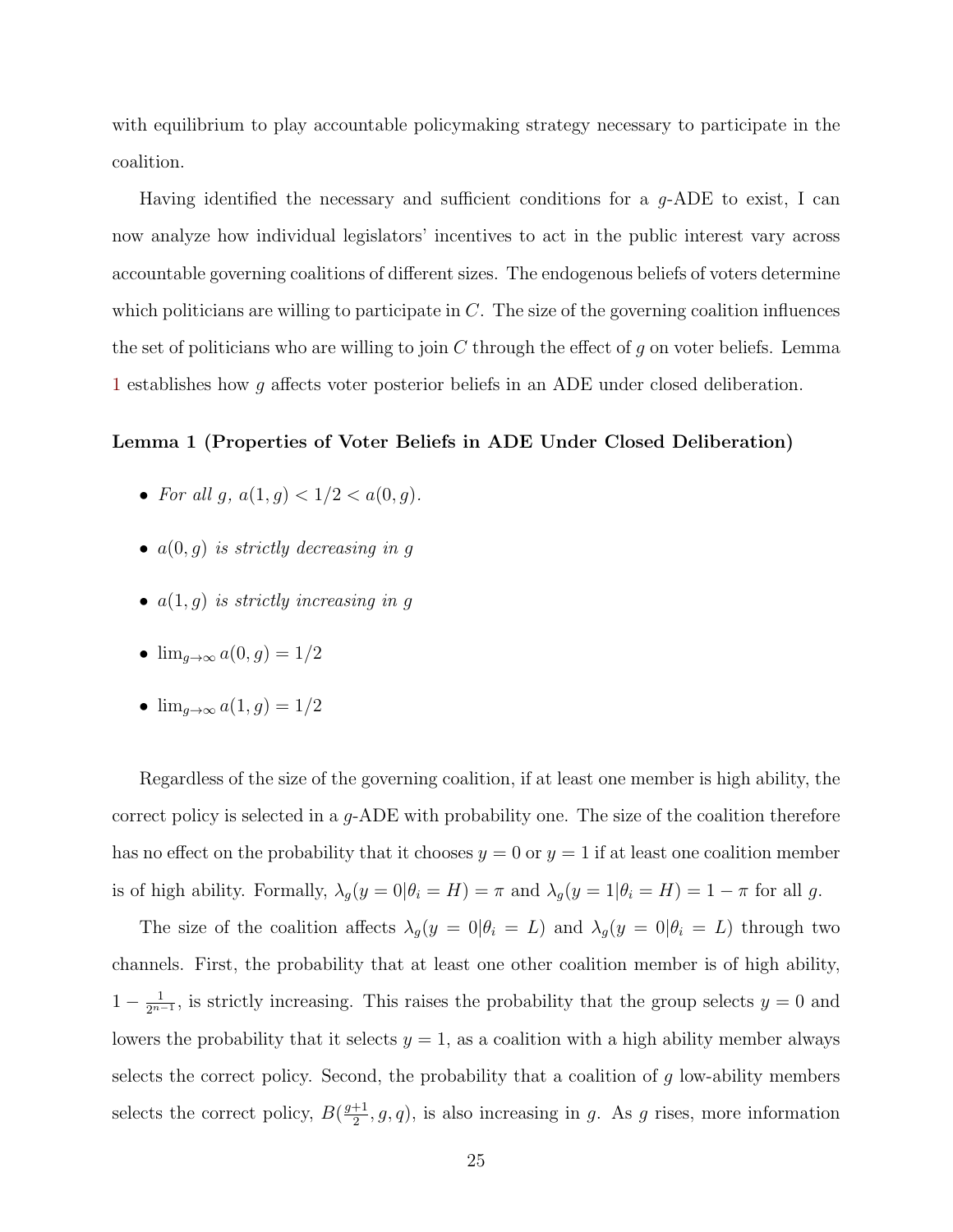becomes available to the coalition's members and the group selects the correct policy with a higher probability. Because  $y = 0$  is more likely to be the correct policy, a group of lowability members selects  $y = 0$  with a higher probability as g rises. For g arbitrarily large, the probability that a coalition of low-ability politicians selects the correct policy approaches 1. Thus  $\lambda_g(y = 0 | \theta_i = L)$  is strictly increasing as g rises and  $\lim_{g \to \infty} \lambda_g(y = 0 | \theta_i = L) = \pi$ . Similarly,  $\lambda_g(y=1|\theta_i=L)$  is strictly decreasing in g with  $\lim_{g\to\infty}\lambda_g(y=0|\theta_i=L)=(1-\pi)$ .

It follows that voters form more favorable beliefs about their representative when  $y = 1$ and less favorable beliefs when  $y = 0$  as g rises. That is,  $a(1, g)$  is strictly increasing in g and  $a(0, g)$  strictly decreasing in g. As the coalition becomes larger, its decisions become less informative about any one individual legislator's role in the determination of policy and therefore less informative about his ability. In a small group, an individual member's message is more likely to be consequential for the group's decision than in a large group. Compared to a larger group, if he is of low ability, there is a higher probability that the group makes an incorrect decision. There are few other potential high ability colleagues and his signal is more likely to be pivotal in a group of low ability politicians.

Because of this effect of coalition size on voter beliefs, the set of challengers  $k_i$  such that a politician is willing to participate in the governing coalition expands as g rises and converges to the set of all challengers as g becomes arbitrarily large. More formally, for all  $g > g'$ ,  $A_{g'} \subset A_g$  and  $\lim_{g\to\infty} A_g = [0,1]$ . It follows that for each  $k_i \neq 1/2$ , an equilibrium governing coalition of size g' exists such that  $k_i \in A_g$  for all  $g \geq g'$ . In this sense then, each individual politicians to manipulate public policy for private electoral interests are weaker in larger coalitions.

To analyze the effect of group size, n, on the existence of a  $g$ -ADE, suppose that ex ante, the expected challenger quality parameters  $k_i$  are independent and identically distributed according to  $F$ . For each  $g$ , the probability that member  $i$  is willing to participate in a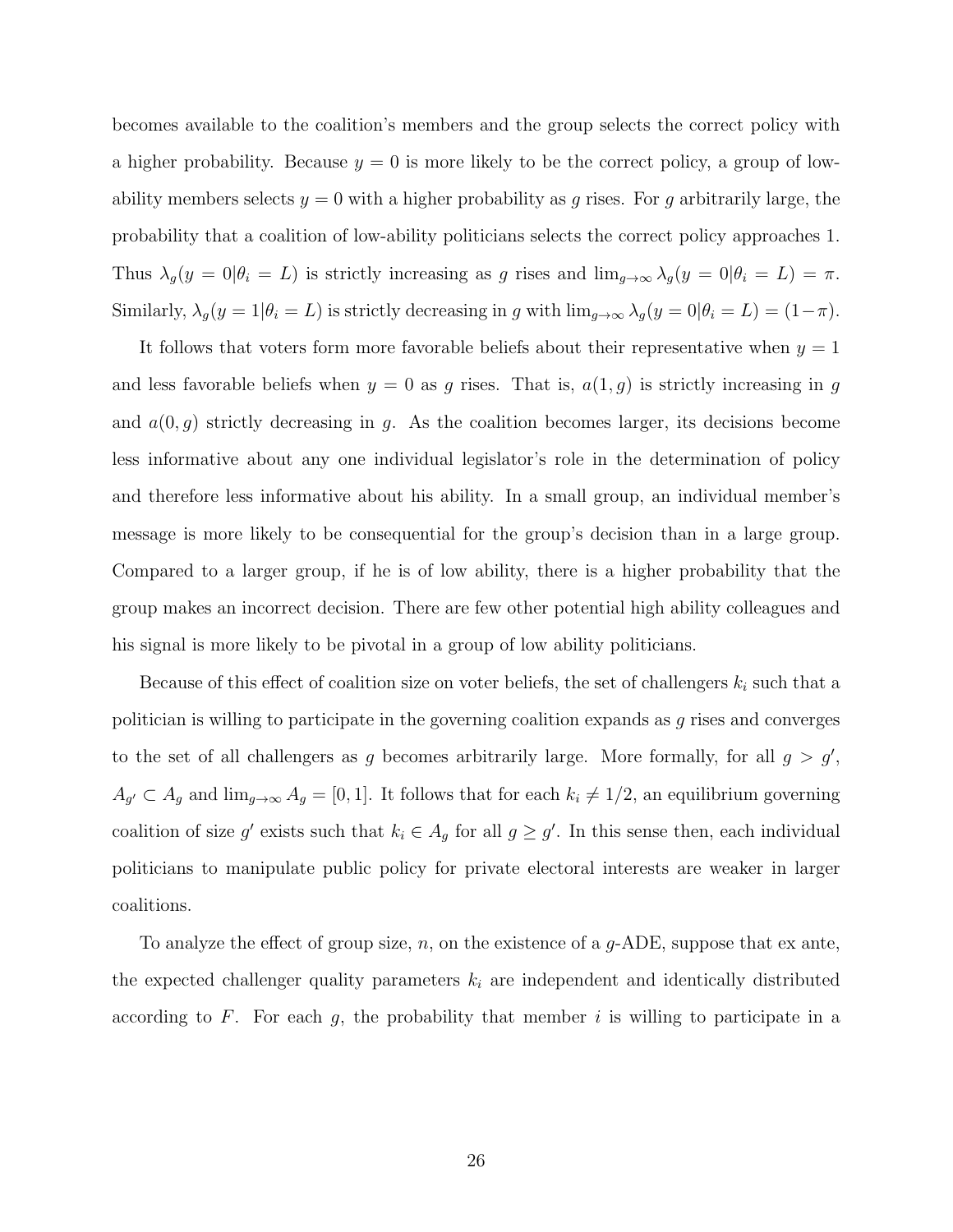governing coalition of size  $g, i \in W_g$ , is given by the probability that  $k_i \in A_g$ ,

$$
p_g \equiv 1 - \lim_{\varepsilon \nearrow a(0,g)} F(\varepsilon) + F(a(1,g))
$$

Note that for all  $g' > g$ ,  $p_{g'} \geq p_g$ . By Proposition [1,](#page-24-0) the probability that a g-ADE exists under closed deliberation is given by the probability that  $|W_g| \ge g$ . Let  $\alpha(n, g, I)$  denote the probability that a g-ADE equilibrium exists if  $|N| = n$  and voters observe I. Under closed deliberation, for both open and closed voting,

$$
\alpha(n, g, I) = B(g, n, p_g).
$$

Proposition [2](#page-27-0) follows immediately from the properties of the cumulative binomial probability induced by F that at least g members face challengers  $k_i \in A_g$ .

<span id="page-27-0"></span>**Proposition 2** For  $I \in \{y, (y, v)\},\$ 

- $\alpha(n, g, I)$  is increasing in n for all  $g \geq 1$ .
- if  $p_g > 0$ ,  $\alpha(n, g, I)$  is strictly increasing in  $n \geq g$  and  $\lim_{n \to \infty} \alpha(n, g, I) = 1$

Note that Proposition [2](#page-27-0) applies to each fixed q as n increases. The probability that the best possible g-ADE equilibrium given n, a n-ADE, may be decreasing. That is,  $\alpha(n, n, y) =$  $p_n^n$ , may be decreasing. As n rises, the set of  $k_i$  for which each individual member is willing to participate in an accountable coalition of the whole,  $A_n$ , expands. But while each individual member is willing to participate for a wider range of  $k_i$ , the number of members needed to form an accountable coalition of the whole also expands. Whether the positive effect of individual incentive compatibility or the negative effect of requiring a greater number of individuals to join the coalition depends on  $F$ . However, although the probability that best possible AVE exists may be decreasing in n, because  $\alpha(n, g, y)$  is increasing in n for each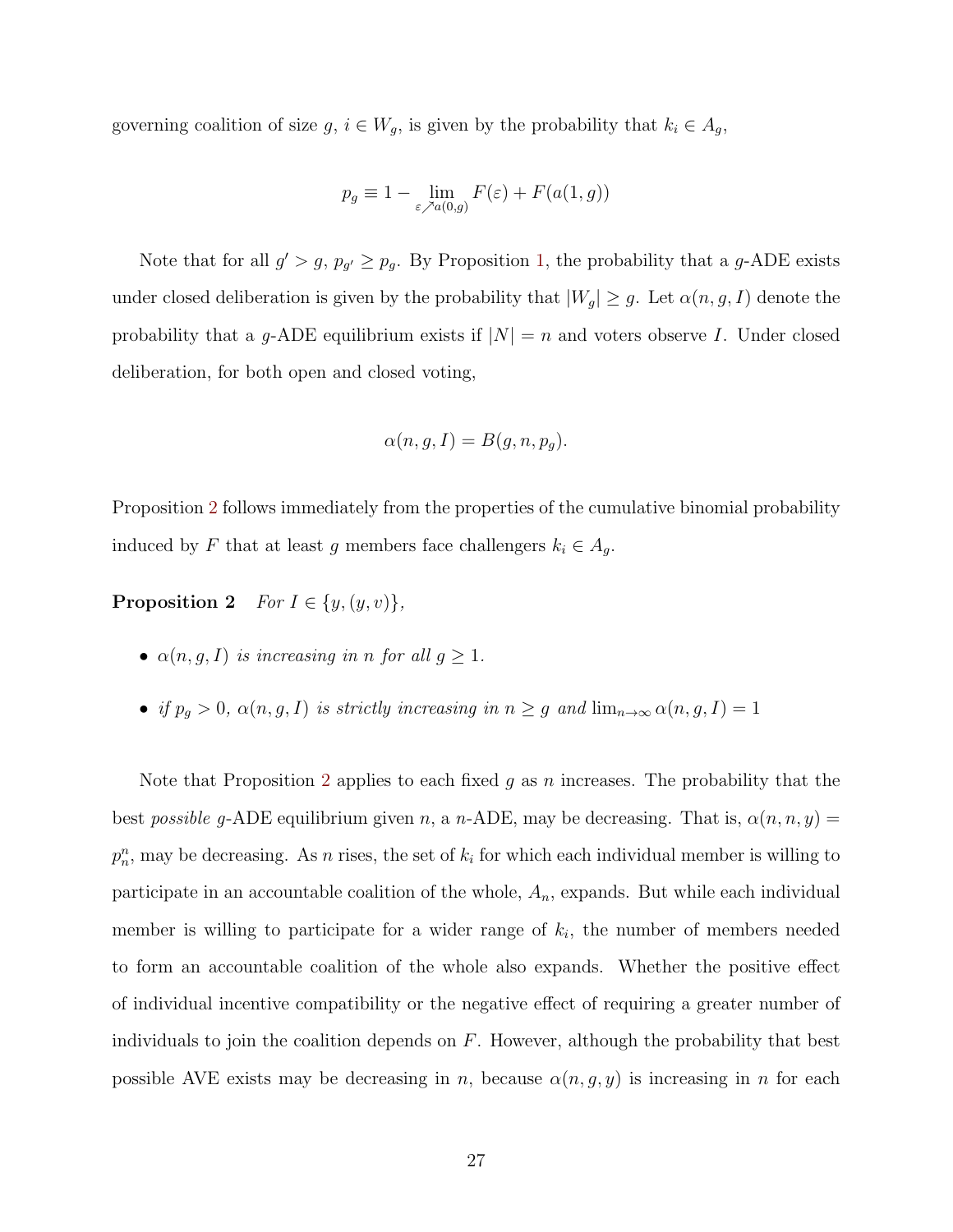fixed g, expanding the size of a coalition does not lower the probability that any  $g$ -ADE exists for each  $g < n$ .

To characterize the probability that *any g*-ADE exists under closed deliberation, let  $\alpha(n, 0, I)$  denote the probability that no g-ADE exists for  $I \in \{y, (y, v)\}\$ . With this notation, the probability that an ADE exists under closed deliberation if the number of politicians is  $n$  is given by

$$
\alpha(n, 0, I) = Pr\left(\bigwedge_{\substack{1 \le g \le n \\ g \text{ odd}}} |W_g| < g\right)
$$
\n
$$
= \prod_{\substack{1 \le g \le n \\ g \text{ odd}}} Pr(|W_g| < g \mid \bigwedge_{\substack{1 \le i \le g-2 \\ i \text{ odd}}} |W_i| < i)
$$

Because  $A_{g'} \subset A_g$  for all  $g' \geq g$ , the existence of g-ADE and a g'-ADE are not independent events. Thus the monotonicity of  $\alpha(n, g, I)$  in n for all  $g \ge 1$  and  $I \in \{y, (y, v)\}\)$  does not imply that  $\alpha(n, 0, I)$  is decreasing. Fréchet inequalities imply that

$$
\min\{0, 1 - \sum_{\substack{1 \le g \le n \\ g \text{ odd}}} Pr(|W_g| < g)\} \le \alpha(n, 0, I) \le \min_{\substack{1 \le g \le n \\ g \text{ odd}}} Pr(|W_g| < g)
$$

Thus

$$
\min\{0, 1 - \sum_{\substack{1 \le g \le n \\ g \text{ odd}}} \alpha(n, g, I)\} \le \alpha(n, 0, I) \le 1 - \max_{\substack{1 \le g \le n \\ g \text{ odd}}} \alpha(n, g, I)
$$

By Lemma [1,](#page-25-0) both the upper bound and lower bound on the probability that an ADE exists are increasing in  $n$ . Moreover, Lemma [1](#page-25-0) implies that unless  $F$  is a degenerate distribution with a single mass point on 1/2, a g' exists such that for all  $g \geq g'$ ,  $\alpha(n, g, I)$  is strictly increasing in  $n$  and approaches 1 as  $n$  becomes arbitrarily large. In such a case, the probability that an ADE exists converges to 1 as q approaches infinity and the lower bound on the probability that an ADE exists is strictly decreasing for  $g \geq g'$ .

**Proposition 3** If  $\sum_{g=1}^{\infty} p_g > 0$ ,  $\lim_{n\to\infty} \alpha(n,0,I) = 0$  for  $I \in \{y,(y,v)\}.$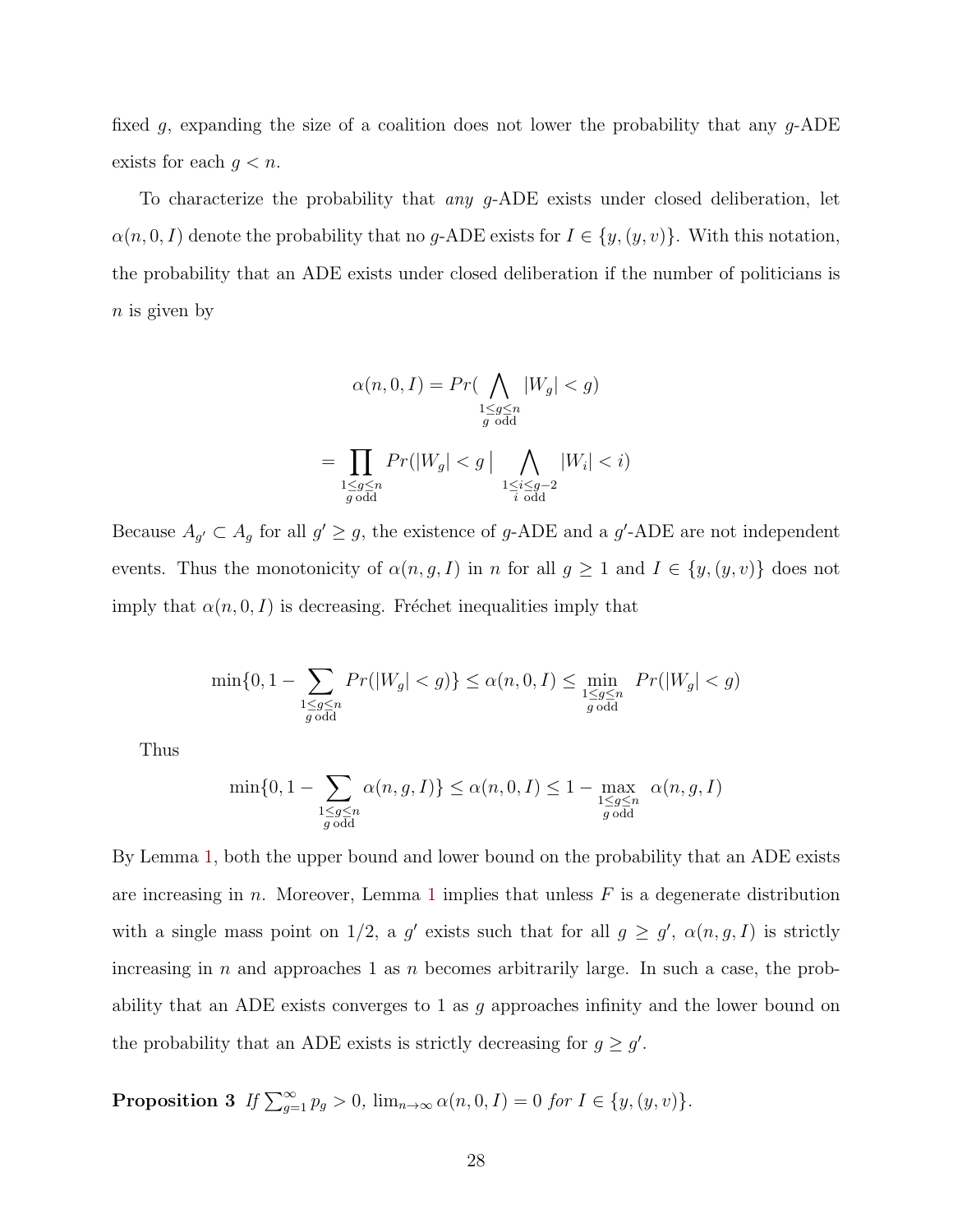Regarding finite increases in n, Proposition that the probability that an ADE exists is strictly greater for  $n = 3$  than  $n = 1$ .

Proposition 4 Under closed deliberation, the probability that an ADE exists is greater for  $n=3$  than  $n=1$ .

If the "group" of politicians consists of a single executive, the only possible  $g$ -ADE is a 1-ADE. An ADE therefore exists with probability  $1 - \alpha(1, 0, I) = p_1$  if  $n = 1$ . In a group of three politicians, a 1-ADE and a 3-ADE are possible. An ADE therefore exists with probability

$$
1 - \alpha(3, 0, I) = Pr(|W_1| \ge 1) + Pr(|W_3| \ge 3) - Pr(|W_3| \, | \, |W_1| \ge 1) Pr(|W_1| \ge 1)
$$

$$
= 1 - (1 - p1)3 \sum_{i=0}^{2} b(i, 3, p3 - p1)
$$

where  $b(i, 3, p_3 - p_1)$  is the binomial probability that  $|W_3 \setminus W_1| = i$ . To understand this expression, note that a 1-ADE does not exist if and only if no politician is willing to govern alone–that is, if  $|W_1| = 0$ . It follows that if  $n = 3$ , a 1-ADE does not exist with probability  $(1 - p_1)^3$ . Because  $W_1 \subset W_3$ , if a 1-ADE does not exist, then a 3-ADE exists only if  $|W_3 \setminus W_1| \geq 3$ . For each individual politician,  $Pr(i \in W_3 \setminus W_1) = Pr(k_i \in A_3 \setminus A_1 \geq 3| ) =$  $p_3-p_1$ . Thus if  $n=3$  and a 1-ADE does not exist, a 3-ADE exists unless  $|W_3 \setminus W_1| = 3$ . Note that  $(1 - p_1) \le (1 - p_1)^3$  and  $\sum_{i=0}^{2} b(i, 3, p_3 - p_1) \le 1$  imply that  $\alpha(1, 0, I) \ge \alpha(3, 0, I)$  under closed deliberation. It follows that under closed deliberation, an ADE exists in a group with  $n = 3$  members with a higher probability than a single executive.

#### 4.4 ADE Under Open Deliberation

Under open deliberation, voters observe the messages that each member of the governing coalition sends. Voters therefore learn their representative's ability with certainty if their representative is a member of the governing coalition and plays his equilibrium strategy. If a member of the governing is a coalition is of low ability, then voters learn that he is of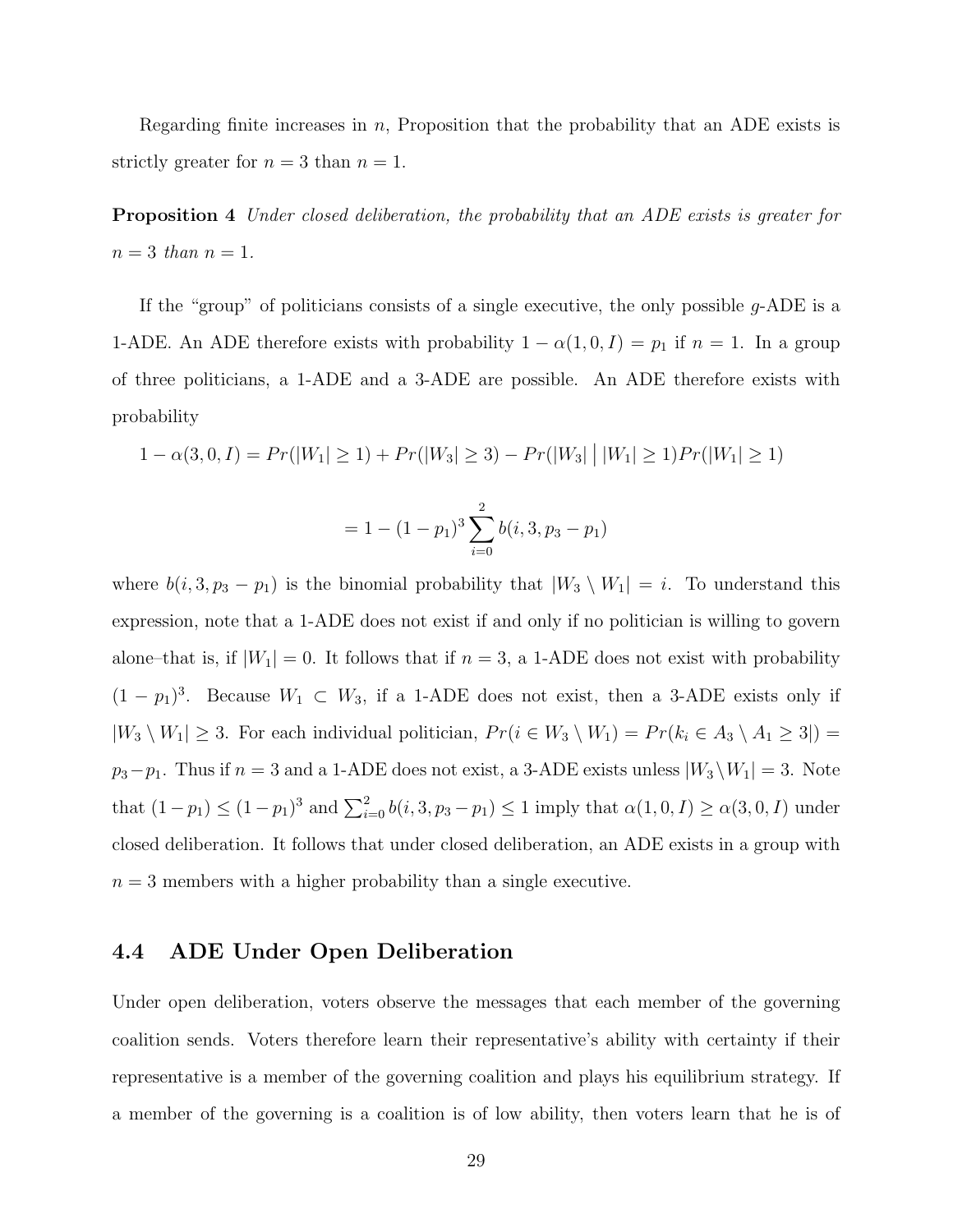low ability type. The coalition member wins reelection if and only if  $k_i = 0$ . If  $k_i > 0$ , member  $i$  strictly prefers to falsely report that he is of high ability. Even if voters believe that their representative is a low type if their representative's message that  $\theta_i = H$  conflicts with another coalition member's reported signal, because the false message is not guaranteed to conflict with another member's message, a low-ability coalition member strictly prefers to misrepresent his ability.[17](#page-0-0) An ADE therefore exists under open deliberation if and only if at least one politician faces a challenger of expected ability  $k<sub>i</sub> = 0$ . If such a politician exists, a 1-ADE exists.

<span id="page-30-0"></span>**Proposition 5** Under open deliberation, an ADE exists if and only if  $k_i = 0$  for some  $i \in N$ .

For  $k_i \sim F$ , Proposition [5](#page-30-0) implies that the probability that an ADE exists is positive if and only if  $F(0) > 0$ . If  $F(0) > 0$ , the probability that a g-ADE exists under open deliberation is given by

$$
\alpha(g, n, (y, v, m)) = \sum_{i=g}^{n} {n \choose g} (F(0))^i (1 - F(0))^{n-i}
$$

The probability that any ADE exists is  $1 - (1 - F(0))^n$ .

**Corollary 1** Under open deliberation, if  $k_i \sim F$ , an ADE exists with positive probability if and only if  $F(0) > 0$ . If  $F(0) > 0$ , the probability that an ADE exists is strictly increasing in n and approaches one as n approaches infinity.

A politician with a challenger  $k_i = 0$  can be interpreted as politician who is either uncontested or not up for reelection. In this interpretation, a g-ADE exists only if at least g politicians run unopposed and an ADE exists with positive probability if and only if politicians are expected to run unopposed or not face reelection.

<sup>&</sup>lt;sup>17</sup>I provide a complete definition of beliefs in an ADE under open deliberation in the Appendix.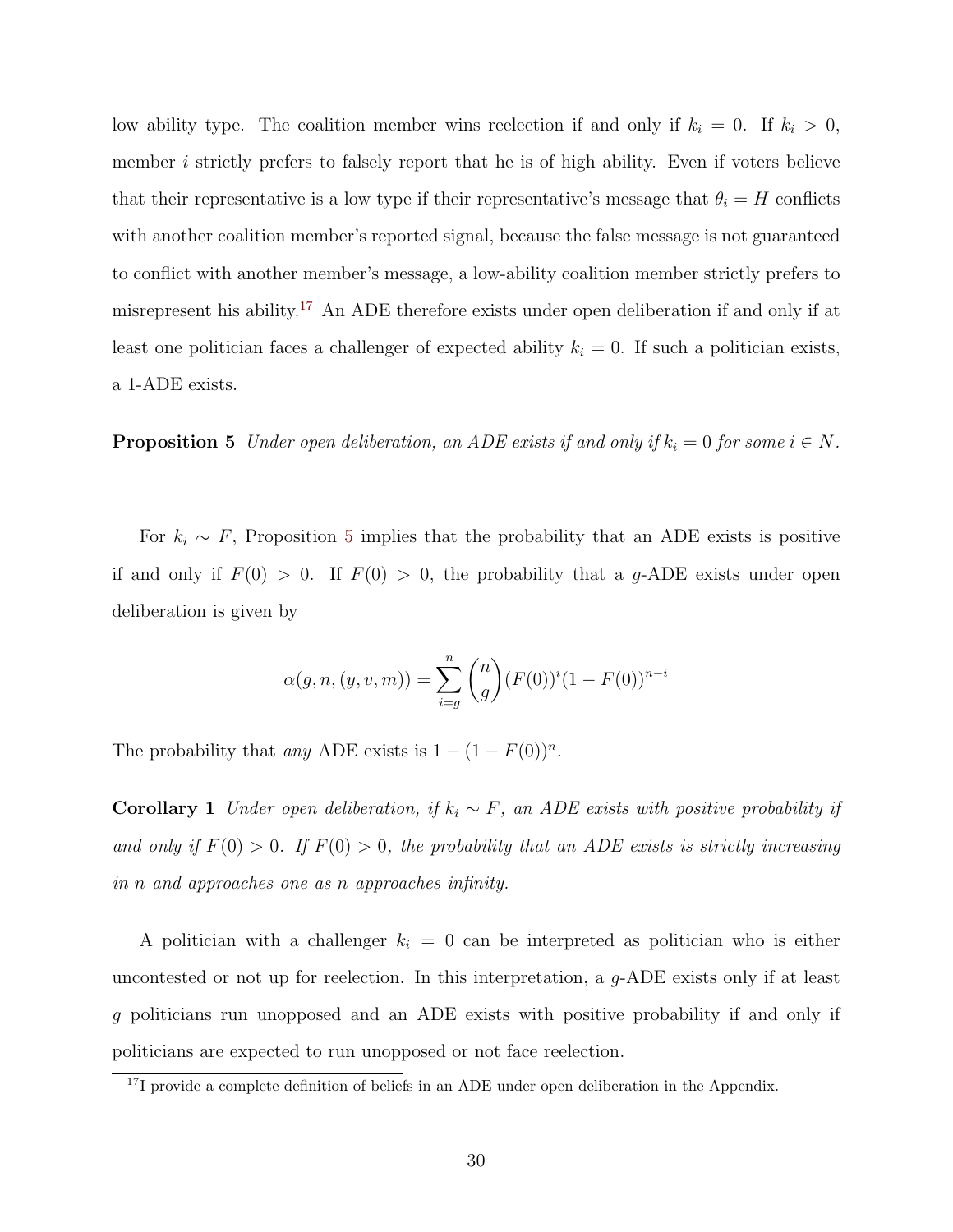Note that in the ADE under closed deliberation, if  $k_i = 0$ , then politician i is willing to join any sized coalition. Formally,  $k_i = 0$  implies  $i \in W_g$  for all g. It follows that if a g-ADE exists under open deliberation, then a g-ADE exists under closed deliberation.

<span id="page-31-0"></span>Proposition 6 If a g-ADE exists under open deliberation, then a g-ADE exists under closed deliberation.

Proposition [6](#page-31-0) suggests that closed deliberation helps politicians avoid problems of pandering. By closing deliberation off from voters, low-ability politicians can contribute to effective policymaking by sharing their informative but imperfect information about the state. Under open communication, politicians have electoral incentives to falsely claim an unwarranted level of expertise unless they are not up for reelection or running unopposed.

#### 4.5 AVE

In an AVE, coalition members simply vote for the policy they believe is best. Given  $q > \pi$ , this requires each coalition member to vote for the policy that corresponds to their private signal. If deliberation is permitted, coalition members do not reveal any information. More formally, all politicians report the same ability and signal regardless of their true type. Fellow politicians and voters therefore learn nothing about their representative's type from their messages and cannot infer any useful information about their representative's actions during the deliberation stage if deliberation is closed.<sup>[18](#page-0-0)</sup> Because politicians' messages are uninformative, voter posterior beliefs about members of the governing coalition depend only on whether voting is closed or open. The possibility of deliberation does not influence their equilibrium beliefs. I analyze AVE under closed voting first and AVE under open voting second.

<sup>&</sup>lt;sup>18</sup>If deliberation is allowed and voters observe messages, I assume that they do not interpret off-path messages as signals of a politician's type. They retain their prior beliefs about a deviant politician in the communication stage if they observe an unexpected message.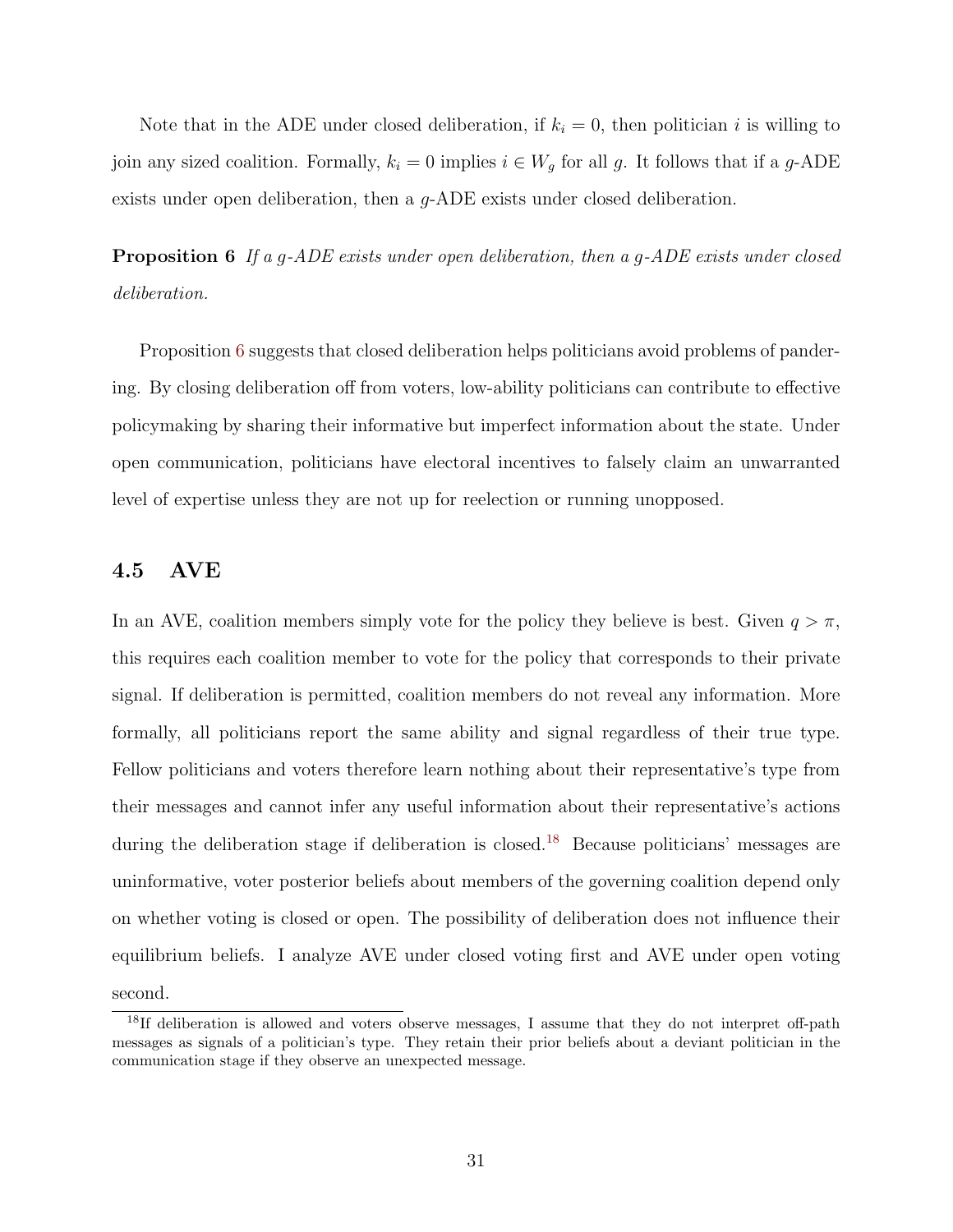#### 4.5.1 AVE Under Closed Voting

Under closed voting, voters observe the policy that the coalition selects and update their beliefs about their representative's type. Their beliefs depend on the likelihood that the group selects each policy given that their representative is of high ability. Let  $\hat{\lambda}_g(y|\theta_i)$ denote the likelihood that the coalition selects  $y$  in a  $g$ -AVE under closed voting given coalition member i's type. With this notation, voter beliefs about  $i \in C$  under closed voting given  $I = y$  in a g-AVE are given by

$$
\hat{\mu}_i(0) = \hat{a}(0, g) \equiv [1 + \frac{\hat{\lambda}_g(y = 0 | \theta_i = H)}{\hat{\lambda}_g(y = 0 | \theta_i = L)}]^{-1}
$$

and

$$
\hat{\mu}_i(1) = \hat{a}(1, g) \equiv [1 + \frac{\hat{\lambda}_g(y = 1 | \theta_i = H)}{\hat{\lambda}_g(y = 1 | \theta_i = L)}]^{-1}
$$

If politicians do not belong to the governing coalition, their vote has no influence on policy in equilibrium. As in the ADE, voters retain their prior beliefs about non-coalition members for both policy choices. If deliberation is allowed and politicians observe unexpected messages, I assume that they do not interpret off-path messages as signals about the state. That is, they retain their posterior belief s about the state given their private ability and signal if they observe an unexpected message. Definitions [3](#page-15-1) and [6](#page-32-0) characterize politician strategies and voter beliefs in an AVE under closed voting.

#### <span id="page-32-0"></span>Definition 6 (AVE Beliefs Under Closed Voting) In a g-AVE under closed voting,

- for all  $i \in C$ ,  $\mu_i(0) = \hat{a}(0, g)$  and  $\mu_i(1) = \hat{a}(1, g)$ .
- for all  $i \notin C$ ,  $\mu_i(0) = \mu_i(1) = 1/2$ .
- for all  $i \in N$ ,  $\eta_i(\theta_i, s_i, m) = \eta_i(\theta_i, s_i)$  for all m.

I now show that  $\hat{a}(0, g) > \hat{a}(1, g)$  for coalition members in an AVE. To characterize  $\hat{\lambda}_g(y, \theta_i)$ , let  $h_g$  denote the number of high-ability coalition members in a g-AVE. Whether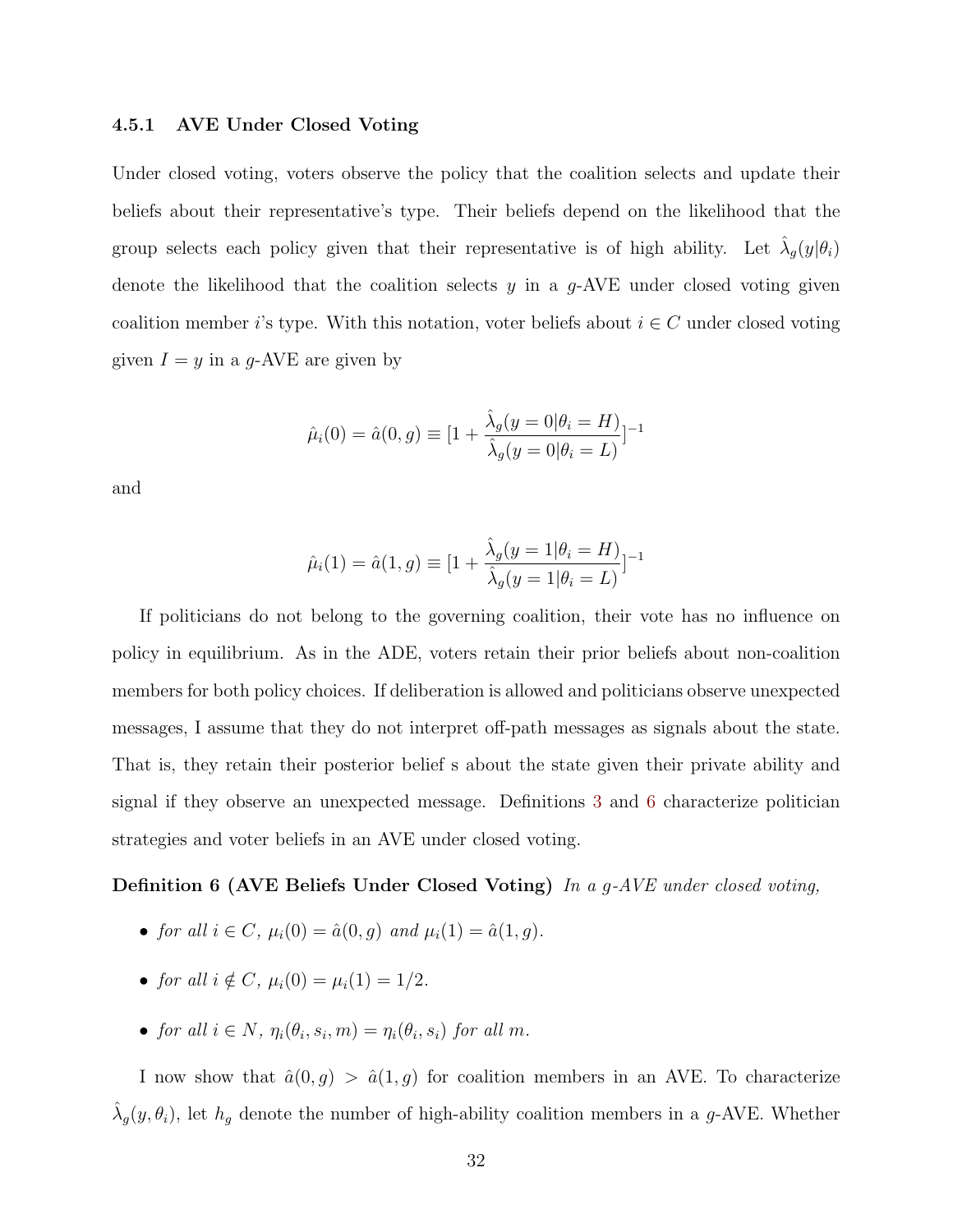deliberation is allowed or not,

$$
\hat{\lambda}_g(y=0|\theta_i = H) = \frac{1}{2^{g-1}} \sum_{j=0}^{g-1} {g-1 \choose j} Pr(y=0|h_g = j+1)
$$

and

$$
\hat{\lambda}_g(y=0|\theta_i=L) = \frac{1}{2^{g-1}} \sum_{j=0}^{g-1} {g-1 \choose j} Pr(y=0|h_g=j)
$$

where  $Pr(y|h_g)$  refers to the probability that a governing coalition with  $h_g$  high-ability members selects y. If  $h_g \geq \frac{g+1}{2}$  $\frac{+1}{2}$  such that at least a simple majority of coalition members are of high ability, then at least a simple majority of coalition members vote for the correct policy. Each high-ability member receives a perfectly accurate signal and votes with their signal in an AVE. Because the state is  $\omega = 0$  with probability  $\pi$ ,  $Pr(y = 0 | h_g) = \pi$  if  $h_g \geq \frac{g+1}{2}$  $\frac{1}{2}$ . If coalition member *i* is of high ability, then  $h_g = 1 + j$  if  $j \in \{0, 1, ..., g - 1\}$  of the other  $g - 1$  members are of high ability. If member i is low ability, then  $h_g = j$ . It follows that

$$
\hat{\lambda}_g(y=0|\theta_i = H) - \hat{\lambda}_g(y=0|\theta_i = L) =
$$

<span id="page-33-0"></span>
$$
\frac{1}{2^{g-1}}\sum_{j=0}^{\frac{g-1}{2}} \binom{g-1}{j} [Pr(y=0|h_g=j+1) - Pr(y=0|h_g=j)] \tag{1}
$$

If less than a majority of coalition members are of high ability, then some number of correct signals and corresponding votes from low-ability members are needed for the coalition to select the correct policy. Specifically, each of the  $h<sub>g</sub>$  high-ability members is guaranteed to vote for the correct policy. Low-ability members must therefore supply at least  $\frac{g+1}{2} - h_g$ correct votes to match policy to the state. Equivalently, the coalition selects the correct policy unless  $\frac{g+1}{2}$  of the  $g-h_g$  low-ability members receive incorrect signals. For a given  $h_g$ , the wrong policy is selected with probability

$$
B(\frac{g+1}{2},g-h_g,1-q)
$$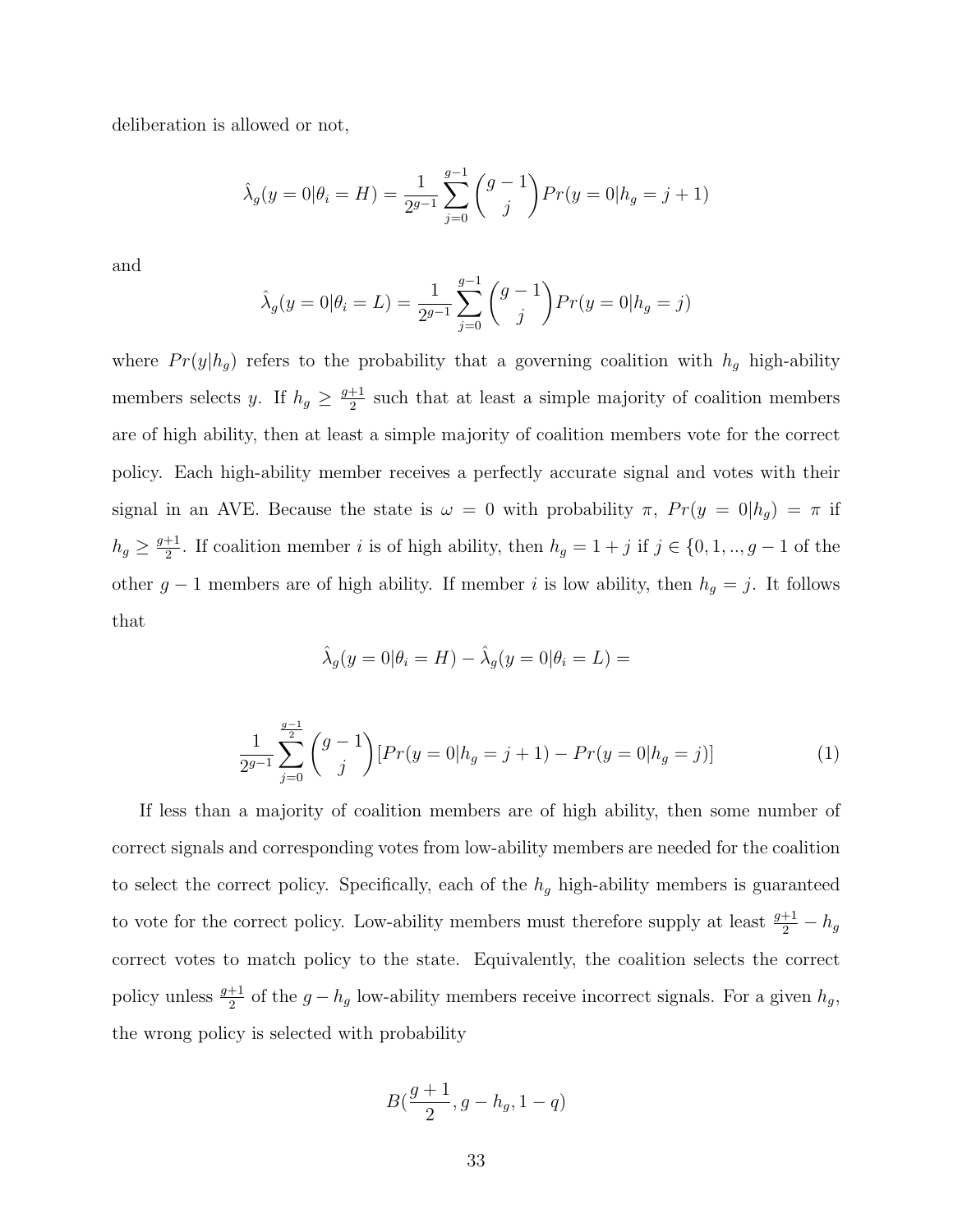Because the accuracy of low-ability members' signals are the same in each state, the probability that the coalition selects the correct policy is the same in each state. The probability that the coalition selects  $y = 0$  given  $h_g$  is therefore a weighted sum of the probability that it selects correctly if  $y = 0$  and incorrectly if  $y = 1$ ,

$$
Pr(y = 0 | h_g) = \pi (1 - B(\frac{g+1}{2}, g - h_g, 1 - q)) + (1 - \pi)B(\frac{g+1}{2}, g - h_g, 1 - q)
$$

It is a property of the binomial distribution that for a fixed success probability, the probability of at least a fixed number of successes is increasing in the number of trials. Thus for each  $j \in \{0, 1, \ldots, \frac{g-1}{2}\}$  $\frac{-1}{2}\}, B(\frac{g+1}{2})$  $\frac{+1}{2}, g-j-1, 1-q$ ) > B( $\frac{g+1}{2}$  $\frac{+1}{2}$ ,  $g - j$ ,  $1 - q$ ). This implies that [\(1\)](#page-33-0) is positive for all g. Thus  $\hat{a}(0, g) > 1/2$  for all g-AVE under closed voting. An analogous argument shows that  $\hat{a}(1, g) < 1/2$ . Voters therefore form more favorable beliefs about a coalition member if the group selects  $y = 0$  than if it selects  $y = 1$  in a g-AVE under closed voting.

As in the ADE, in a g-AVE a coalition member who faces a challenger of expected ability  $k_i \in (\hat{a}(1,g), \hat{a}(0,g)]$  wins reelection if and only if the group selects the popular policy,  $y = 0$ . Such a politician therefore strictly prefers the group to select  $y = 0$ , regardless of his private signal. Because the politician does not know they types of any other members prior to voting, he correctly believes that his vote will be pivotal with positive probability. The coalition member therefore strictly prefers to vote for  $y = 0$  if he receives a  $s_i = 1$  signal. A coalition member's strategy is thus consistent with a  $q$ -AVE equilibrium if and only if

$$
k_i \in \hat{A}_g \equiv [0, \hat{a}(1, g), ] \cup (a(0, g), 1]
$$

Let

$$
\hat{W}_g \equiv \{ i \in N : k_i \in \hat{A}_g \}
$$

**Proposition 7** Under closed voting, a g-AVE exists if and only if  $|\hat{W}_g| \geq g$ .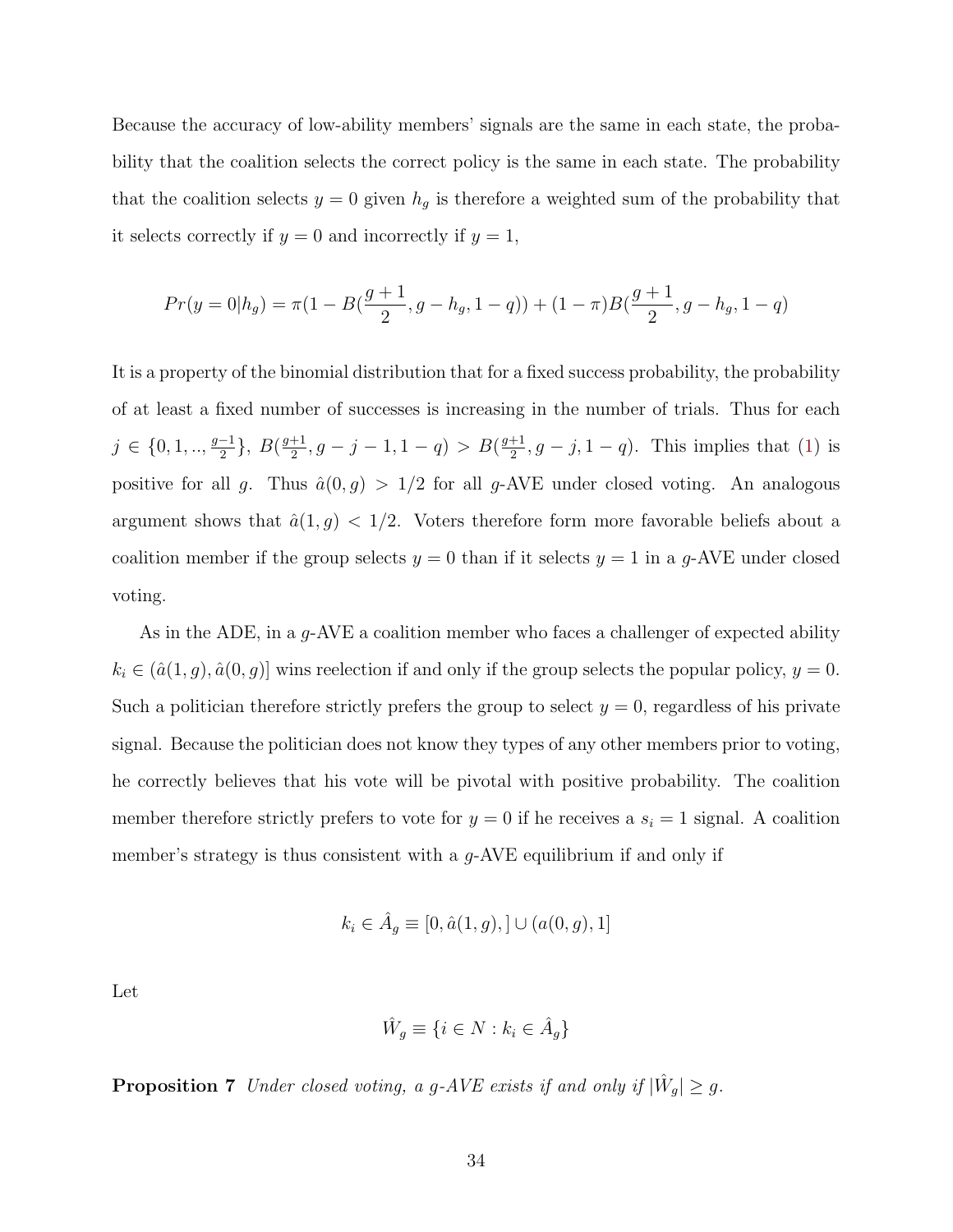In the Appendix I show that  $\hat{a}(0, g)$  and  $\hat{a}(1, g)$  both approach  $1/2$  as g becomes arbitrarily large. In large coalitions, an individual member's vote is less likely to be pivotal and therefore less likely to influence the outcome of the group's decision. The coalition's policy decision therefore becomes a poor signal of an individual member's ability for large g.

#### Lemma 2 (Properties of Voter Beliefs in g-AVE Under Closed Voting)

- $\hat{a}(1, g) < 1/2 < \hat{a}(0, g)$  for all g
- $\lim_{g\to\infty} \hat{a}(1,g) = \lim_{g\to\infty} \hat{a}(0,g) = 1/2$

It follows that for each  $k_i \neq 1/2$ , a g exists such that  $k_i \in \hat{A}_{g'}$  for all  $g' > g$ . Unlike voter beliefs in ADE, it is unclear analytically whether voter beliefs in the AVE monotonically converge as g rises, although numerical examination suggests they do as well.

For  $k_i \sim F$ , define  $\hat{p}_g$  as the probability that  $k_i \in \hat{A}_g$  and  $\hat{\alpha}(g, n, y)$  as the probability that a g-AVE exists under closed voting in a group of size  $n$ . Like the g-ADE under closed deliberation, for each g, if  $\hat{p}_g > 0$ , the probability that a g-AVE exists under closed voting,  $\hat{\alpha}(g, n, y)$ , is strictly increasing in  $n \geq g$  and approaches one as n goes to infinity.

<span id="page-35-0"></span>Proposition 8 Whether deliberation is allowed or not, under closed voting,

- $\hat{\alpha}(g, n, y)$  is increasing in n for all g.
- if  $\hat{p}_g > 0$ ,  $\hat{\alpha}(g, n, y)$  is strictly increasing in  $n \geq g$  and  $\lim_{n \to \infty} \hat{\alpha}(g, n, y) = 1$ .

Given the result in Proposition [8,](#page-35-0) an analogous argument to that which established the limit probability than an ADE exists in Proposition [1](#page-24-0) implies that unless all  $k_i = 1/2$  with probability one, the probability that any AVE exists under closed voting is increasing in  $n$ and approaches 1 for arbitrarily large n.

<span id="page-35-1"></span>Corollary 2 If  $\sum_{g=1}^{\infty} \hat{p}_g > 0$ ,  $\lim_{n\to\infty} \hat{\alpha}(n,0,y) = 0$ .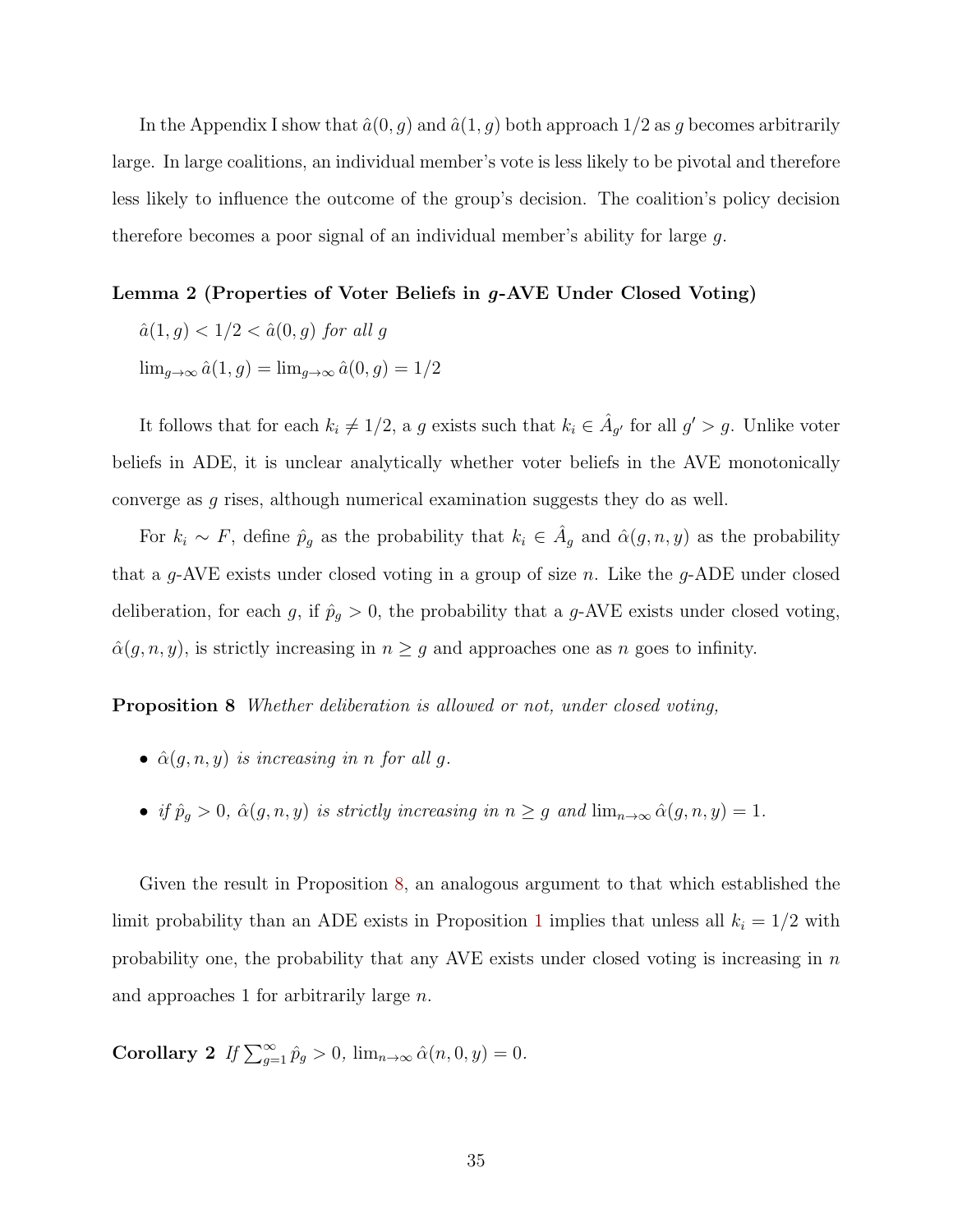It is natural to consider whether for a given g, existence of a g-AVE under closed voting implies the existence of a g-ADE under closed deliberation or vise versa. Remark [1](#page-18-0) establishes that for the same sized governing coalition, the coalition selects policy correctly in a g-ADE with a higher probability than in a g-AVE. If larger coalitions are feasible in equilibrium in a g-AVE than a g-ADE—that is if  $|\hat{W}_g| \ge g$  implies  $|W_g| \ge g$  but not the other way around—Remark [1](#page-18-0) implies that an AVE may exist that outperforms the largest ADE that exists. Whether this is possible or not remains an open question. If feasible AVE do outperform feasible ADE, the institutional implications are not obvious. Because ADE exist only if deliberation is permitted, prohibiting deliberation eliminates every ADE while keeping all AVE. Trivially, the best AVE and best ADE exist only if deliberation is allowed. Whether it is better in this setting to give politicians access to a larger set of incentive-compatible policymaking processes or restrict these options will depend on one's perspective on equilibrium selection and a more thorough understanding of the difference in policymaking performance between the best AVE and best ADE (if a difference exists at all) under various configurations of the model's parameters.

#### 4.5.2 AVE Under Open Voting

In an AVE under open voting, each coalition member's individual vote and the votes of the other coalition members provide information to voters about their ability. Because politicians who are not members of the coalition vote uninformatively, voters learn nothing about a member of the coalition from the votes of non-members. As in the closed voting case, if deliberation is allowed, politicians do not exchange information and voters therefore learn nothing from politicians' messages. Thus voter posterior beliefs about a coalition member's ability depend only on the member's vote and the votes of the other coalition members. To identify voter beliefs about coalition member  $i$  in a g-AVE under open voting, let z denote the total number of votes cast by the other  $g - 1$  coalition members for policy  $y = 0$ . Let  $\tilde{\lambda}_g(v_i, z | \theta_i)$  denote the likelihood of  $v_i$  and z given coalition member *i*'s ability under open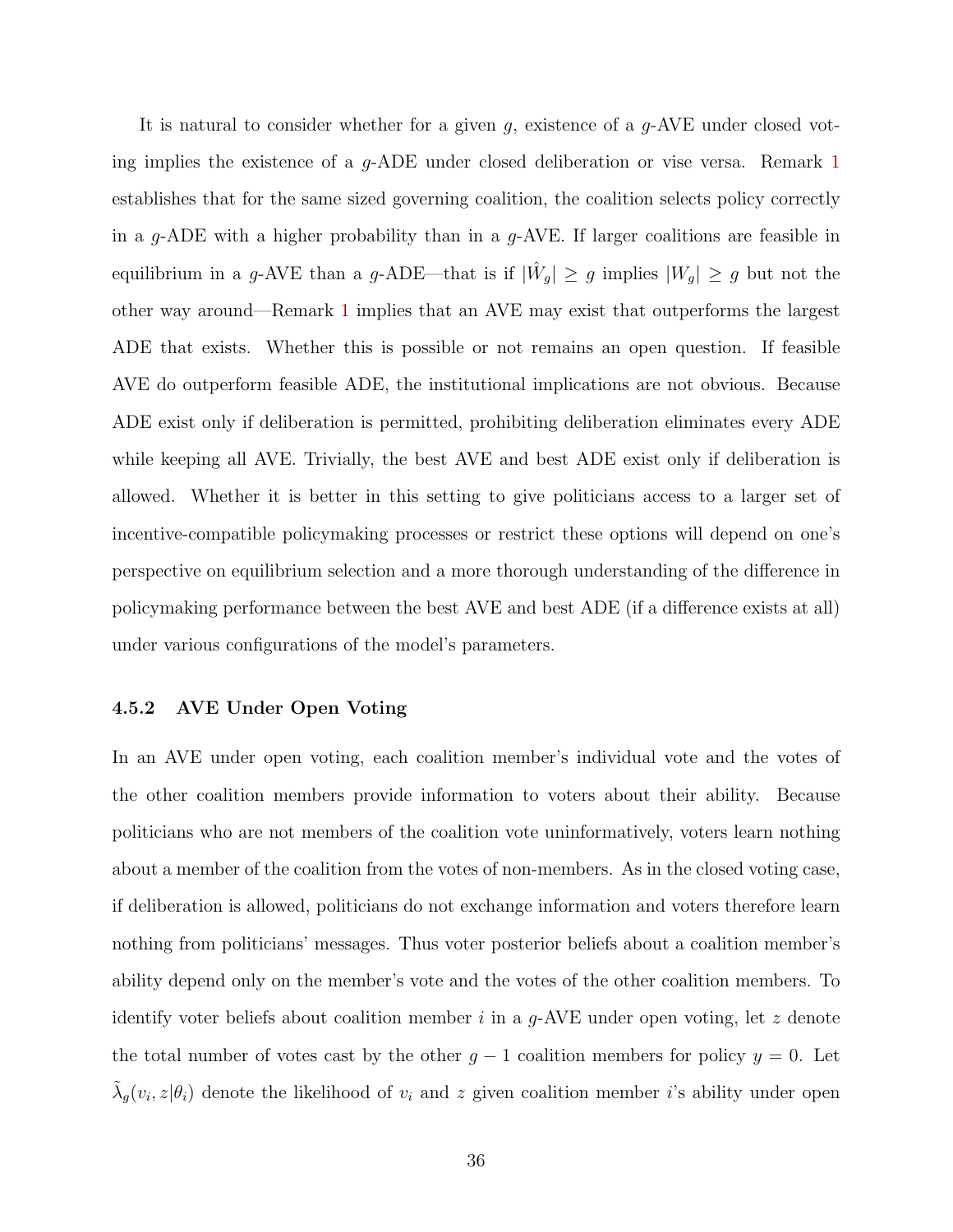voting. For each  $z \in \{0, 1, ..., g - 1\}$ ,

$$
\tilde{\lambda}(v_i = 0, z | \theta_i = H) = \frac{\pi}{2^{g-1}} \sum_{j=0}^{g-1} {g-1 \choose j} b(z - j, g - 1 - j, q)
$$

where j indexes the number of the other  $g - 1$  coalition members who are high ability and  $b(z-j, g-1-j, q)$  is the binomial probability that  $z-j$  out of  $g-1-j$  low types receive a correct signal. If i is of high ability, he votes  $v_i = 0$  if and only if the state is  $\omega = 0$ . Thus if  $\theta_i = H$  and  $v_i = 0$ , votes cast by other members against  $y = 0$  must be incorrect votes made by low-ability members. For low values of  $z$ , an improbably low number of other members must be of low-ability for the vote profile to be consistent with  $\theta_i = H$ . For each z given  $\theta_i = L$ ,

$$
\tilde{\lambda}_g(v_i = 0, z | \theta_i = L) =
$$
  

$$
\pi q \sum_{j=0}^{g-1} \frac{1}{2^{g-1}} {g-1 \choose j} b(z-j, g-1-j, q) + (1-\pi)(1-q) \sum_{i=0}^{g-1} \frac{1}{2^{g-1}} {g-1 \choose j} b(z, g-1-j, 1-q)
$$

If a low-ability coalition member votes  $v_i = 0$ , then he either voted correctly given  $\omega = 0$  or incorrectly given  $\omega = 1$ . For low values of z, it is more likely that low-ability member voted incorrectly given  $\omega = 1$  that correctly given  $\omega = 0$ . Given these likelihoods, voter *i*'s belief about coalition member *i* given  $v_i = 0$  and *z* is

$$
\mu_i(v_i = 0, z) = \tilde{a}(0, z, g) \equiv [1 + q + \frac{(1 - \pi)}{\pi} (1 - q)^{2z - g + 2}]^{-1}
$$

Likelihoods for  $v_i = 1$  are similarly constructed and stated in the Appendix. Applying Bayes' rule given  $v_i = 1$  and z with these likelihoods yields voter posterior beliefs

$$
\mu_i(v_i = 1, z) = \tilde{a}(1, z, g) \equiv [1 + q + \frac{\pi}{(1 - \pi)}(1 - q)^{g - 2z}]^{-1}
$$

Comparing  $\tilde{a}(1, z, g)$  and  $\tilde{a}(0, z, g)$  for an arbitrary z and g reveals that  $\tilde{a}(0, z, g)$  >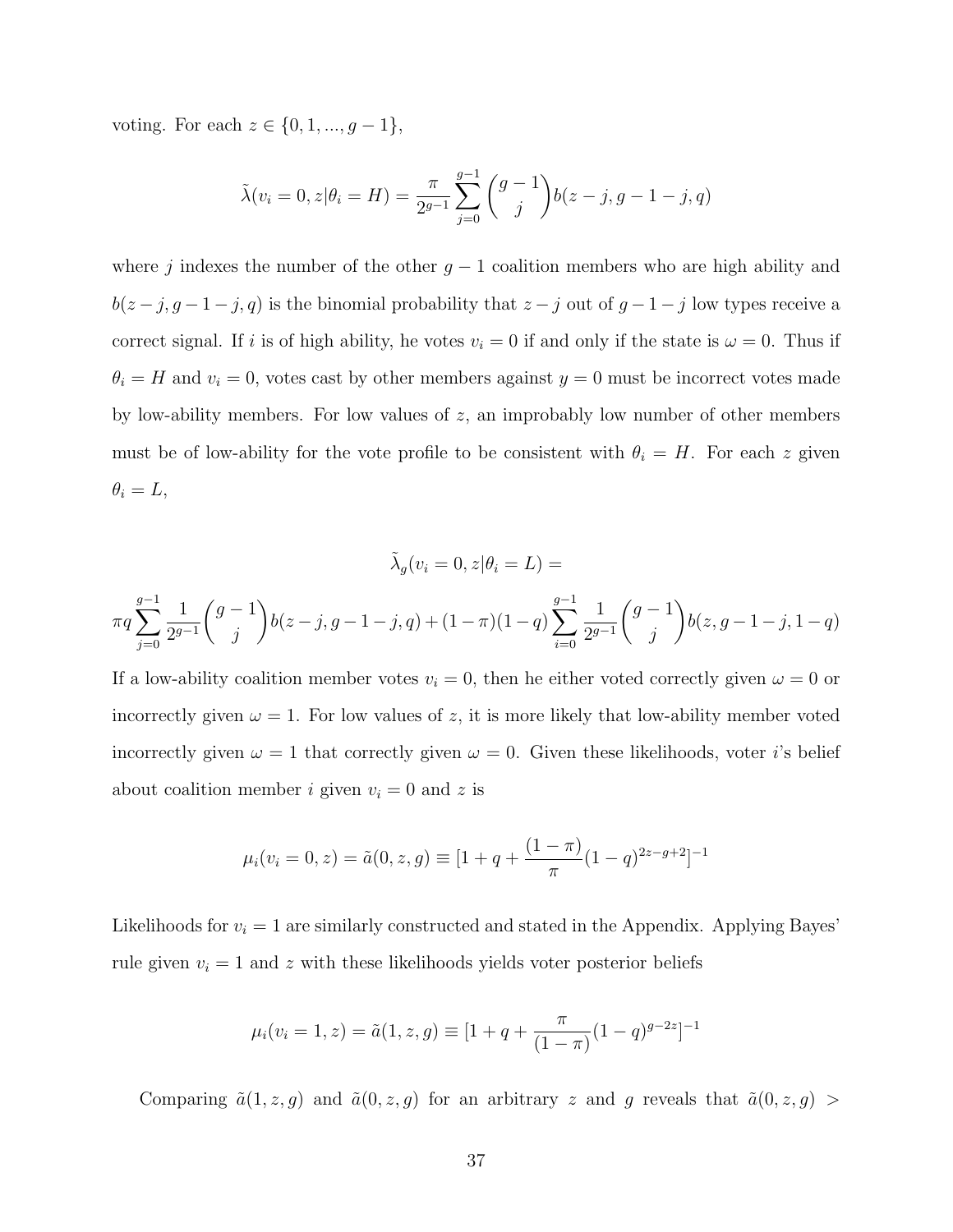$\tilde{a}(1, z, g)$  if and only if  $z \geq \frac{g-1}{2}$  $\frac{-1}{2}$ . If exactly one half of the other members vote each way, the voter interprets  $v_i = 0$  as evidence that the coalition member is more likely to be of high ability than low ability. The follows from  $q > \pi > 1/2$ . It is straightforward to check that  $\tilde{a}(0, z, g)$  is strictly increasing in z,  $\tilde{a}(1, z, g)$  is strictly decreasing in z. As the number of other members who vote for  $y = 0$  rises,  $v_i = 0$  becomes stronger evidence that coalition member  $i$  is of high ability. Moreover,

$$
\tilde{a}(0, g-1, g) > \tilde{a}(1, 0, g) > \tilde{a}(0, g-2, g) > \ldots > \tilde{a}(1, g-2, g) > \tilde{a}(0, 0, g) > \tilde{a}(1, g-1, g)
$$

In order for coalition members to be willing to vote for the policy that corresponds to their signal, they must believe that their probability of reelection is better if they follow their signal than if they vote for the other policy. Given the ordering of  $\tilde{a}(v_i, z, g)$ , it is clear that if  $k_i > \tilde{a}(0, g-1, g)$ , the coalition member cannot benefit from voting against his signal. His challenger is of sufficiently high expected ability that electoral defeat is inevitable, regardless of how he votes. Similarly, if  $k_i \leq \tilde{a}(1, g-1, g)$ , the coalition member wins reelection no matter how he votes.

If  $k_i \in [\tilde{a}(0, z, g), \tilde{a}(1, g-1-z, g)]$ , on the other hand, the coalition member loses reelection unless he votes for  $y = 0$  and all other coalition members vote for  $y = 0$  too. The member therefore strictly prefers to vote for  $y = 0$  if he receives a  $s_i = 1$  signal. For similar intervals such that  $k_i \in [\tilde{a}(0, j, g), \tilde{a}(1, g-1-j, g)]$  for  $j \in \{0, 1, ..., g-1\}$ , pandering by voting against one's signal may be electorally beneficial. If a politician facing such a challenger votes  $v_i = 0$ , he wins reelection if at least j other members vote for  $y = 0$  too. If he votes for  $v_i = 1$ , he wins his election only if  $j + 1$  other members vote  $v_i = 1$ .

If  $k_i \in [\tilde{a}(1, 0, g), \tilde{a}(0, g-2, g))$ , politician *i* wins reelection if and only if the vote is unanimous, regardless of which policy receives unanimous votes. The probability of a unanimous vote is equivalent in both states. The coalition member therefore is best off voting for the policy that corresponds state that he believes is more likely. Because private signals are in-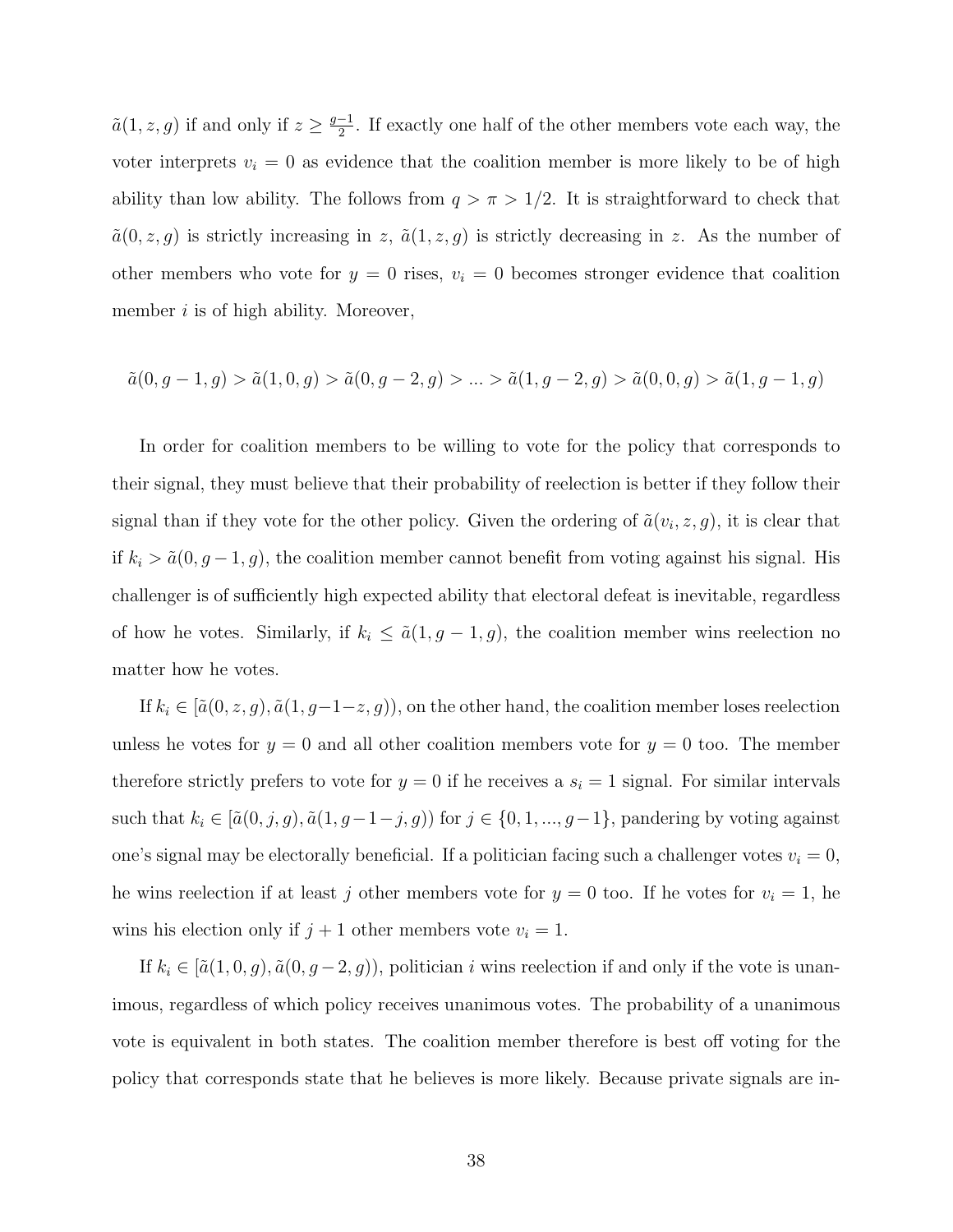formative, it is optimal for the coalition member to play his equilibrium strategy and follow his signal. Similarly, for any interval such that  $k_i \in [\tilde{a}(1, g - j, g), \tilde{a}(0, j, g))$ . Whichever policy the politician votes for, he wins reelection if at least  $j + 1$  other members vote the same. The probability of each vote margin is the same in each state. It therefore optimal for the politician to vote for the state he believes is more likely by voting with his signal. Proposition [9](#page-39-0) summarizes these sufficient conditions for a  $q$ -AVE.

<span id="page-39-0"></span>**Proposition 9** Under open voting, a g-AVE exists if the number of  $k_i$  such that

$$
k_i \in [0, \tilde{a}(0, g-1, g)) \cup [\tilde{a}(1, g-1, g), 1] \bigcup_{0 \le z \le g-2} [\tilde{a}(1, z, g), \tilde{a}(0, g-2-z, g))
$$

is greater than or equal to g.

Unlike voter beliefs in the AVE with closed voting and the ADE, the best and worst beliefs that voters form about coalition members with positive probability in a g-AVE under open voting,  $\tilde{a}(0, g-1, g)$ , and  $\tilde{a}(1, g-1, g)$ , do not converge to  $1/2$  as g approaches infinity. Rather, the best possible belief,  $\tilde{a}(0, g - 1, g)$ , is strictly increasing and approaches  $\frac{1}{1+q}$  as g becomes arbitrarily large. The worst possible belief,  $\tilde{a}(1, g - 1, g)$ , is strictly decreasing and approaches 0 as  $g$  approaches infinity. Note that these limiting beliefs are equivalent to the beliefs that voters would for by Bayes' rule if they were to observe the state after observing their representative's sincere vote. For these extreme values of  $z$  in a large coalition, unanimity of all other members effectively reveals the state to the voter.

<span id="page-39-1"></span>Proposition 10 The best possible belief about a coalition member that a voter can have in a g-AVE with open voting,  $\tilde{a}(0, g - 1, g)$ , is strictly increasing in g with  $\lim_{g\to\infty} \tilde{a}(0, g - 1, g)$ 1  $\frac{1}{1+q}$ .

The worst possible belief about a coalition member that a voter can have in a g-AVE with open voting,  $\tilde{a}(1, g - 1, g)$ , is strictly decreasing in g with  $\lim_{g\to\infty} \tilde{a}(1, g - 1, g) = 0$ .

Without a necessary condition for the existence of a g-AVE under open voting, it is difficult to identify whether increasing coalition size attenuates or exacerbates individual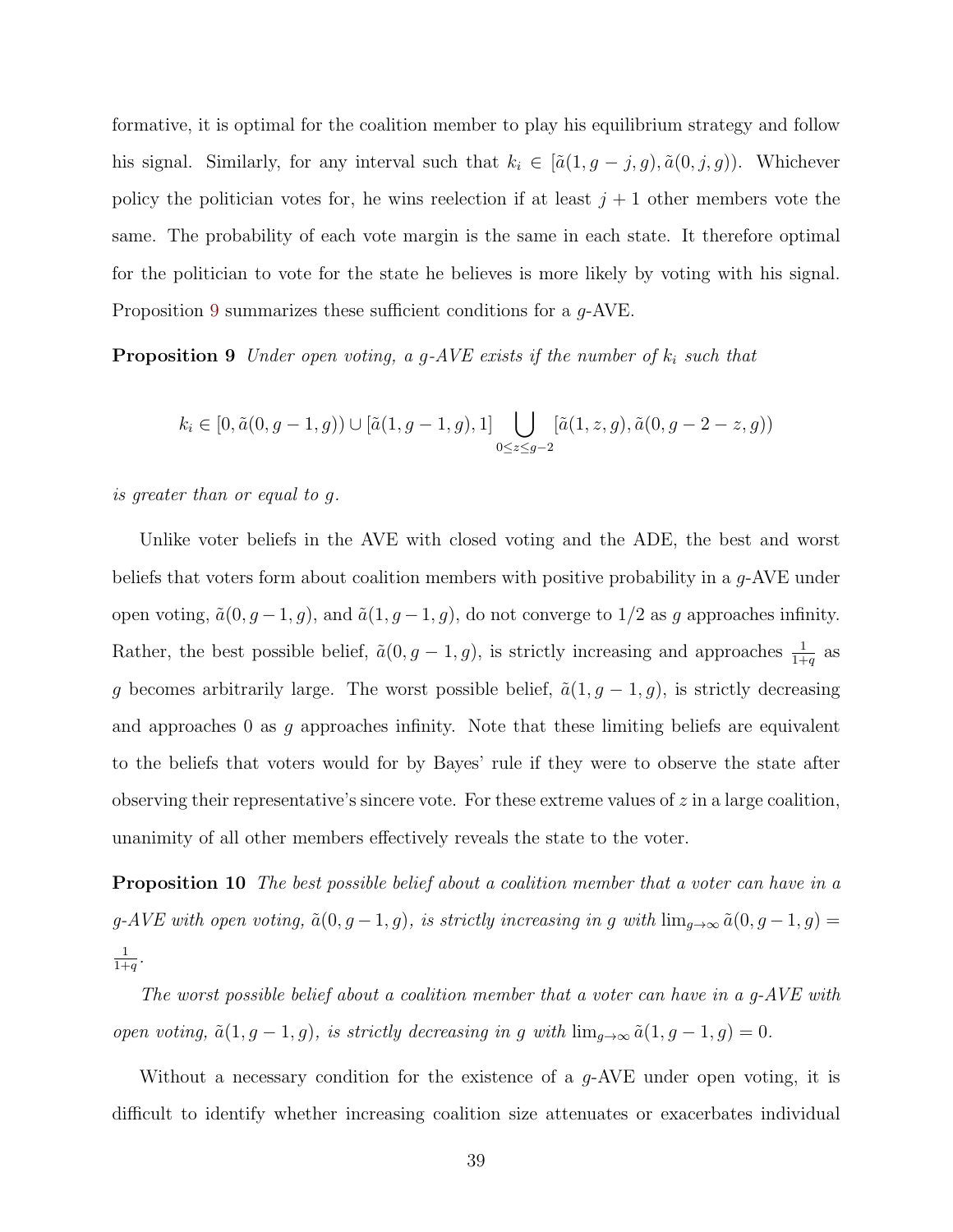incentives to pander. The finite part of Proposition [10](#page-39-1) does suggest, however, that the main result that politicians in larger groups face weaker incentives to pander may not robust to open voting. Under open voting, politicians who can be trusted not to pander in smaller coalitions may be tempted to pander in larger coalitions. The asymptotic part of Proposition [10,](#page-39-1) on the other hand, suggests that in large coalitions, open voting reduces incentives to pander through a different mechanism than in the ADE and AVE with closed voting. In an ADE under closed deliberation and an AVE under closed voting, the number of politicians involved in policymaking obscures the each individual's ability as voters must infer their representatives contribution to a collective decision. The more politicians who are involved, the less likely one's representative's information is to be to the group's decision. The policy decision therefore becomes a less precise signal of the quality of an individual politician's information. If voting is observed, however, and politicians vote responsively to their information, voters observe an obviously much more precise signal about their representative's information. As the size of the group expands, this signal is not obscured. Rather, voters have access to more information with which to judge their representative's ability. The votes of other coalition members help voters form a more precise belief about the state and thus infer more accurately whether their representative voted for the right or wrong policy. Open voting may therefore prevent pandering by disciplining politicians in large coalitions rather than by obscuring their responsibility—if the number of coalition members who vote on the basis of their private information is large, politicians who attempt to pander may increasingly fear getting caught. Examining the AVE under open voting more thoroughlyis an obvious avenue for further analysis of the model.

### 4.6 Partial Deliberation

Insofar as open voting may hinder the ability of politicians to make good policy in the face of pandering incentives, analysis of the PDE suggests that closed deliberation can compensate for this. If politicians are allowed to deliberate privately prior to open voting, politicians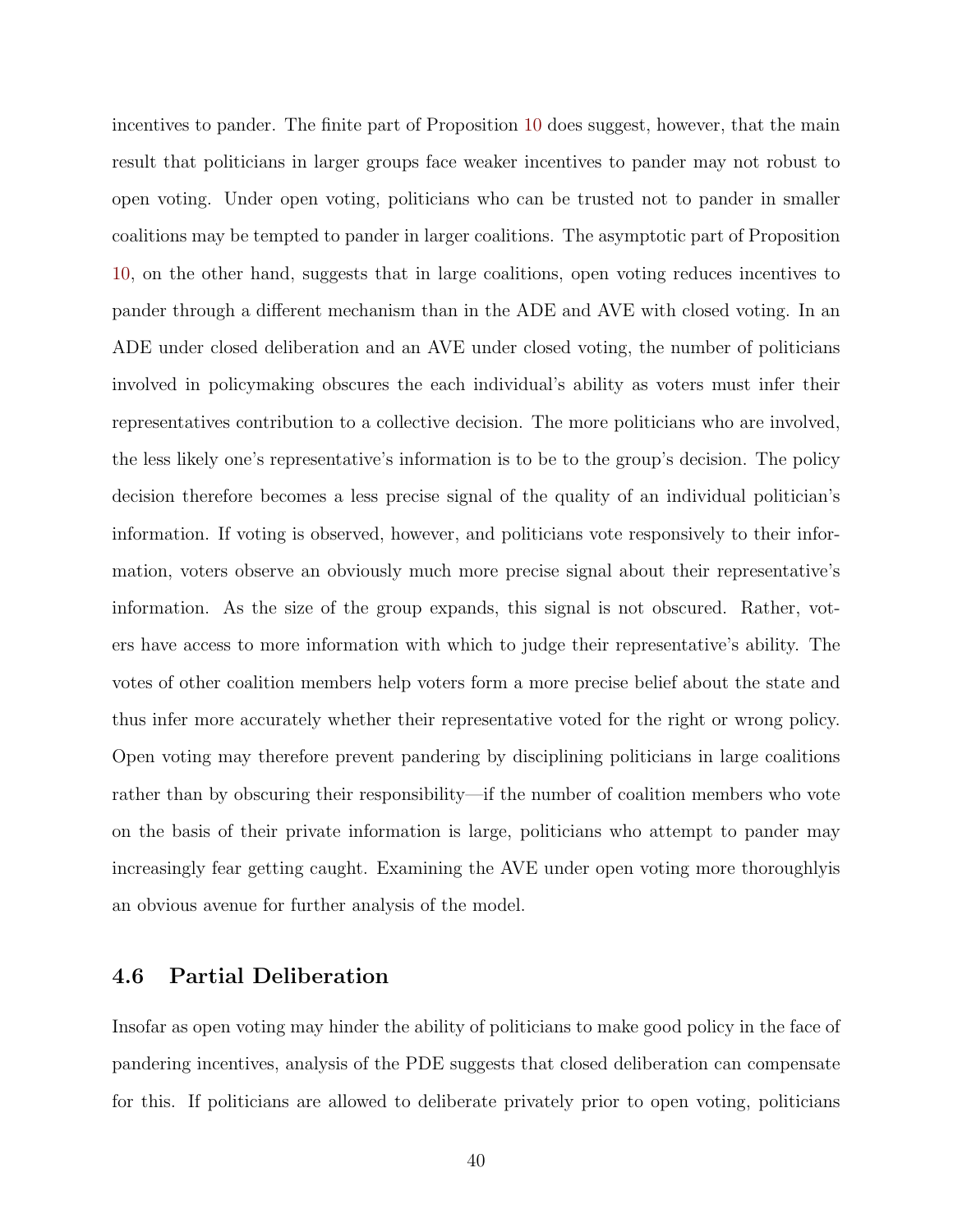can form a governing coalition in a  $q$ -PDE that selects the correct policy with the same probability as a g-AVE under identical conditions as those that are necessary and sufficient for a g-AVE under closed voting.

In a g-PDE under open voting and closed deliberation, members of the governing coalition reveal only their signal during deliberation. Each coalition member then votes for the policy that receives a simple majority of signals. Despite the openness of coalition voting, voters do not learn any information about their representative's ability from his individual vote. Voters condition their beliefs about their representative only on the policy that the group selects by unanimous coalition vote. Voter beliefs in a PDE are therefore equivalent to their beliefs in a AVE under closed voting (Definition [6\)](#page-32-0). Given these beliefs, coalition members face identical incentives to manipulate policy in the PDE as in the AVE under closed voting. The only difference is that in the PDE coalition members can manipulate policy by misreporting their signal during communication rather than by voting against their signal.

Proposition 11 Under closed deliberation and open voting, a g-PDE exists if and only if  $|\hat{W}_g| \geq g.$ 

Because the g-PDE exists under identical conditions as the AVE under closed voting, it inherits the properties of the AVE under closed voting described in Proposition [8](#page-35-0) and Corollary [2.](#page-35-1) In particular, the probability that each  $q$ -PDE exists is increasing in n and the probability that a PDE exists approaches 1 as n approaches infinity unless all  $k<sub>i</sub> = 1/2$  with probability one.

The PDE is only meaningfully distinct from an AVE under closed deliberation and open voting. Under closed deliberation and closed voting, the PDE exists under the same necessary and sufficient conditions as the AVE under closed voting. Under open deliberation and open voting, voter posterior beliefs in a  $q$ -PDE are identical to those in a PDE. The PDE therefore exists under the same necessary and sufficient conditions as the AVE under open deliberation and open voting. Under both deliberative alternatives to closed deliberation and open voting, all that distinguishes a PDE from an AVE is the mechanism through which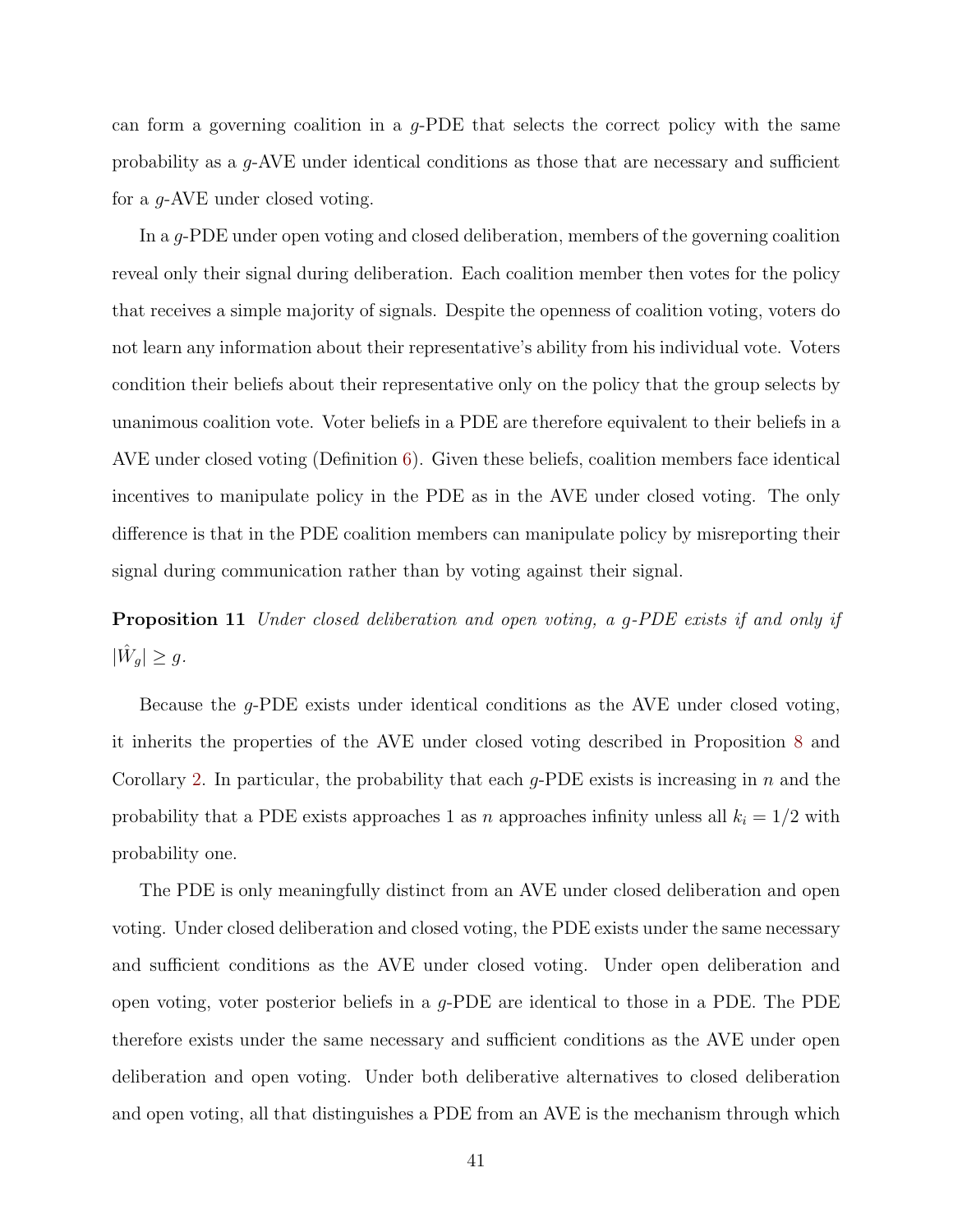coalition members may manipulate policy. In a PDE, politicians pander by lying about their signal in the communication stage rather than voting insincerely in the voting stage.

Analysis of PDE reveals the most flexible institutional arrangement is closed deliberation and open voting in the sense that if any of the equilibria analyzed in this paper exist under an alternative set of institutional assumptions, an equilibrium that selects the correct policy with the same probability exists under identical necessary and sufficient conditions under closed deliberation and open voting.

## 5 Conclusion

In Federalist 70, Alexander Hamilton expressed fear that members of a large collective decision-making body would have weaker incentives to act in the public interest than a single decision-maker because blame for an action deemed imprudent by the electorate could be placed on other members. In this paper I have shown that under certain conditions, what Hamilton recognized as a weakness of collective decision-making units can in fact be a strength. If voters are less informed about what policies are in their interest than those who they appoint to make decisions on their behalf, they may improperly punish those responsible for unpopular policies and improperly reward those responsible for popular policies. In this setting, the sharing of blame enables members of large deliberative bodies with non-transparent procedures to bear the electoral consequences of unpopular policies where executives or members of small legislatures cannot.

## References

<span id="page-42-0"></span>Acemoglu, D., G. Egorov, and K. Sonin (2013). A political theory of populism. The Quarterly Journal of Economics 128 (2), 771–805.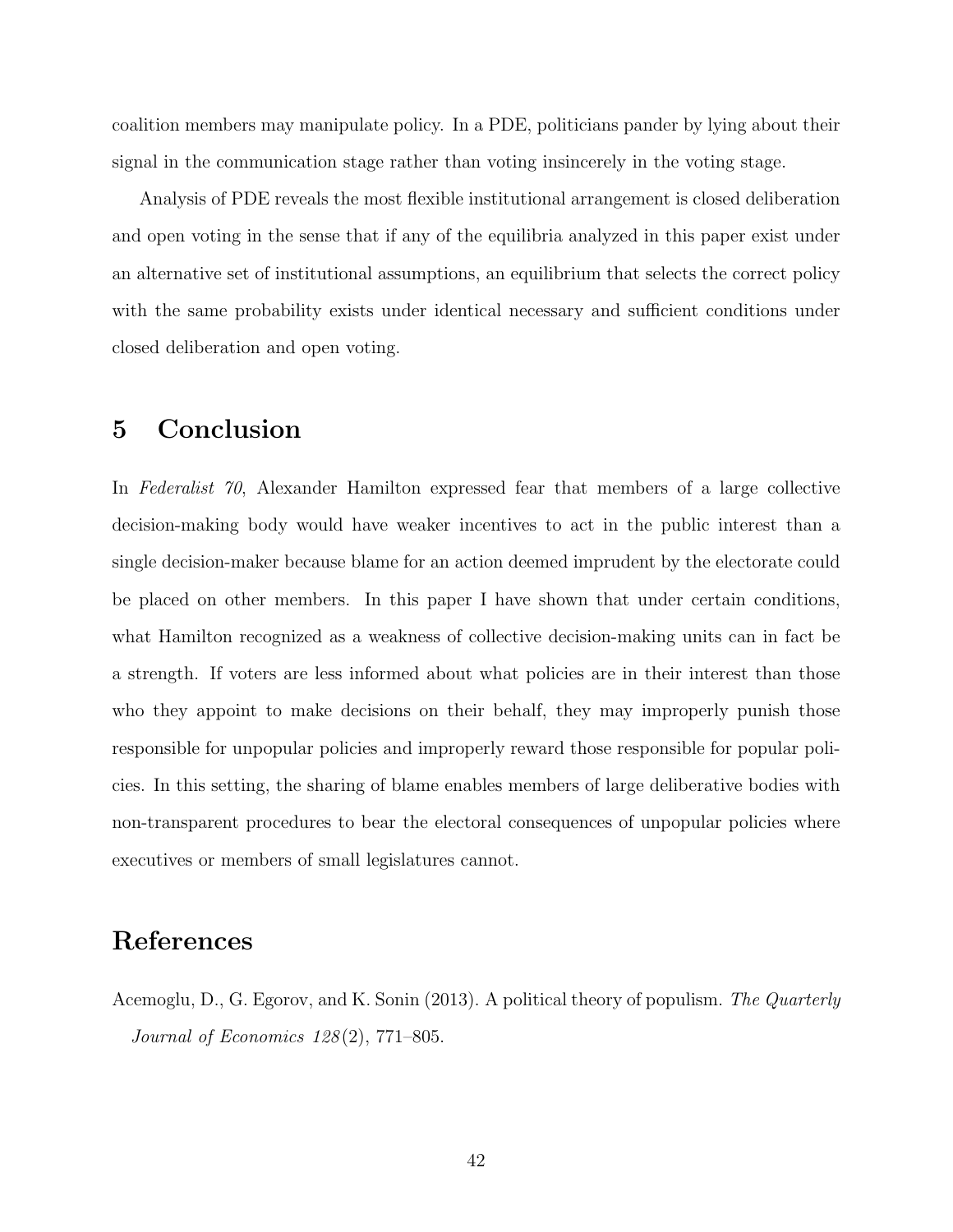- <span id="page-43-7"></span>Ashworth, S. (2012). Electoral Accountability: Recent Theoretical and Empirical Work. Annual Review of Political Science 15 (1), 183–201.
- <span id="page-43-1"></span>Ashworth, S. and K. W. Shotts (2010). Does Informative Media Commentary Reduce Politicians' Incentives to Pander? Journal of Public Economics 94, 838–847.
- <span id="page-43-4"></span>Austen-Smith, D. and J. Banks (1996). Information aggregation, rationality, and the Condorcet jury theorem. American Political Science Review 90, 34-45.
- <span id="page-43-8"></span>Austen-Smith, D. and T. Fedderson (2009). Information aggregation and communication in committees. Philisophical Transactions of the Royal Society B, Biological Sciences  $364(1518)$ , 763-769.
- <span id="page-43-2"></span>Ben-Yashar, R. and J. Paroush (2000). A nonasymptotic Condorcet jury theorem. Social Choice and Welfare 17, 189–199.
- <span id="page-43-3"></span>Berend, D. and L. Sapir (2005). Monotonicity in the Condorcet jury theorem. Social Choice and Welfare 24, 83–92.
- <span id="page-43-10"></span>Boland, P. (1989). Majority Systems and the Condorcet Jury Theorem. Journal of the Royal Statistical Society 38 (3), 181–189.
- <span id="page-43-9"></span>Buisseret, P. (2016). Together or Apart? On Joint Versus Separate Electoral Accountability. Journal of Politics  $78(2)$ , 542–556.
- <span id="page-43-0"></span>Canes-Wrone, B., M. Herron, and K. W. Shotts (2001). Leadership and Pandering: A Theory of Executive Policymaking. American Journal of Political Science 45 (3), 532–550.
- <span id="page-43-6"></span>Coughlan, P. (2000). In Defense of Unanimous Jury Verdicts: Mistrials, Communication, and Strategic Voting. American Political Science Review 94 (2), 375–393.
- <span id="page-43-5"></span>Duggan, J. and C. Martinelli (2001). A Bayesian Model of Voting in Juries. Games and Economic Behavior  $37(2)$ , 259–294.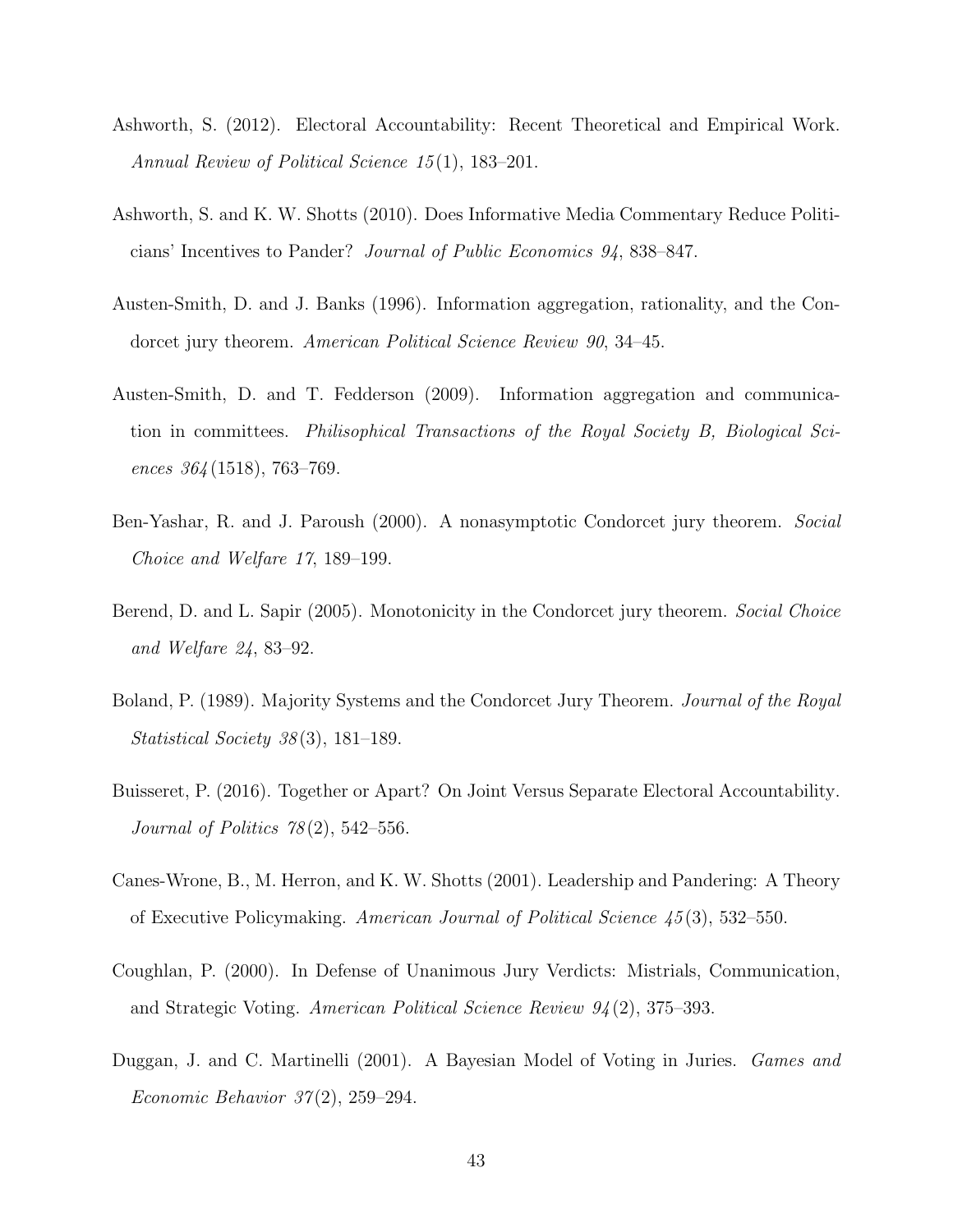- <span id="page-44-3"></span>Duggan, J. and C. Martinelli (2017). The Political Economy of Dynamic Elections: Accountability, Commitment, and Responsiveness. Journal of Economic Literature 55 (3), 916–984.
- <span id="page-44-2"></span>Fedderson, T. and W. Pesendorfer (1998). Convicting the Innocent: The Inferiority of Unanimous Jury Verdicts Under Strategic Voting. American Political Science Review 92 (1), 23–35.
- <span id="page-44-4"></span>Fehrler, S. and N. Hughes (2018). How Transparency Kills Information Aggregation: Theory and Experiment. American Economic Journal: Microeconomics  $10(1)$ , 181–209.
- <span id="page-44-9"></span>Fox, J. and S. Jordan (2011). Delegation and Accountability. *Journal of Politics 73* (3), 831–844.
- <span id="page-44-1"></span>Fox, J. and K. W. Shotts (2009). Delegates of Trustees? A Theory of Political Accountability. Journal of Politics 71 (4), 1225–1237.
- <span id="page-44-10"></span>Fox, J. and R. Van Weelden (2010). Partisanship and the Effectiveness of Oversight. Journal of Public Economics 94, 674–687.
- <span id="page-44-0"></span>Fox, J. and R. Van Weelden (2012). Costly Transparency. Journal of Public Economics 96, 142–150.
- <span id="page-44-5"></span>Gersbach, H. and V. Hahn (2008). Should the Individual Voting Records of Central Bankers be Published? Social Choice and Welfare  $30(4)$ , 655–683.
- <span id="page-44-6"></span>Gersbach, H. and V. Hahn (2012). Information Acquisition and Transparency in Committees. International Journal of Game Theory 41 (2), 427–453.
- <span id="page-44-8"></span>Hahn, V. (2017a). Committee Design with Endogenous Participation. Games and Economic Behavior 102, 388–408.
- <span id="page-44-7"></span>Hahn, V. (2017b). On the Drawbacks of Large Committees. *International Journal of Game* Theory 46, 563–582.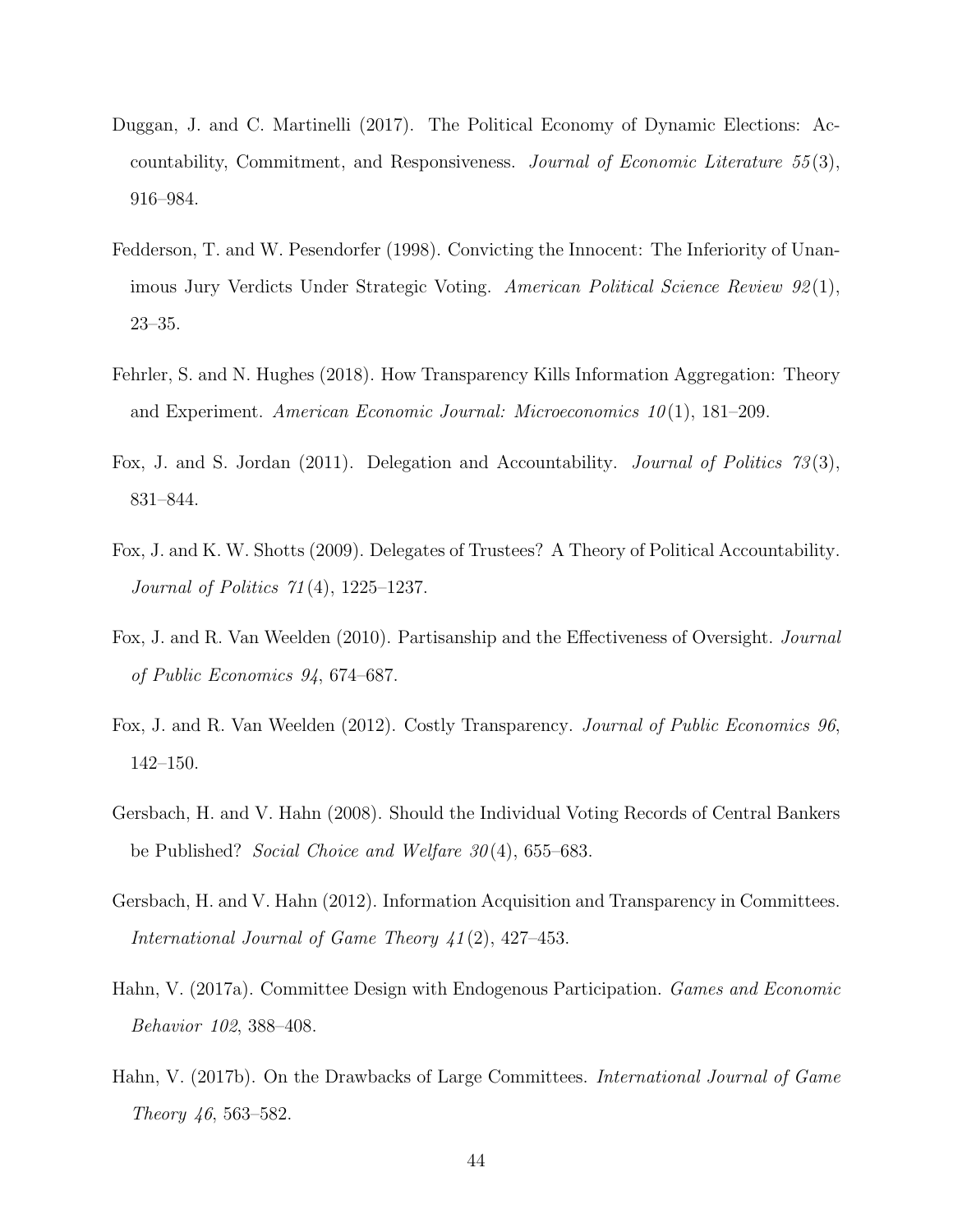- <span id="page-45-4"></span>Kartik, N., F. Squintani, and K. Tinn (2015). Information revelation and pandering in elections.
- <span id="page-45-6"></span>Levy, G. (2007). Decision Making in Committees: Transparency, Reputation, and Voting Rules. American Economic Review 97 (1), 150–168.
- <span id="page-45-2"></span>Maskin, E. and J. Tirole (2004). The Politician and Judge: Accountability in Government. American Economic Review 94 (4), 1034–1054.
- <span id="page-45-3"></span>Maskin, E. and J. Tirole (2019). Pandering and Pork-barrel Politics. Journal of Public Economics 176, 79–93.
- <span id="page-45-8"></span>Mattozzi, A. and M. Y. Nakaguma (2019). Public versus Secret Voting in Committees.
- <span id="page-45-7"></span>Meade, E. E. and D. Stasavage (2008). Publicity of Debate and the Incentive to Dissent: Evidence from the US Federal Reserve. Economic Journal 118 (528), 695–717.
- <span id="page-45-5"></span>Midjord, R., T. R. Barraquer, and J. Valasek (2017). Voting in large committees with disesteem payoffs: A 'state of the art' model. Games and Economic Behavior 104, 430– 443.
- <span id="page-45-1"></span>Morelli, M. and R. Van Weelden (2013). Ideology and Information in Policymaking. Journal of Theoretical Politics 25 (3), 412–439.
- <span id="page-45-10"></span>Nitzan, S. and J. Paroush (2017). Collective decision making and jury theorems. The Oxford Handbook of Law and Economics 1.
- <span id="page-45-9"></span>Persico, N. (2004). Committee design with endogenous information. The Review of Economic Studies  $71(1)$ , 165–191.
- <span id="page-45-0"></span>Prat, A. (2005). The Wrong Kind of Transparency. American Economic Review 95(3), 862–877.